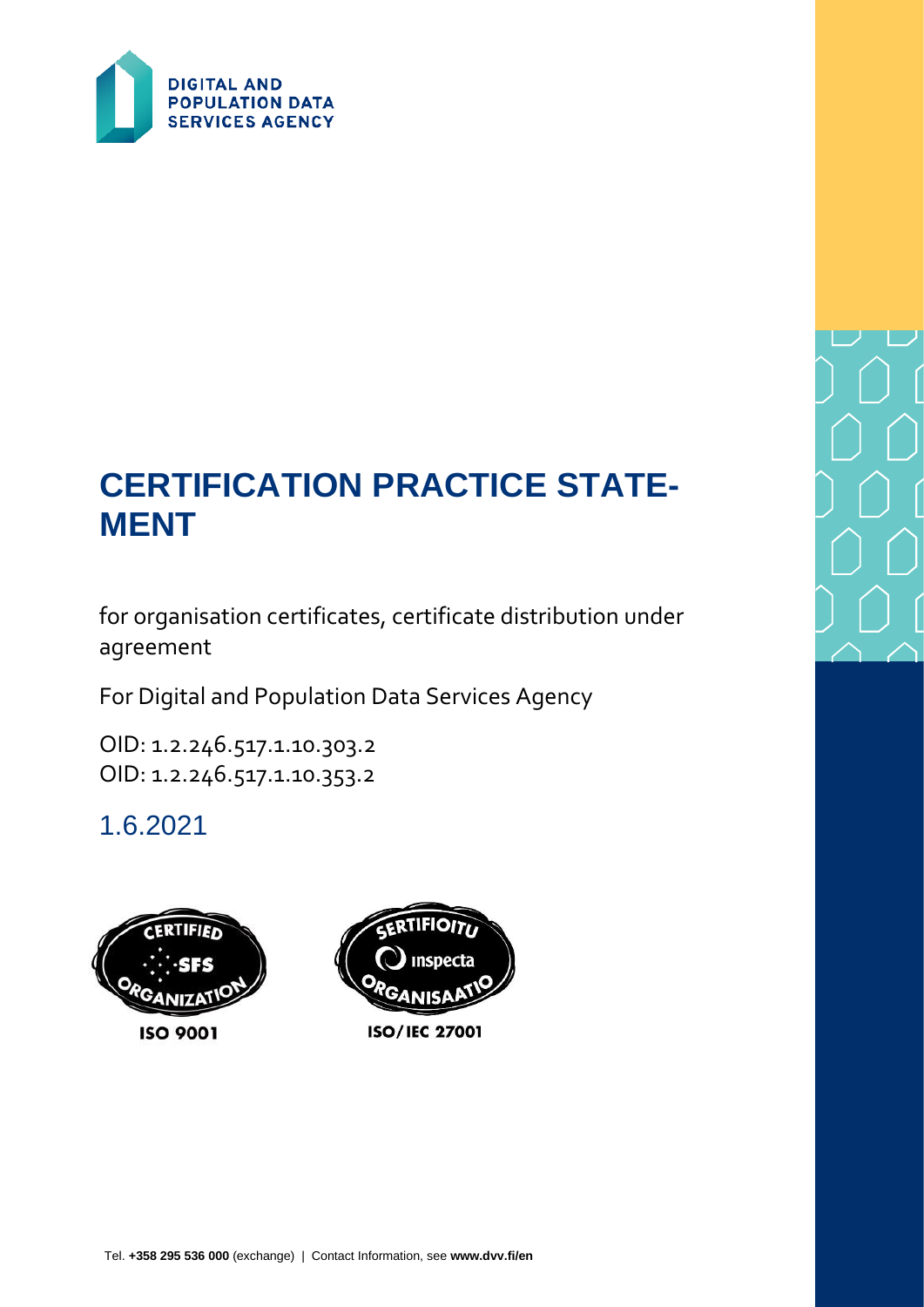

1 (50)

| Document management |                     |  |  |
|---------------------|---------------------|--|--|
| Owner               |                     |  |  |
| Prepared by         | <b>Ville Aarnio</b> |  |  |
| Inspected by        |                     |  |  |
| Approved by         | Mikko Pitkänen      |  |  |

| <b>Version control</b> |                    |             |  |  |
|------------------------|--------------------|-------------|--|--|
| version no.            | what has been done | date/person |  |  |
| V.1.0                  | Version 1.0        | 1.6.2021/VA |  |  |
|                        |                    |             |  |  |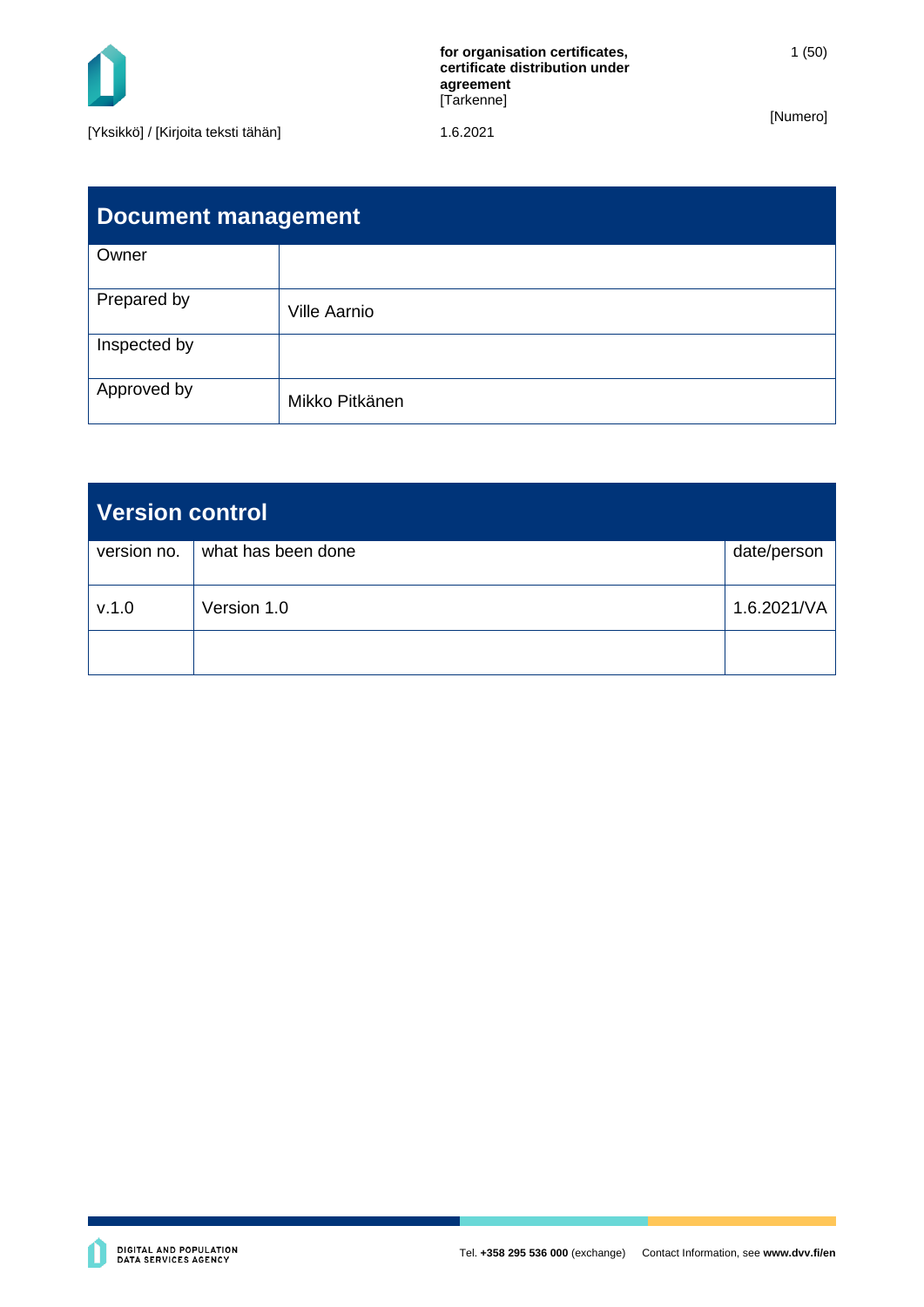

1.6.2021

[Numero]

# **Table of contents**

| 1              |       |                                                                                    |  |
|----------------|-------|------------------------------------------------------------------------------------|--|
|                | 1.1   |                                                                                    |  |
|                | 1.2   |                                                                                    |  |
|                | 1.3   |                                                                                    |  |
|                | 1.4   |                                                                                    |  |
|                | 1.5   |                                                                                    |  |
|                | 1.6   |                                                                                    |  |
|                | 1.7   | Distribution of data from the organisation certificate to the trusting party15     |  |
|                | 1.8   |                                                                                    |  |
|                | 1.9   |                                                                                    |  |
|                | 1.10  |                                                                                    |  |
|                | 1.11  |                                                                                    |  |
|                | 1.12  | Organisation responsible for administering the certification practice statement 16 |  |
|                | 1.13  |                                                                                    |  |
| $\overline{2}$ |       |                                                                                    |  |
|                | 2.1   |                                                                                    |  |
|                | 2.1.1 |                                                                                    |  |
|                | 2.1.2 |                                                                                    |  |
|                | 2.1.3 |                                                                                    |  |
|                | 2.1.4 |                                                                                    |  |
|                | 2.1.5 |                                                                                    |  |
|                | 2.2   |                                                                                    |  |
|                | 2.2.1 |                                                                                    |  |
|                | 2.2.2 |                                                                                    |  |
|                | 2.2.3 |                                                                                    |  |
|                | 2.2.4 |                                                                                    |  |
|                | 2.2.5 |                                                                                    |  |
|                | 2.3   |                                                                                    |  |
|                | 2.3.1 |                                                                                    |  |
|                | 2.3.2 |                                                                                    |  |
|                | 2.3.3 |                                                                                    |  |
|                | 2.4   |                                                                                    |  |
|                | 2.4.1 |                                                                                    |  |
|                | 2.4.2 |                                                                                    |  |
|                | 2.4.3 |                                                                                    |  |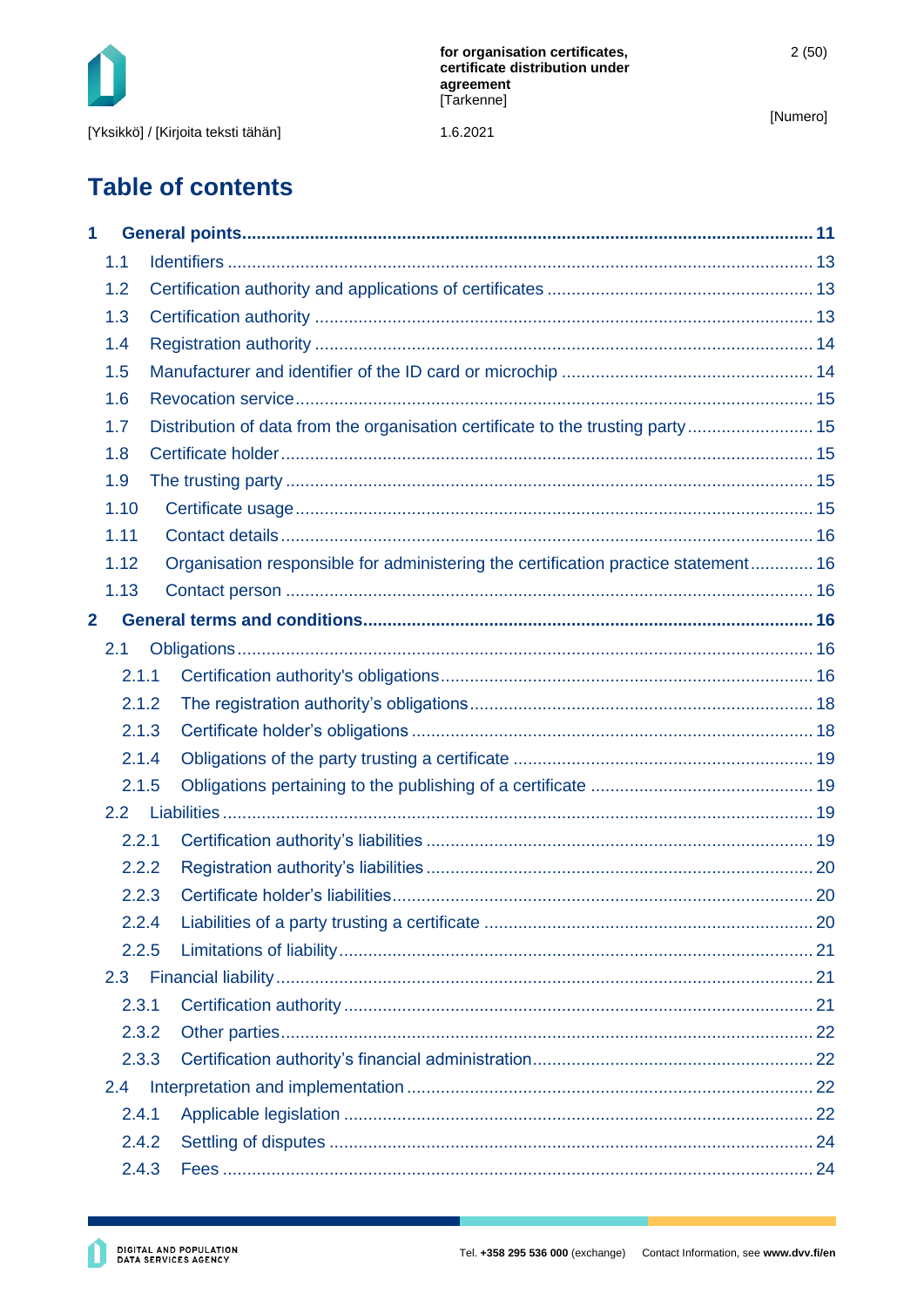

|  | [Yksikkö] / [Kirjoita teksti tähän] |  |  |
|--|-------------------------------------|--|--|
|--|-------------------------------------|--|--|

#### 1.6.2021

|   | 2.4.4 |        |                                                                                      |  |
|---|-------|--------|--------------------------------------------------------------------------------------|--|
|   | 2.4.5 |        |                                                                                      |  |
|   | 2.4.6 |        |                                                                                      |  |
|   | 2.4.7 |        |                                                                                      |  |
|   | 2.5   |        |                                                                                      |  |
|   | 2.5.1 |        |                                                                                      |  |
|   | 2.5.2 |        |                                                                                      |  |
|   | 2.5.3 |        |                                                                                      |  |
|   | 2.5.4 |        |                                                                                      |  |
|   | 2.5.5 |        |                                                                                      |  |
|   | 2.5.6 |        |                                                                                      |  |
|   | 2.5.7 |        |                                                                                      |  |
|   | 2.5.8 |        |                                                                                      |  |
|   | 2.5.9 |        |                                                                                      |  |
|   |       | 2.5.10 |                                                                                      |  |
|   | 2.6   |        |                                                                                      |  |
|   | 2.6.1 |        |                                                                                      |  |
|   | 2.6.2 |        |                                                                                      |  |
|   | 2.6.3 |        | Data related to the expiry or revocation of an organisation certificate  28          |  |
|   | 2.6.4 |        |                                                                                      |  |
|   | 2.6.5 |        |                                                                                      |  |
|   | 2.6.6 |        |                                                                                      |  |
|   | 2.6.7 |        |                                                                                      |  |
|   | 2.6.8 |        |                                                                                      |  |
| 3 |       |        |                                                                                      |  |
|   | 3.1   |        |                                                                                      |  |
|   | 3.2   |        |                                                                                      |  |
|   | 3.3   |        |                                                                                      |  |
|   | 3.4   |        |                                                                                      |  |
|   | 3.5   |        |                                                                                      |  |
|   | 3.6   |        |                                                                                      |  |
|   | 3.7   |        | Identification of the party requesting revocation of an organisation certificate  32 |  |
| 4 |       |        |                                                                                      |  |
|   | 4.1   |        |                                                                                      |  |
|   | 4.2   |        |                                                                                      |  |
|   | 4.3   |        |                                                                                      |  |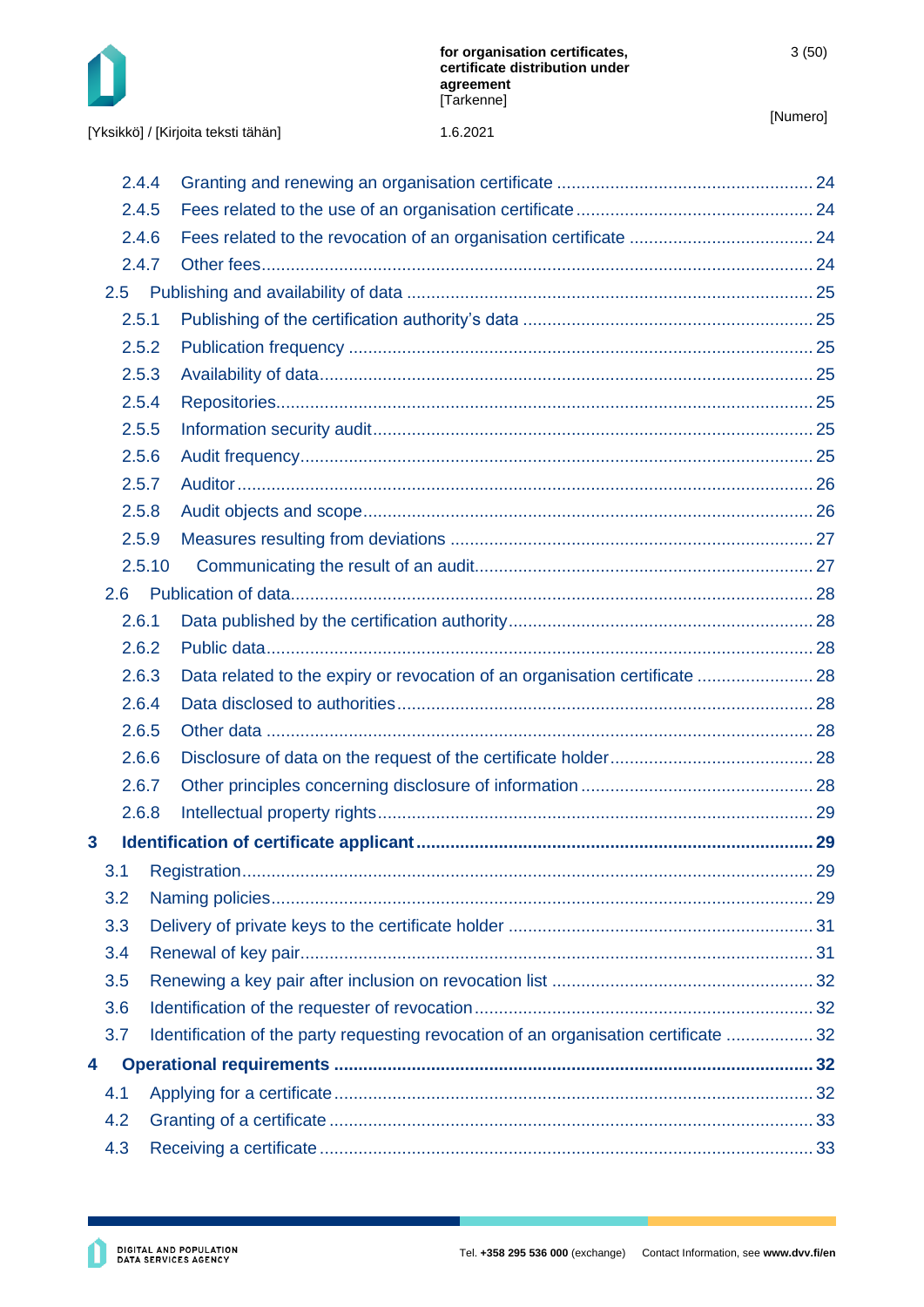

| [Yksikkö] / [Kirjoita teksti tähän] | 1.6.2021 |
|-------------------------------------|----------|
|-------------------------------------|----------|

|   | 4.4           |                                                                                           |  |
|---|---------------|-------------------------------------------------------------------------------------------|--|
|   | 4.4.1         |                                                                                           |  |
|   | 4.4.2         |                                                                                           |  |
|   | 4.4.3         |                                                                                           |  |
|   | 4.4.4         |                                                                                           |  |
|   | 4.4.5         |                                                                                           |  |
|   | 4.4.6         |                                                                                           |  |
|   | 4.4.7         |                                                                                           |  |
|   | 4.4.8         |                                                                                           |  |
|   | 4.4.9         |                                                                                           |  |
|   | 4.4.10        |                                                                                           |  |
|   | 4.4.11        |                                                                                           |  |
|   | 4.4.12        |                                                                                           |  |
|   | 4.4.13<br>key | Special requirements pertaining to the exposure of the certificate holder's private<br>36 |  |
|   | 4.4.14        |                                                                                           |  |
|   | 4.5           |                                                                                           |  |
|   | 4.5.1         |                                                                                           |  |
|   | 4.5.2         |                                                                                           |  |
|   | 4.5.3         |                                                                                           |  |
|   | 4.5.4         |                                                                                           |  |
|   | 4.5.5         | Management of the continuity of operations and handling of deviations37                   |  |
|   | 4.5.6         | The certification authority's private key has been compromised or the certification       |  |
|   | 4.5.7         | Compromised security because of a natural disaster or other catastrophe  38               |  |
|   | 4.5.8         |                                                                                           |  |
| 5 |               |                                                                                           |  |
|   | 5.1           |                                                                                           |  |
|   | 5.1.1         |                                                                                           |  |
|   | 5.1.2         |                                                                                           |  |
|   | 5.1.3         |                                                                                           |  |
|   | 5.1.4         |                                                                                           |  |
|   | 5.1.5         |                                                                                           |  |
|   | 5.1.6         |                                                                                           |  |
|   | 5.1.7         |                                                                                           |  |
|   | 5.1.8         |                                                                                           |  |
|   | 5.2           |                                                                                           |  |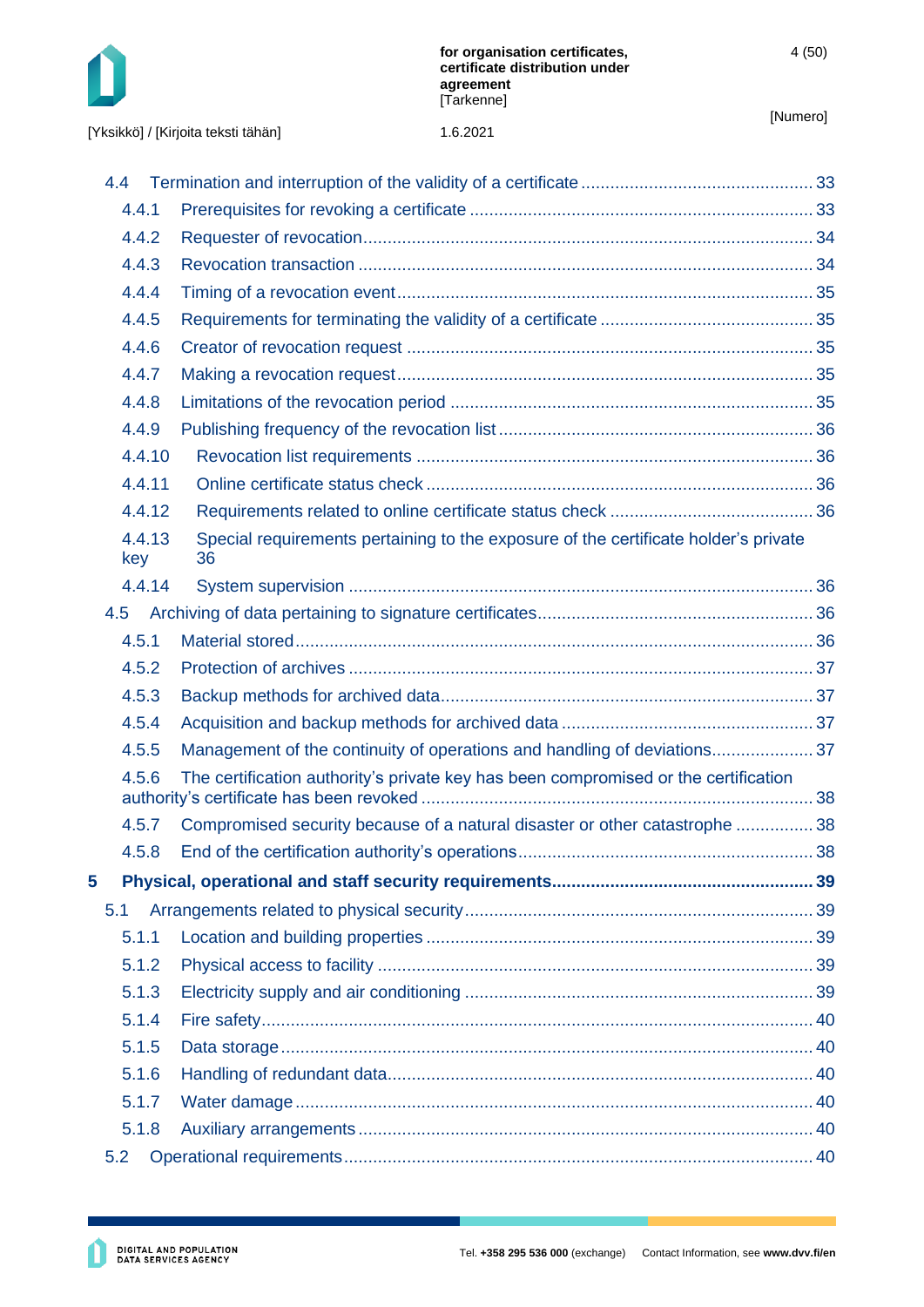

| [Yksikkö] / [Kirjoita teksti tähän] |  |  |  |
|-------------------------------------|--|--|--|
|-------------------------------------|--|--|--|

# 1.6.2021

|   | 5.2.1  |                                                                                       |  |
|---|--------|---------------------------------------------------------------------------------------|--|
|   | 5.2.2  |                                                                                       |  |
|   | 5.2.3  |                                                                                       |  |
|   | 5.2.4  |                                                                                       |  |
|   | 5.2.5  |                                                                                       |  |
|   | 5.2.6  |                                                                                       |  |
|   | 5.2.7  |                                                                                       |  |
|   | 5.2.8  |                                                                                       |  |
|   | 5.2.9  |                                                                                       |  |
|   | 5.2.10 |                                                                                       |  |
|   | 5.2.11 |                                                                                       |  |
|   | 5.2.12 |                                                                                       |  |
| 6 |        |                                                                                       |  |
|   | 6.1    |                                                                                       |  |
|   | 6.1.1  |                                                                                       |  |
|   | 6.1.2  |                                                                                       |  |
|   | 6.1.3  | Delivery of the certificate holder's public key to the certification authority  44    |  |
|   | 6.1.4  | Distribution of the certification authority's public key to the certificate holder 44 |  |
|   | 6.1.5  |                                                                                       |  |
|   | 6.1.6  |                                                                                       |  |
|   | 6.2    |                                                                                       |  |
|   | 6.2.1  |                                                                                       |  |
|   | 6.2.2  | Staff participating in the handling of the certification authority's private key  45  |  |
|   | 6.2.3  |                                                                                       |  |
|   | 6.2.4  |                                                                                       |  |
|   | 6.2.5  |                                                                                       |  |
|   | 6.2.6  |                                                                                       |  |
|   | 6.2.7  |                                                                                       |  |
|   | 6.2.8  |                                                                                       |  |
|   | 6.3    |                                                                                       |  |
|   | 6.3.1  |                                                                                       |  |
|   | 6.3.2  |                                                                                       |  |
|   | 6.3.3  |                                                                                       |  |
|   | 6.4    | Security requirements pertaining to the use of and access to computers  46            |  |
|   | 6.4.1  |                                                                                       |  |
|   | 6.4.2  |                                                                                       |  |
|   | 6.4.3  |                                                                                       |  |
|   |        |                                                                                       |  |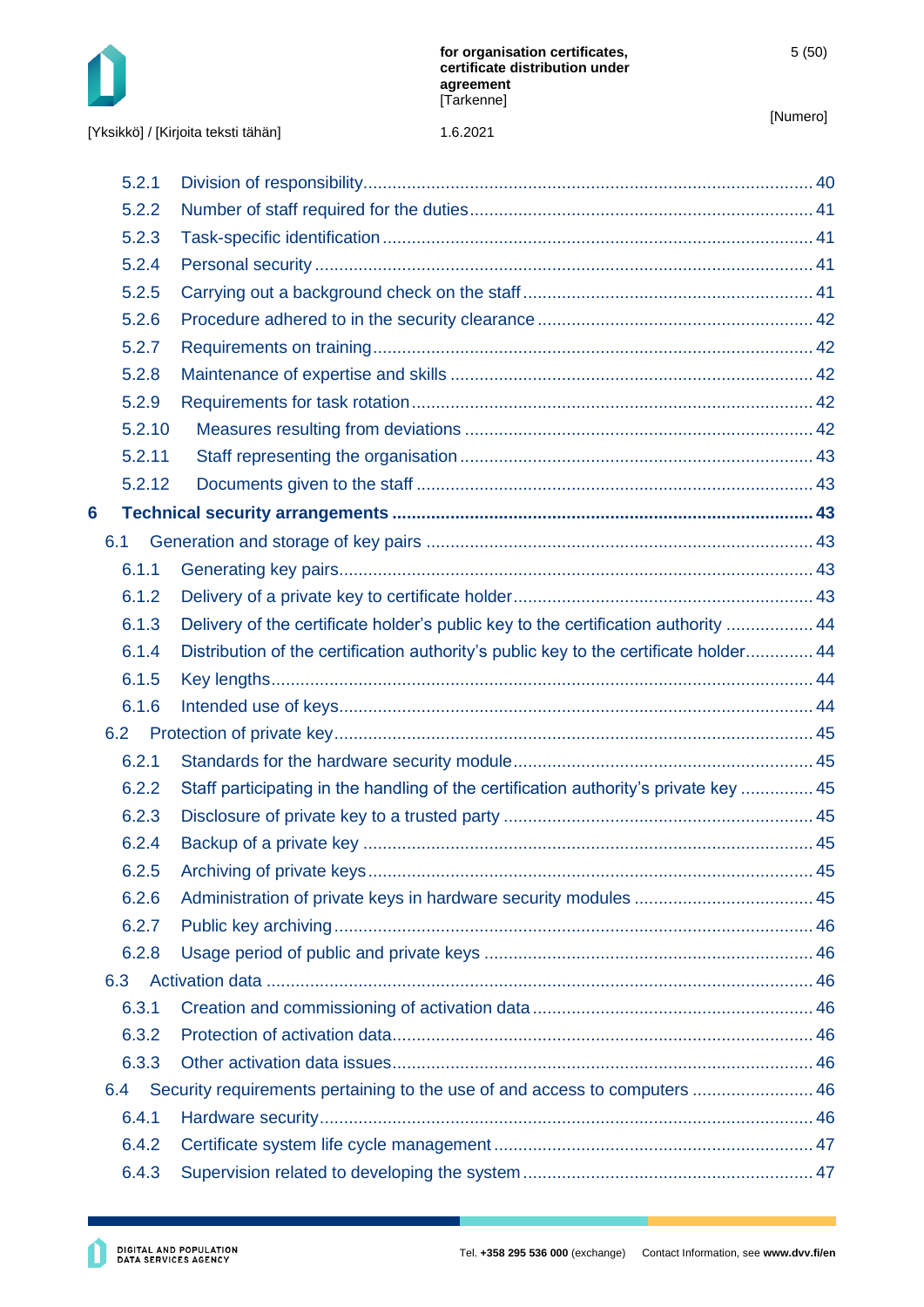

[Yksikkö] / [Kirjoita teksti tähän]

| 6.202 |  |
|-------|--|
|       |  |

| $\mathbf{7}$ |               |  |
|--------------|---------------|--|
|              |               |  |
|              |               |  |
| 8            |               |  |
|              | 8.1           |  |
|              | $8.2^{\circ}$ |  |
|              | 8.3           |  |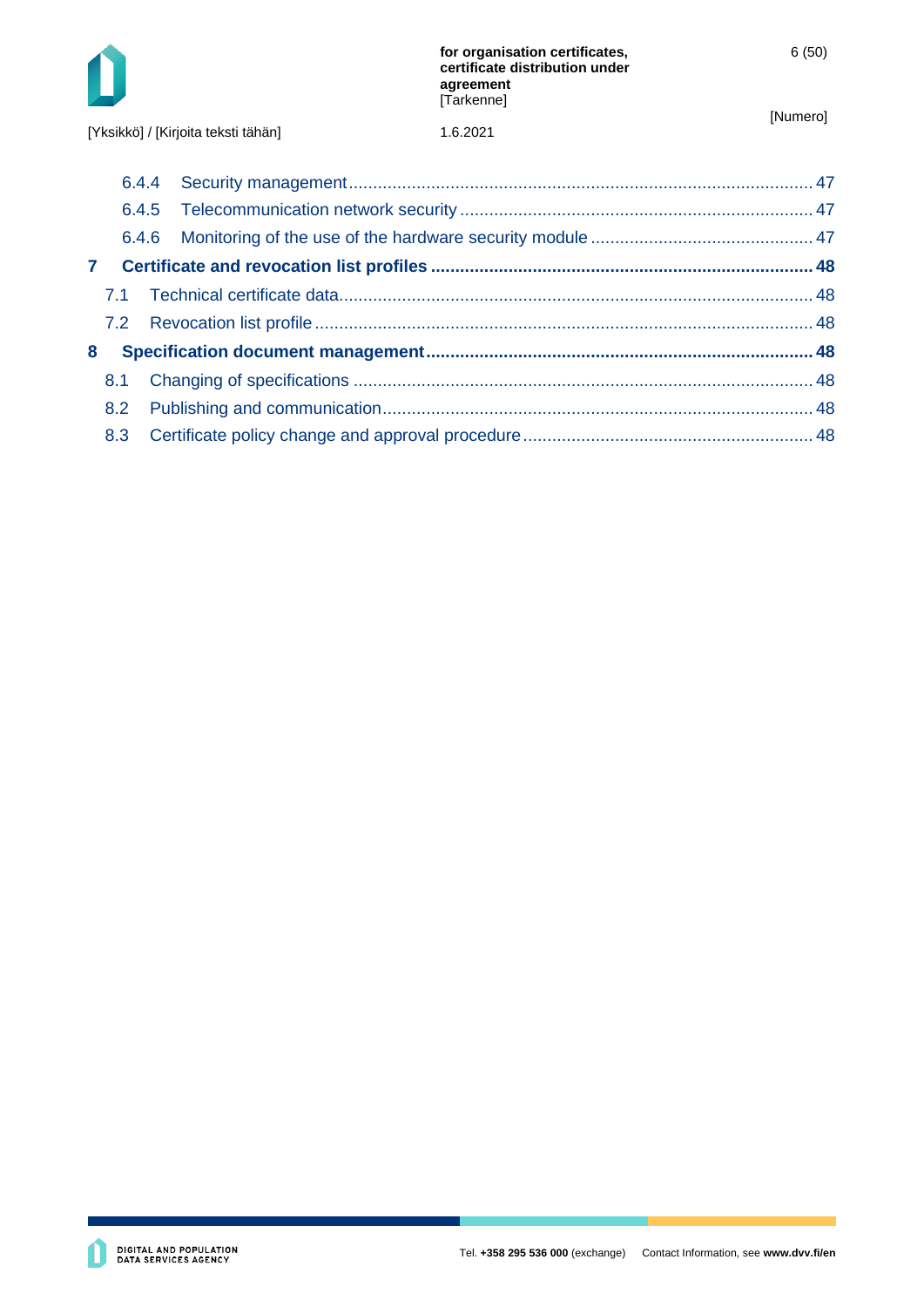

7 (50)

#### **Definitions and abbreviations**

#### **Definitions**

**Activation data:** A confidential data (PIN code) that is needed to activate private keys stored in a microchip and to use them in public key methods (e.g. electronic signatures).

**Key pair:** A pair of interconnected keys, one public and one private, which are used in public key methods. The keys' purpose of use is defined in the certificate (see certificate holder's signature certificate and authentication and encryption certificate).

**Asymmetric encryption:** A pair of one public key and one private key is used in asymmetric encryption. A message that has been encrypted using a public key can only be opened by the private key of the key pair in question.

**Public key:** The public component of a key pair used in asymmetric encryption in public key methods. The certification authority certifies with its digital signature that the public key belongs to the certificate holder. The public key is part of the data content of the certificate.

**Public key infrastructure:** A data security infrastructure in which security services are provided by public key methods.

**Public key method:** A data security service, such as electronic identification, which is provided by using public and private keys, certificates and asymmetric encryption.

**Signature certificate:** A certificate whose data content is provided by law; issued by a certification authority who is qualified to provide signature certificates under the law. The data content of the certificate is determined by the Act on Strong Electronic Identification and Trust Services.

**Trusting party:** A party that trusts the certificate data and uses the certificate for various data security services such as electronic identification of the certificate holder and authentication of digital signature.

**Microchip:** A technical platform that is used to store the certificate and private keys, integrated into a smart card, identity card, payment card or mobile terminal card.

**Organisation certificate:** A signature certificate issued by the Digital and Population Data Services Agency to a natural person; the data content of the certificate is determined by the Act on Strong Electronic Identification and Trust Services.

**PIN code:** Activation data that activates a private key held on a microchip. PIN 1: the basic code for authentication and encryption. PIN 2: a signature code for digital signing.

**PUK code:** A code that is needed to unblock a locked PIN code.

**Registration authority:** The registration authority identifies the certificate applicant in accordance with the certificate policy and certification practice statement on behalf of and at the responsibility of the certification authority.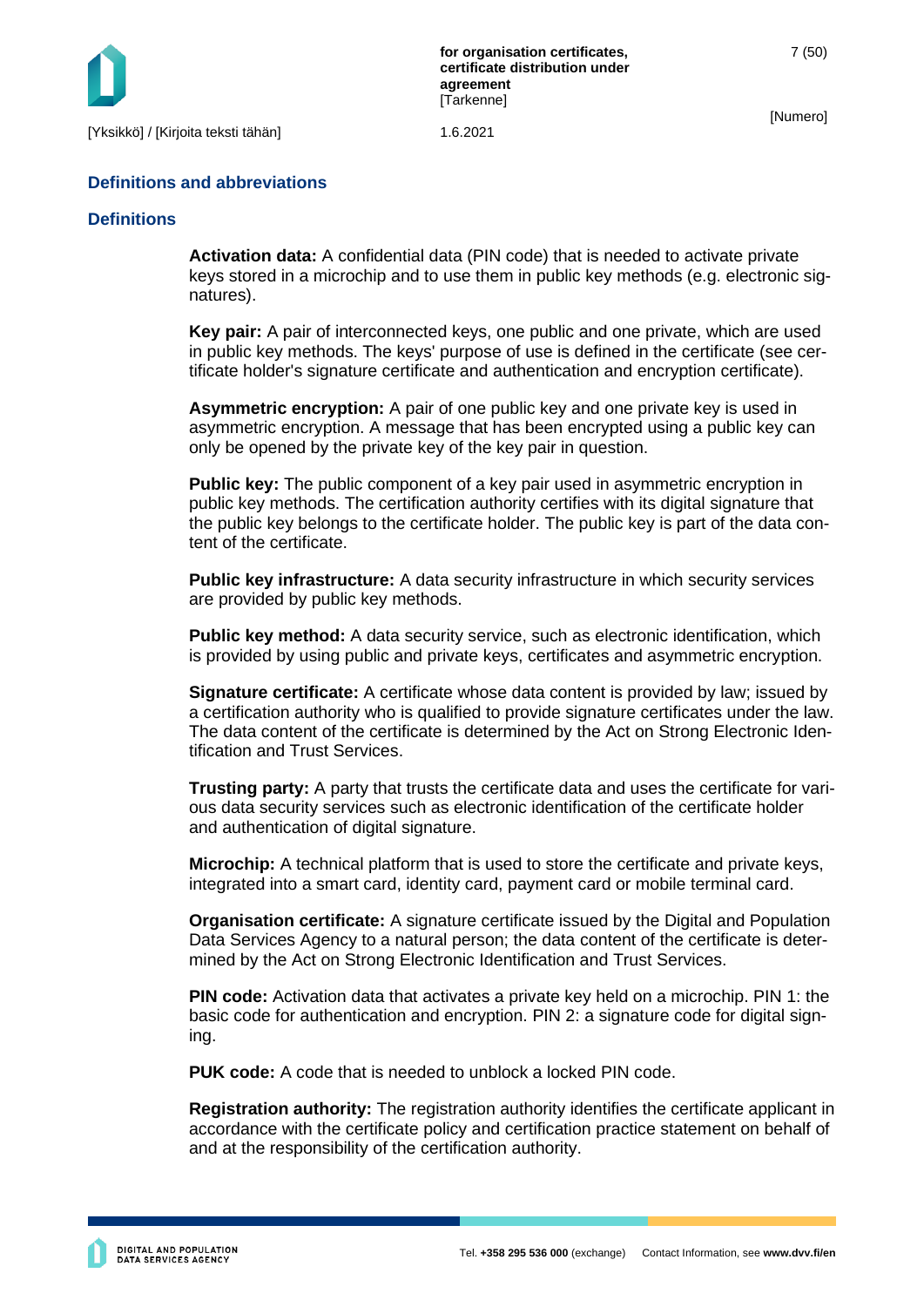

**RSA algorithm and RSA key:** The RSA algorithm is a common public key algorithm. The private and public keys associated with an organisation certificate are RSA keys.

**Revocation list:** A list of certificates revoked before the end of their validity period and the revocation dates, electronically signed and published by the certification authority. The revocation list specifies the publication dates of the current and next revocation list. Revoked certificates are added to the list.

**Revocation service:** A technical service provider that receives certificate revocation requests and submits them to the certificate system on behalf of the certification authority.

**ID card:** An organisation-specific ID card which contains the cardholder's organisation certificate in its technical component (microchip).

**Certificate:** A digital certificate that associates the signature authentication data with the signer and authenticates the signer. A certificate contains an OID (object identifier) that identifies the certification practice statement in question.

**Certificate system:** A technical data system used to create certificates and sign revocation lists.

**PKI disclosure statement:** A document that contains the main points of the certificate policy and certification practice statement.

**Certificate policy:** A document that describes the principles of certification and the responsibilities of the trusting parties. The certificate policies published by DPDSA are publicly available. Each certificate policy is identified by an OID.

**Certificate register:** A register conformant to the Act on Strong Electronic Identification and Trust Services that a certification authority providing signature certificates to the public must maintain. Data must be held for at least 5 years after the expiry of the certificate.

**CPS OID** is part of the data content of the certificate.

**Certification practice statement:** A description of how the certification authority implements its certificate policy. Each certification practice statement is identified by an OID.

**Certification authority:** An organisation that issues certificates, is responsible for their provision and draws up the certificate policy that describes its operation and the associated certification practice statement.

**CA certificate:** Contains the name, country and public key of the certification authority.

**CA's private key:** The private key used by the certification authority to sign its issued certificates and published revocation lists.

**Certificate applicant:** A person who requests an organisation certificate and is reliably identified in conjunction with the request.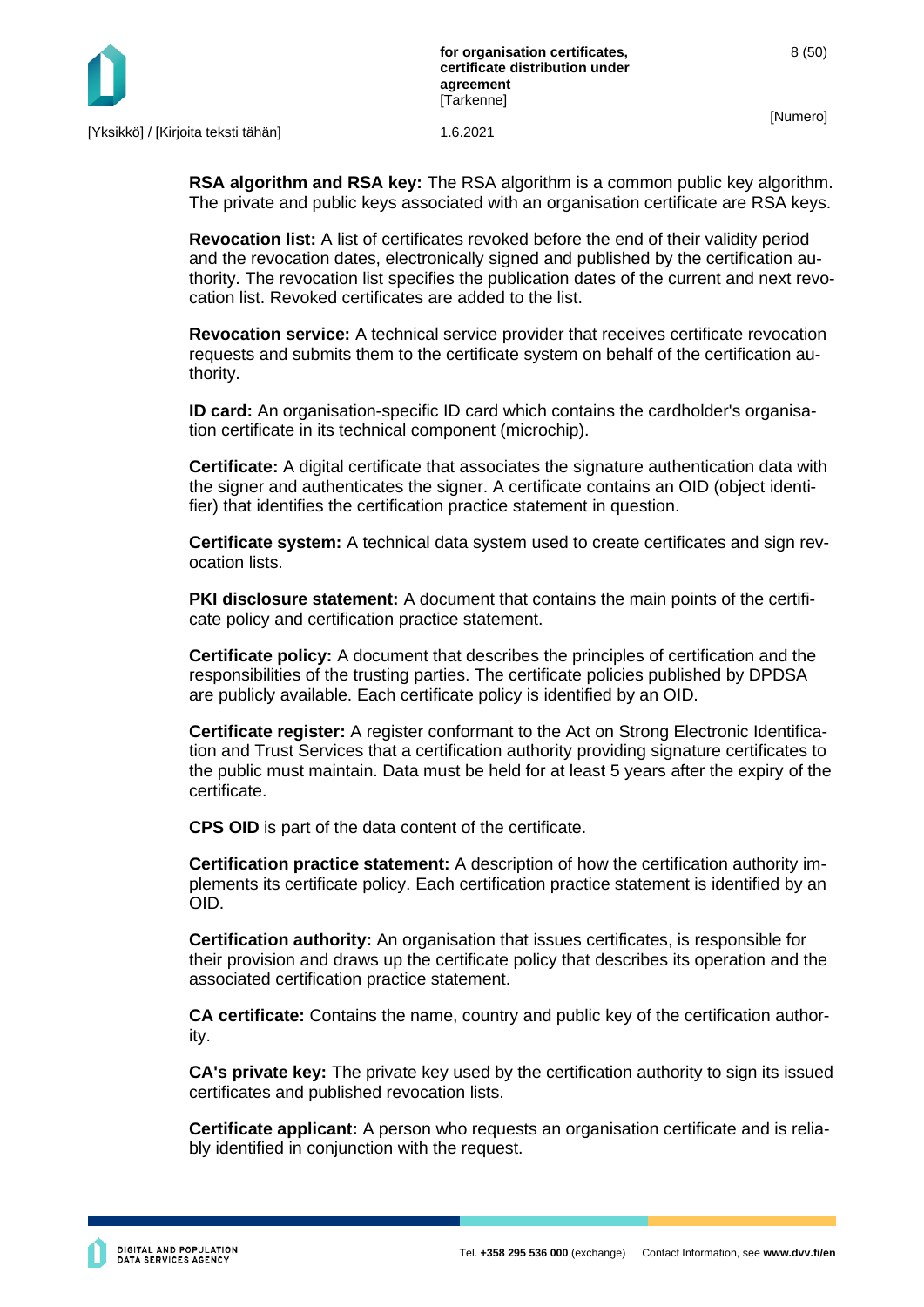

**Certificate holder:** A person whose identity and public key are verified by the CA's digital signature and who holds the private keys linked with the certificate in question.

**Certificate holder's signature certificate:** The public key in the certificate verifies the digital signature made by the certificate holder with the corresponding private key. The signature code (PIN 2) is required for the signing.

**Certificate holder's authentication and encryption certificate**: A certificate used for electronic personal identification and data encryption. The certificate holder uses the private authentication and encryption key for electronic identification and decryption of encrypted data or messages. The use of the key requires a basic PIN code (PIN 1).

**Certificate usage and purpose:** In this document, certificate usage refers to the use of the certificate and the associated keys. For example, using a certificate in digital signature refers to the use of a private key in signing and to the use of the public key and certificate in verifying the signature.

**Private key:** The private component of a key pair used in asymmetric encryption in public key methods. The private keys of the certificate holder are stored on a microchip to protect them from unauthorised usage.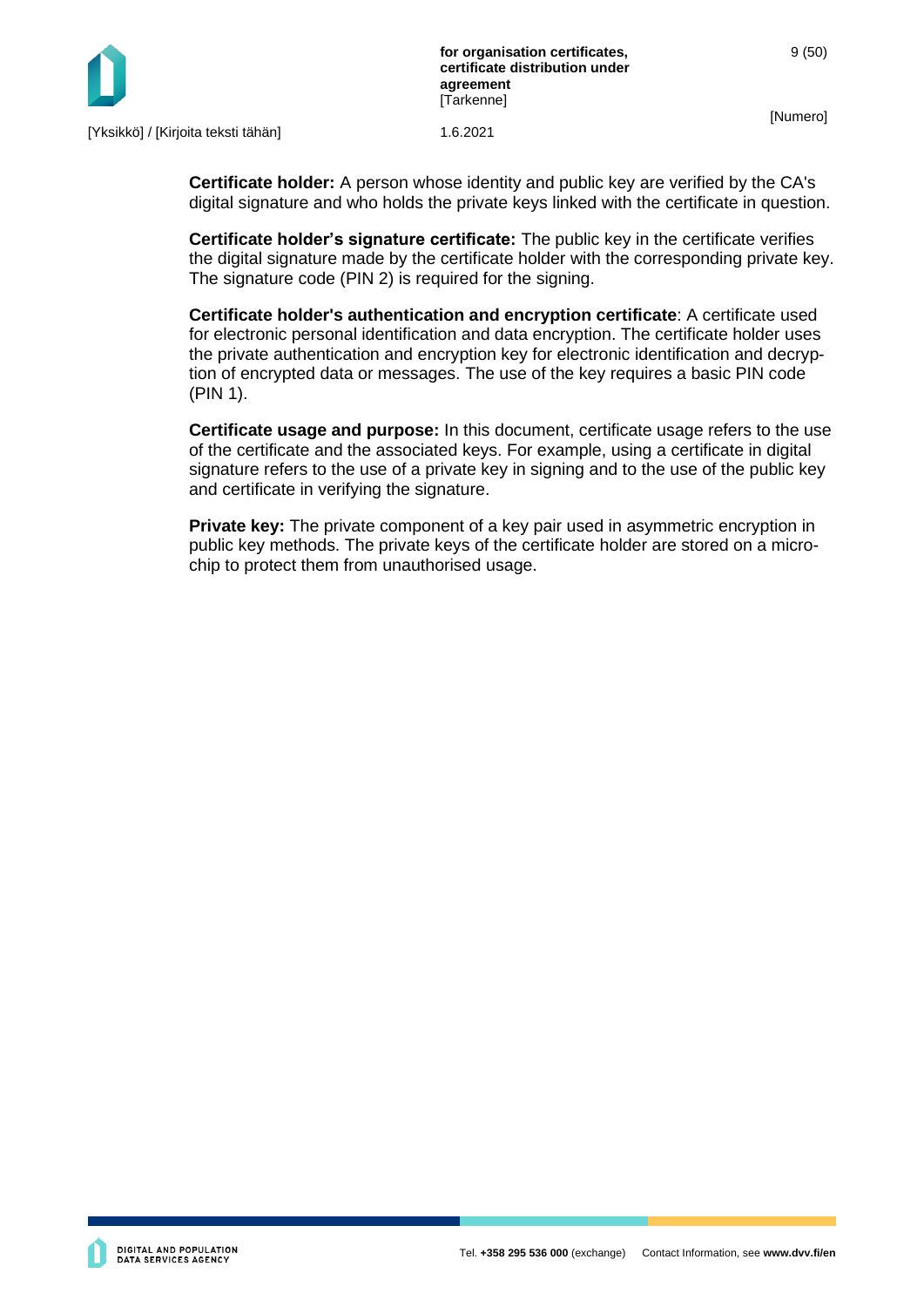[Yksikkö] / [Kirjoita teksti tähän] 1.6.2021

### **List of abbreviations**

[Numero]

| CA               | <b>Certification Authority</b>                                             |
|------------------|----------------------------------------------------------------------------|
| CP               | <b>Certificate Policy</b>                                                  |
| <b>CPS</b>       | <b>Certification Practice Statement</b>                                    |
| <b>CRL</b>       | <b>Certificate Revocation List</b>                                         |
| <b>ECC</b>       | <b>Elliptic Curve Cryptography</b>                                         |
| <b>FINEID</b>    | <b>Finnish Electronic Identification</b>                                   |
| <b>HSM</b>       | <b>Hardware Security Module</b>                                            |
| <b>EPI</b>       | Electronic Personal Identification                                         |
| <b>HTTP</b>      | <b>Hypertext Transport Protocol</b>                                        |
| <b>ISO 27001</b> | <b>ISO/IEC 27001</b>                                                       |
| <b>LDAP</b>      | <b>Lightweight Directory Access Protocol</b>                               |
| <b>OCSP</b>      | <b>Online Certificate Status Protocol</b>                                  |
| <b>OID</b>       | Object Identifier                                                          |
| <b>PDS</b>       | <b>PKI Disclosure Statement</b>                                            |
| <b>PIN</b>       | Personal Identification Number, PIN                                        |
| <b>PKI</b>       | Public Key Infrastructure                                                  |
| <b>PUK</b>       | PIN Unblocking Key, PUK code                                               |
| <b>RSA</b>       | Rivest, Shamir, Adleman, a public key algorithm, asym-<br>metric algorithm |
| <b>DPDSA</b>     | Digital and Population Data Services Agency                                |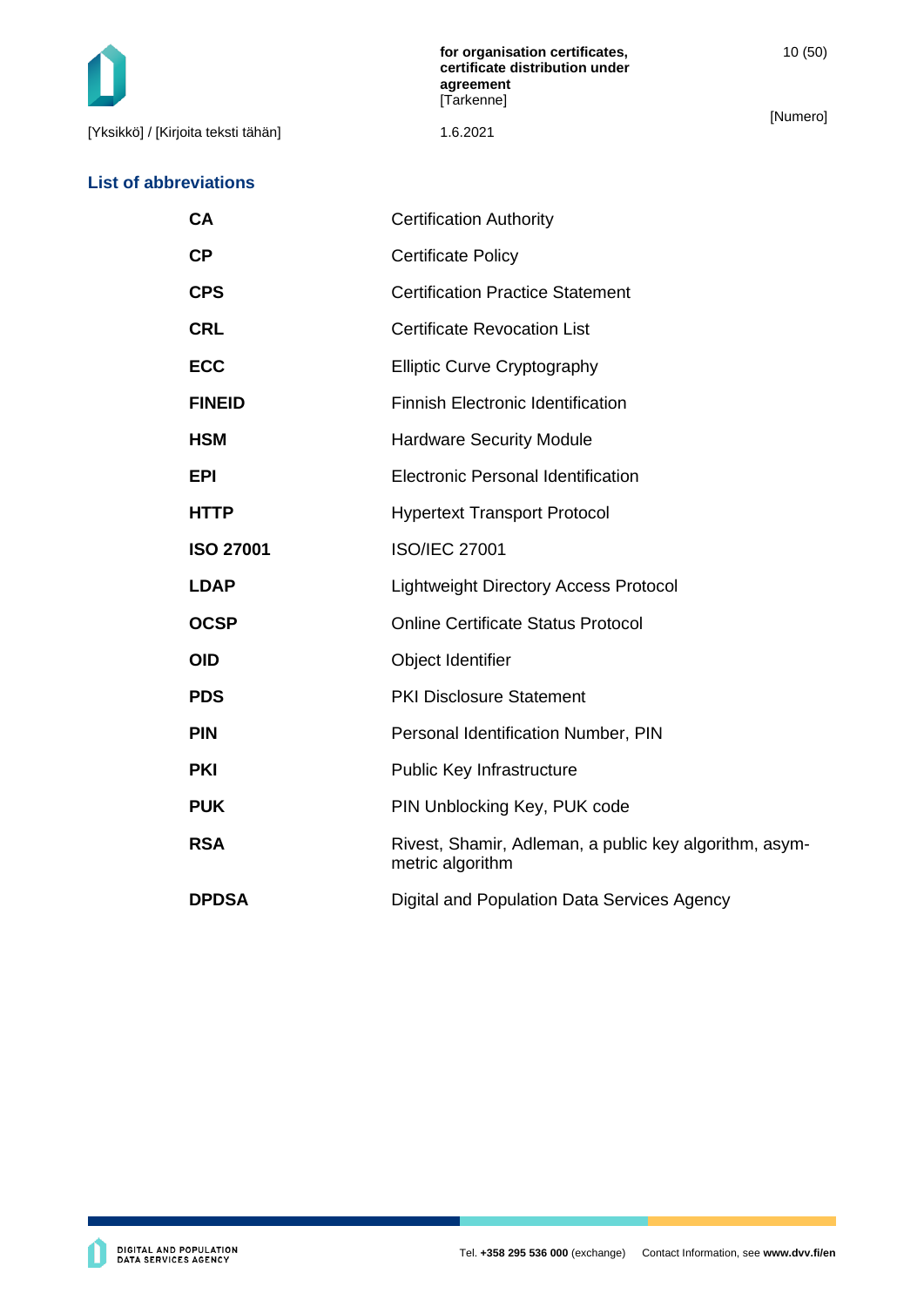

**for organisation certificates, certificate distribution under agreement [Tarkenne]** 

[Numero]

11 (50)

### **Introduction**

The certification practice statement is a document drawn up by the certification authority (CA) which describes the practices and principles used in certification. The CPS is a more detailed description of the CA's activities than the certificate policy (CP).

This CPS applies to a DPDSA-issued organisation certificate stored on an ID card, when the certificate information is provided to a trusting party under an agreement concluded with the client organisation. The organisation certificate is a signature certificate under the Act on Strong Electronic Identification and Trust Services.

# <span id="page-11-0"></span>**1 General points**

DPDSA offers highly secure digital signature and authentication certificates and associated services. Certificates are used to verify the certificate holder's identity and the accuracy, integrity and authenticity of data contained in the certificate. Digital signing based on signature certificates and identification by strong electronic identification devices enable citizens to access public services online securely and flexibly anytime, anywhere. Signature certificate and strong electronic identification service providers are supervised by the Finnish Transport and Communications Agency (Traficom).

A certificate is an electronic certificate that links the signature authentication data to the signatory and identifies the signatory. The certificate data are signed electronically by the CA's private key. Certificates under this certificate policy are based on a public key infrastructure and public key methods. The data contents of certificates under this certificate policy are determined by the Act on Strong Electronic Identification and Trust Services.

This document specifies the procedure requirements that apply to certification authorities that grant signature certificates and to Digital and Population Data Services Agency, which is the provider of a strong electronic identification means. Procedure requirements are set for the activities and administration practice of certification authorities that grant certificates so that the subscribers, signers certified by the certification authority and the parties trusting the certificate can trust that the certificate can be used to verify electronic signatures.

The provision of the strong electronic identification means offered by Digital and Population Data Services Agency takes place in the same production environment, with similar technical and functional solutions and subject to the same procedures as with the provision of the signature certificate granted by Digital and Population Data Services Agency.

The Digital and Population Data Services Agency, which acts as the certification authority, uses an identifier to identify the certificate holder. This identifier is also a part of the data content of the certificate. The identifier is a technical data item created separately for e-service access, and it does not contain any personal information.

An organisation certificate can be used with various ID cards.

Both the certificate policy and the certification practice statement of DPDSA have a unique object identifier (OID).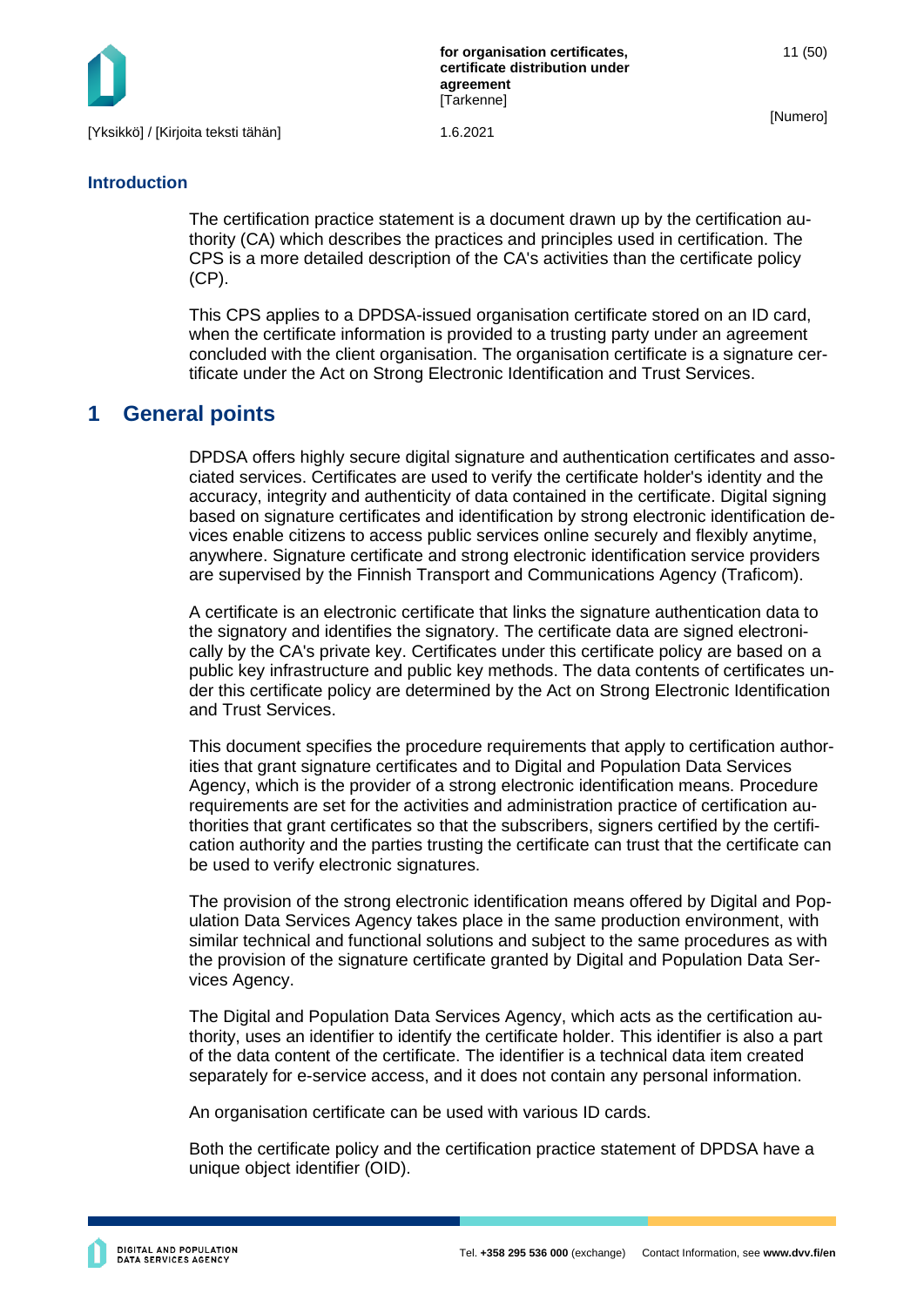

The certification authority's activities include the provision of certification, directory and revocation services, registration, and ID card creation and identification. These activities are described in Chapter 1.3.

DPDSA draws up a separate certificate policy for each type of certificate issued by it, and a separate certification practice statement for each technical platform. The certificate policy contains a general description of the practices, terms and conditions, responsibility allocation and other matters related to certificate usage for each type of certificate. The certification practice statement contains a detailed description of the applicable practices.

Regulation (EU) No. 910/2014 of the European Parliament and of the Council of 23 July 2014 on electronic identification and trust services for electronic transactions in the internal market and repealing Directive 1999/93/EC shall apply with regard to signature certificates in trust services as of 1 July 2016. This document describes the procedural requirements concerning the activities and administrative practices of certification authorities that issue identification and signature certificates under the Regulation. The use of a secure signature creation device is described in the procedural requirements specified in this document.

According to the Act on Strong Electronic Identification and Trust Services, the DPDSA acts as an identification service provider when it offers certificate-based identification devices to the public.

In addition, as of 1 December 2010, DPDSA is a statutory certification authority in the healthcare sector under the act on the electronic processing of client data in social and health care (159/2007) and the act on electronic prescriptions (61/2007) and the Act on the Digital and Population Data Services Agency (304/2019).

This certification practice statement describing the issuing of an organisation certificate has been registered by Digital and Population Data Services Agency.

The organisation certificate consists of a certificate pair that has two different purposes. The authentication and encryption certificate meets the requirements for a strong electronic identification means. A signature certificate intended solely for implementing a signature meets the requirements of a signature certificate. The correctness of the certificate applicant's identity is guaranteed by Digital and Population Data Services Agency.

This certification practice statement describes the issuing and production of a signature certificate for digital signatures conformant to the Act on Strong Electronic Identification and Trust Services and detailed requirements pertaining to the division of responsibility.

This document also describes solutions and procedures pertaining to the granting, production and data storage of an identification certificate offered as a means referred to in the Act on Strong Electronic Identification and Trust Services, included in the organisation certificate, conforming to the requirements of the production environment of the signature certificate.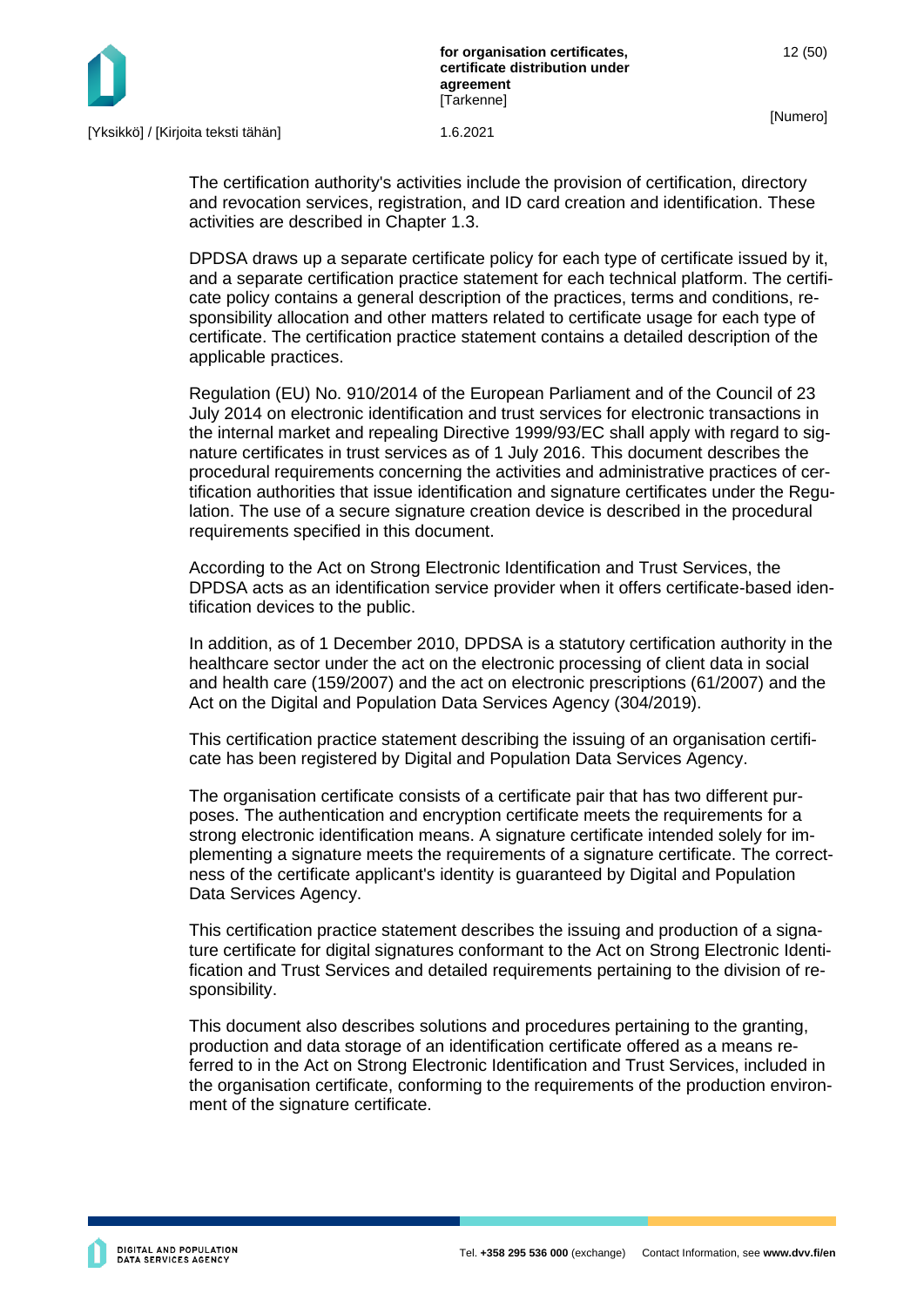

# <span id="page-13-0"></span>**1.1 Identifiers**

The certification authority draws up a certificate policy for each issued certificate type and a certification practice statement for each technical platform the certificate can be used on.

The title of this CPS is the Certification Practice Statement for organisation certificates issued by the Digital and Population Data Services Agency, OID 1.2.246.517.1.10.303.2 and 1.2.246.517.1.10.353.2.

This certification practice statement refers to the Certification Policy for DPDSA's Organisation Certificates, OID 1.2.246.517.1.10.303 and 1.2.246.517.1.10.353.

Regulation (EU) No. 910/2014 of the European Parliament and of the Council of 23 July 2014 on electronic identification and trust services for electronic transactions in the internal market and repealing Directive 1999/93/EC shall apply with regard to signature certificates in trust services as of 1 July 2016. The procedural requirements concerning the activities and administrative practices of certification authorities that issue signature certificates under the Regulation are described in this document. The use of a secure signature creation device is described in the procedural requirements specified in this document.

Digital and Population Data Services Agency adheres to a certificate policy concerning signature certificates issued to the public as per trust services under Regulation No. (EU) 910/2014. The document reference as per ETSI EN 319 411-1 [2], QSCD is: OID: 0.4.0.194112.1.2. Signature certificates issued in accordance with this certificate policy can be used to authenticate digital signatures that correspond to approved certificates and creation devices for digital signatures as referred to in the Regulation and provided for in Articles 28 and 29 of the Regulation. The level of the identification certificate meets the requirements of High level of assurance in accordance with the Regulation and the regulation on levels of assurance.

The certificate policy and the certification practice statement are available at [www.fin](http://www.fineid.fi/)[eid.fi.](http://www.fineid.fi/)

# <span id="page-13-1"></span>**1.2 Certification authority and applications of certificates**

The certification authority provides certificate services according to the terms and conditions specified in this certification practice statement and guarantees their functioning to the certificate holder in accordance with Chapter 2.2.1 on the responsibilities of the certification authority. The certification authority is responsible for the functioning of the certificate system as a whole, including on behalf of any registration authorities and technical suppliers it may use. This certification practice statement has been registered by the Digital and Population Data Services Agency. DPDSA is a public authority which administers a personal information register and is responsible for providing certified electronic services in addition to its other tasks. The DPDSA Certificate Service is comprised of the following functions:

# <span id="page-13-2"></span>**1.3 Certification authority**

The certification authority's task is to: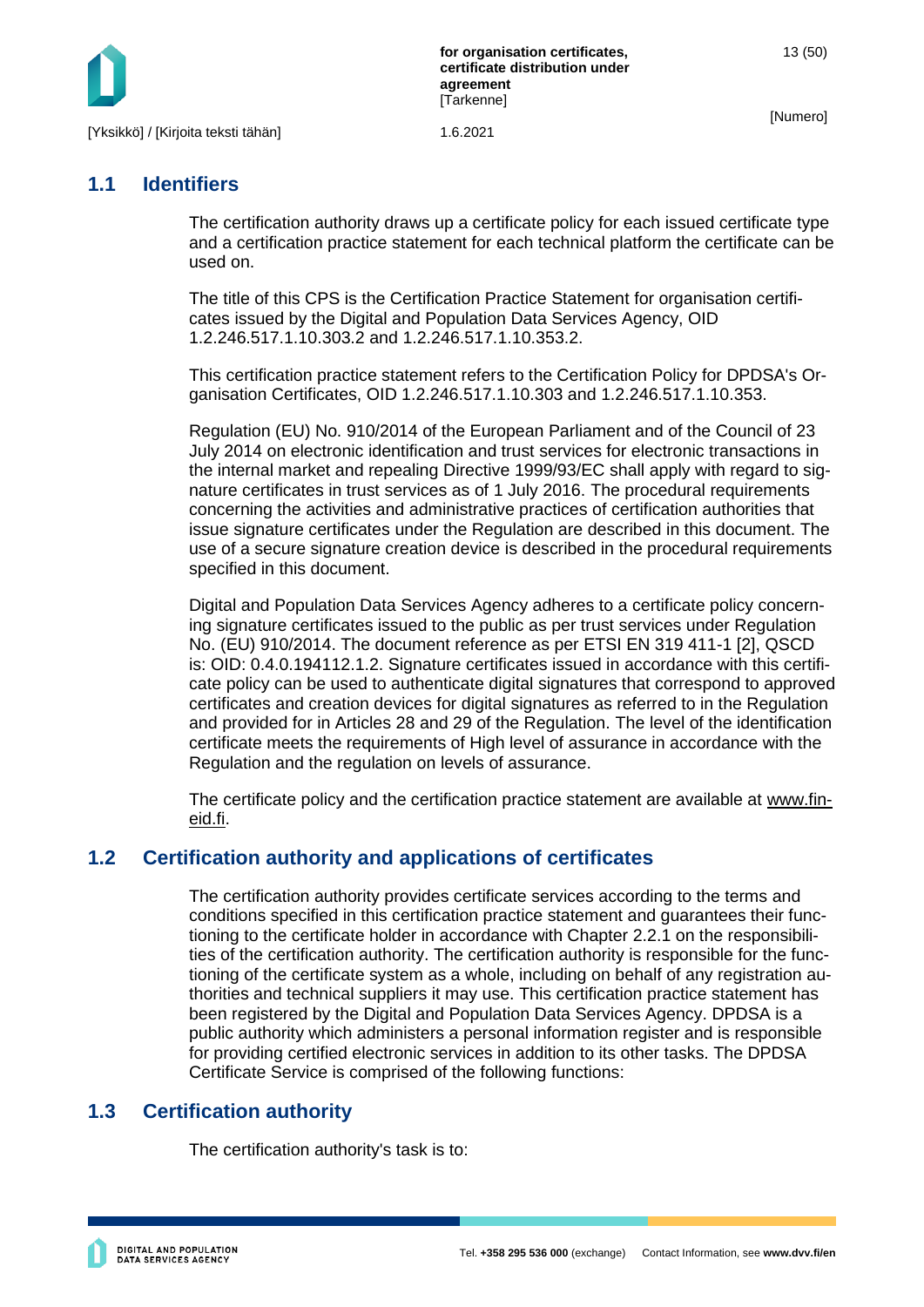

[Yksikkö] / [Kirjoita teksti tähän] 1.6.2021

provide certificate and directory services in accordance with its certificate policy and certification practice statement, and certification revocation services

identify certificate applicants

ensure the accuracy of the data content of certificates

revoke certificates and publish certificate revocation lists

adhere to high data security standards and good data processing practices when processing the personal information of certificate holders

### <span id="page-14-0"></span>**1.4 Registration authority**

Organisation certificates are registered in accordance with the Act on Strong Electronic Identification and Trust Services. Organisation certificates located on organisation-specific ID cards are registered by DPDSA's partner with whom DPDSA has concluded a registration agreement.

The registration authority acts on behalf of and at the responsibility of the certification authority.

The registration authority shall comply with the certification authority's certificate policy and certification practice statement.

The registration authority identifies certificate applicants in accordance with the certification practice statement.

Certificates are created based on personal identification details related to the certificate application, which are provided by the registration point.

The registration authority adheres to the principles of good personal data processing.

DPDSA oversees that the client organisation adheres to the terms and conditions of the registration agreement and the relevant provisions of the Act on Strong Electronic Identification and Trust Services.

### <span id="page-14-1"></span>**1.5 Manufacturer and identifier of the ID card or microchip**

With regard to certificates, the associated key pairs and activation data, the manufacturer acts on behalf of the certification authority, at its responsibility and in accordance with the agreement.

In the certificate, the person is uniquely identified using an internal ID of the organisation as agreed with DPDSA.

The manufacturer shall comply with the certification authority's certificate policy and certification practice statement.

Smart cards and microchips are uniquely identified in accordance with data provided by the registration authority.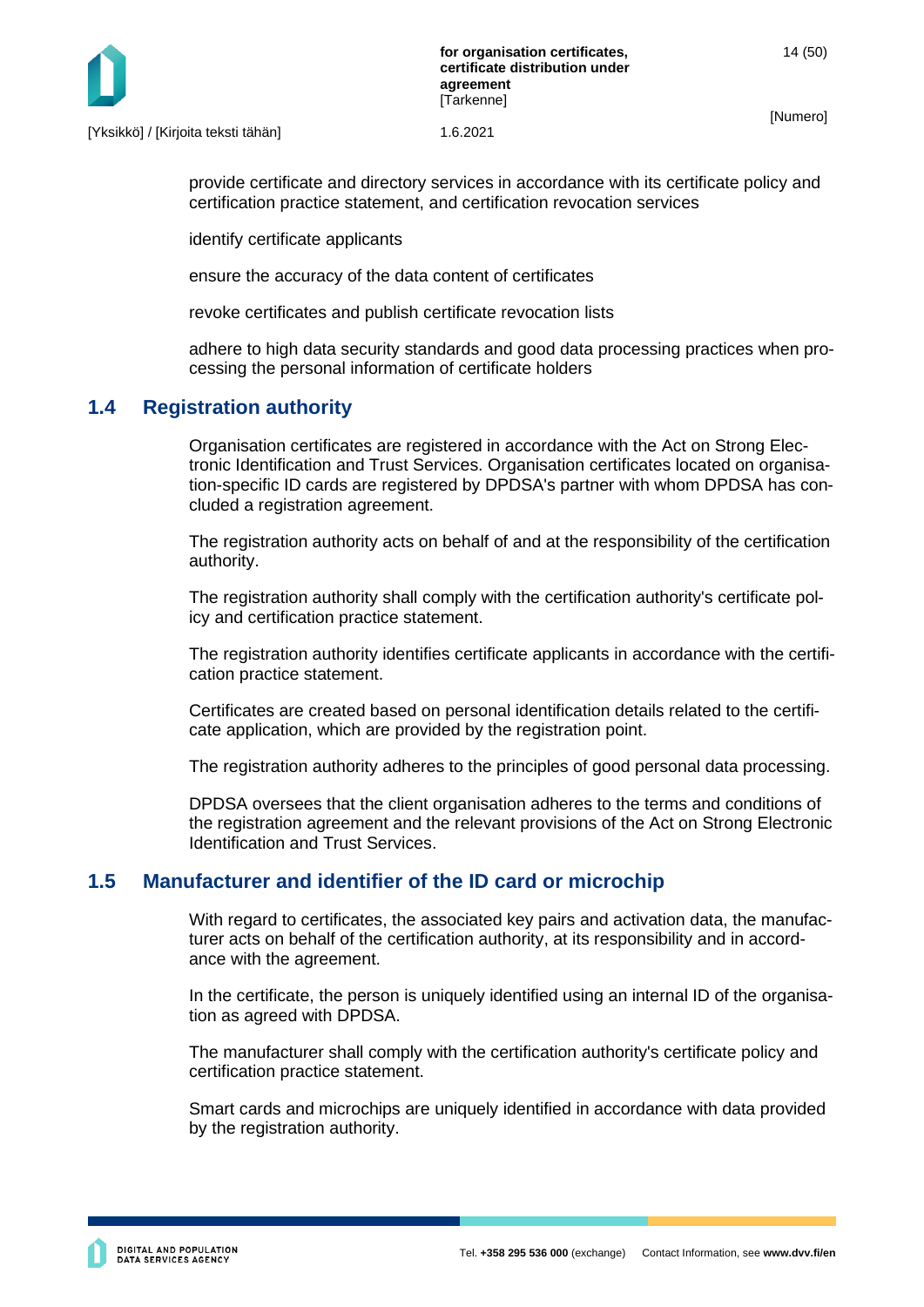

### <span id="page-15-0"></span>**1.6 Revocation service**

The certificate revocation service revokes a certificate when the certificate holder wishes to revoke it before its stipulated expiry date. Revoked certificates are added to the revocation list.

# <span id="page-15-1"></span>**1.7 Distribution of data from the organisation certificate to the trusting party**

The directory service is a public Internet-based service which can be used to retrieve all organisation certificates issued by the certification authority which are intended for publication in the public directory, and the certification authority's certificates and revocation list. The directory service is available at [ldap://ldap.fineid.fi.](ldap://ldap.fineid.fi/)

The certificate data is distributed to the trusting party in accordance with the agreement concluded with the client organisation.

### <span id="page-15-2"></span>**1.8 Certificate holder**

Organisation certificates under this certificate policy can be issued to persons identified in accordance with the Act on Strong Electronic Identification and Trust Services.

The certificate holder must comply with the certification authority's certificate policy and certification practice statement.

# <span id="page-15-3"></span>**1.9 The trusting party**

The trusting party is a natural person or an organisation that trusts the certificate information and uses the certificate for authentication, encryption and electronic signing. The trusting party must verify that the certificate is valid and not on a revocation list. The certification authority provides an online certificate status check service that implements OCSP.

#### <span id="page-15-4"></span>**1.10 Certificate usage**

DPDSA adheres to this certification practice statement when issuing organisation certificates. Certificate holders and trusting parties must comply with this certificate policy.

Organisation certificates issued under this certification practice statement can be used for personal authentication, encryption and electronic signing. The certificate can be used without limitation according to its purpose in administrative applications and services and those provided by private organisations.

The certificate policy and certification practice statement contain requirements concerning the obligations of the certification authority, registration authority, certificate holder and trusting party as well as matters related to legislation and dispute resolution.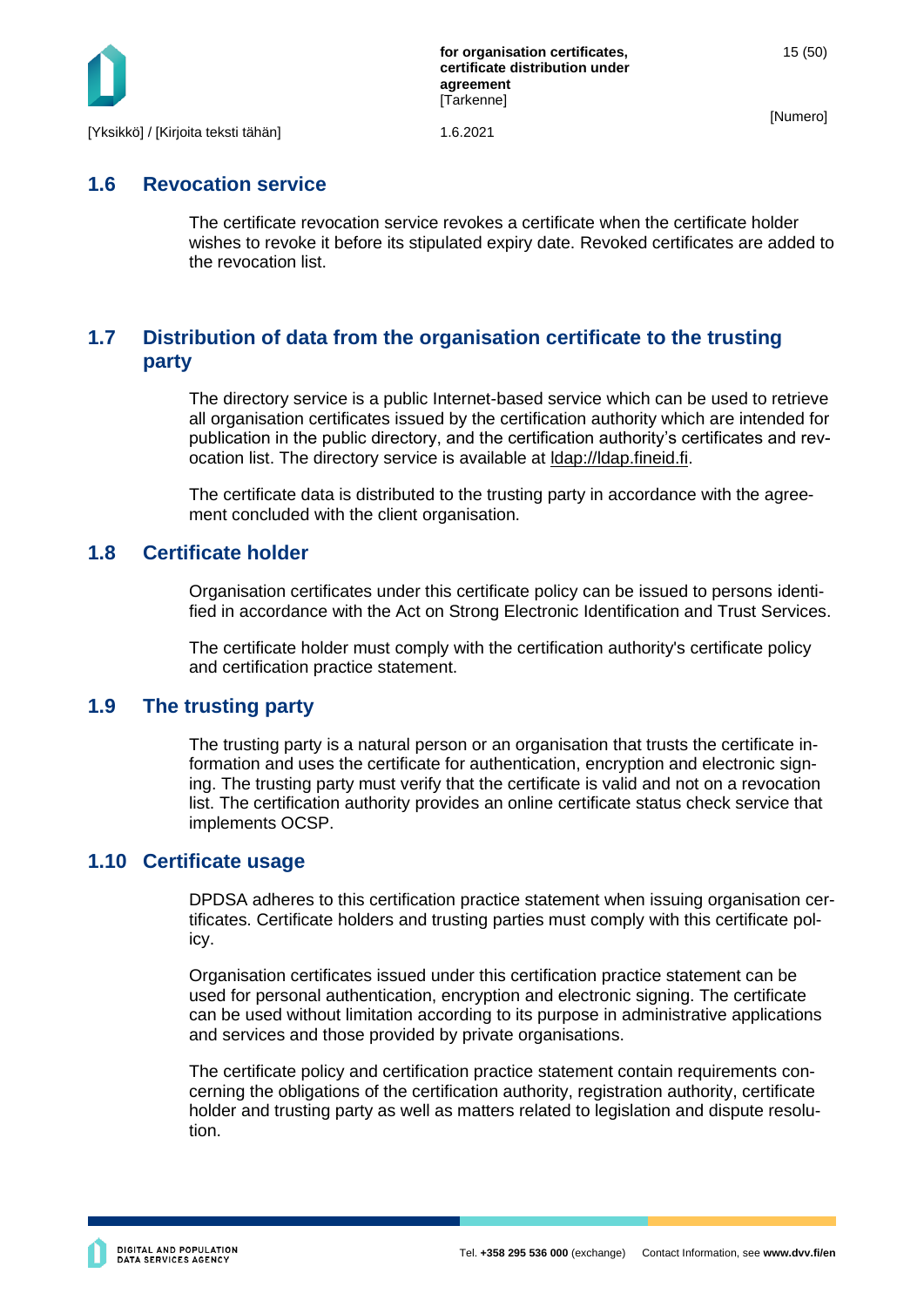

# <span id="page-16-0"></span>**1.11 Contact details**

# <span id="page-16-1"></span>**1.12 Organisation responsible for administering the certification practice statement**

This certification practice statement has been registered by the Digital and Population Data Services Agency (DPDSA). DPDSA is responsible for the administration and updating of this certification practice statement.

Copyright under this certification practice statement belongs to DPDSA.

### <span id="page-16-2"></span>**1.13 Contact person**

Questions regarding this certification practice statement should be addressed to :

#### **Digital and Population Data Services Agency**

| P.O. Box 123 (Lintulahdenkuja 2) | Tel. +358 295 535 001 |
|----------------------------------|-----------------------|
| 00531 Helsinki                   | Fax. +358 9 876 4369  |
| Business ID: 0245437-2           | kirjaamo@dvv.fi       |

Questions regarding the certificate policy are handled by the Certificate Services of DPDSA.

#### **Digital and Population Data Services Agency (DPDSA) Certificate Services**

P.O. Box 123

FI-00531 Helsinki

www.fineid.fi

# <span id="page-16-3"></span>**2 General terms and conditions**

This certification practice statement is effective as of 1 June 2021.

### <span id="page-16-4"></span>**2.1 Obligations**

#### <span id="page-16-5"></span>**2.1.1 Certification authority's obligations**

- The DPDSA is a statutory certification authority.
- The client organisation is for its part responsible for revoking certificates in accordance with the agreement made between DPDSA and the client organisation.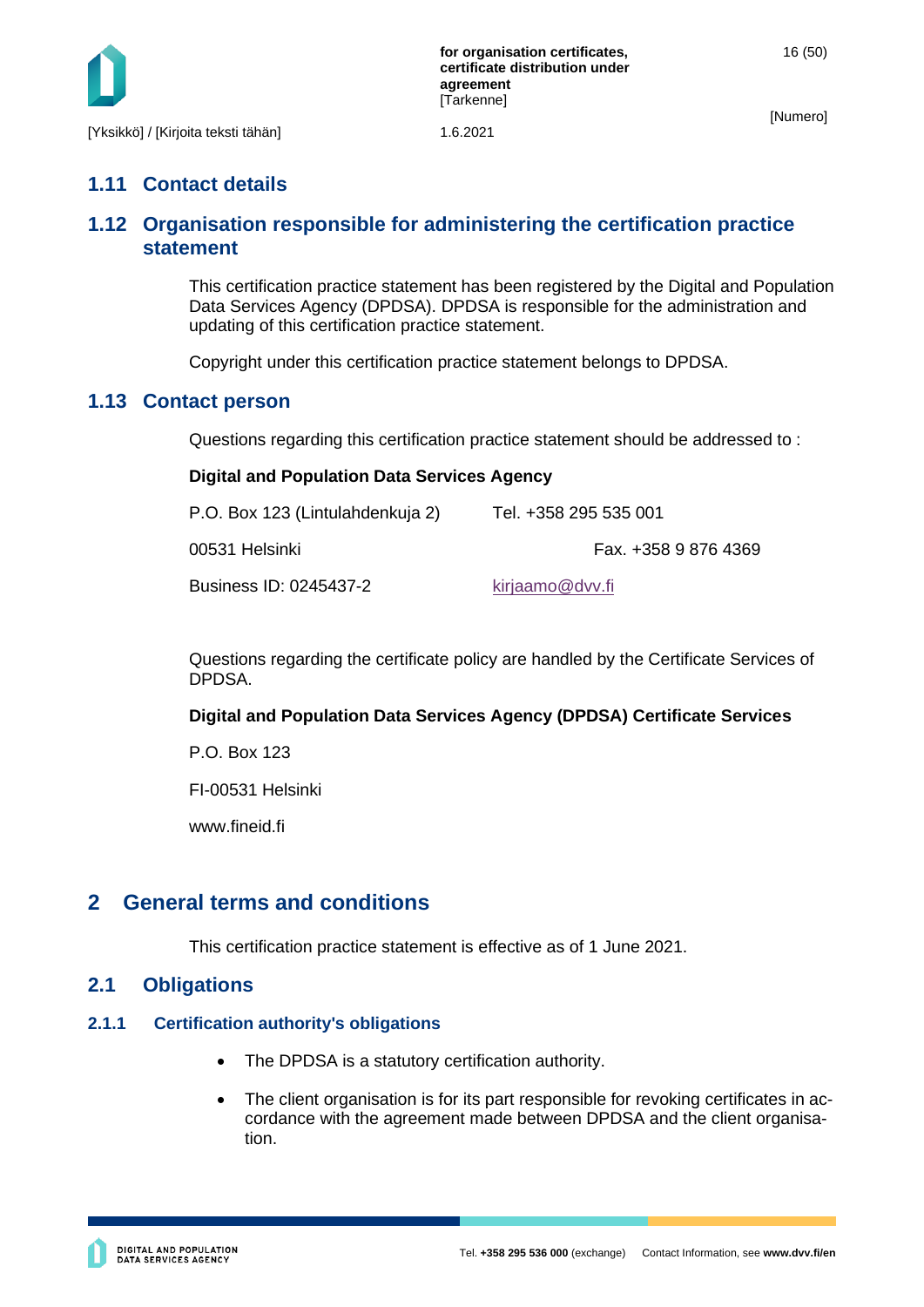

[Yksikkö] / [Kirjoita teksti tähän] 1.6.2021

- The client organisation shall verify the accuracy of information about end users in accordance with the agreement made between DPDSA and the client organisation.
- The certification authority shall act in accordance with current legislation.
- The certification authority shall perform its duties duly and reliably.
- The certification authority has the necessary technical ability, financial resources and ability to cover its liability for damages.
- The certification authority is responsible for all areas of the certification activity, including the reliability and functioning of services and products produced by any technical suppliers or persons who assist the certification authority, such as registration authorities and card manufacturers.
- The certification authority draws up and maintains a certificate policy which describes at a general level the procedures for the issuance, maintenance and management of organisation certificates, the terms and conditions, the allocation of responsibilities, and other matters related to the use of organisation certificates.
- The certification authority draws up and maintains certification practice statements which describe how the certification authority applies its certificate policy.
- The certification authority complies with its certificate policy and certification practice statement.
- The certification authority makes the certificate policy and the certification practice statement publicly available.
- The certification authority draws up and maintains certification practice statements (CPS) which describe how the certification authority applies its certificate policy.
- The certification authority shall employ sufficient staff with the expertise, experience and competence required for producing certificate services.
- The certification authority shall use reliable systems and products protected against unauthorised use.
- The certification authority shall keep information regarding the certificate and certificate activities publicly available, based on which the operations and reliability of the certification authority can be assessed.
- The certification authority ensures the confidentiality of signature creation data.
- The certification authority will not store or copy any signature creation data provided to a signatory.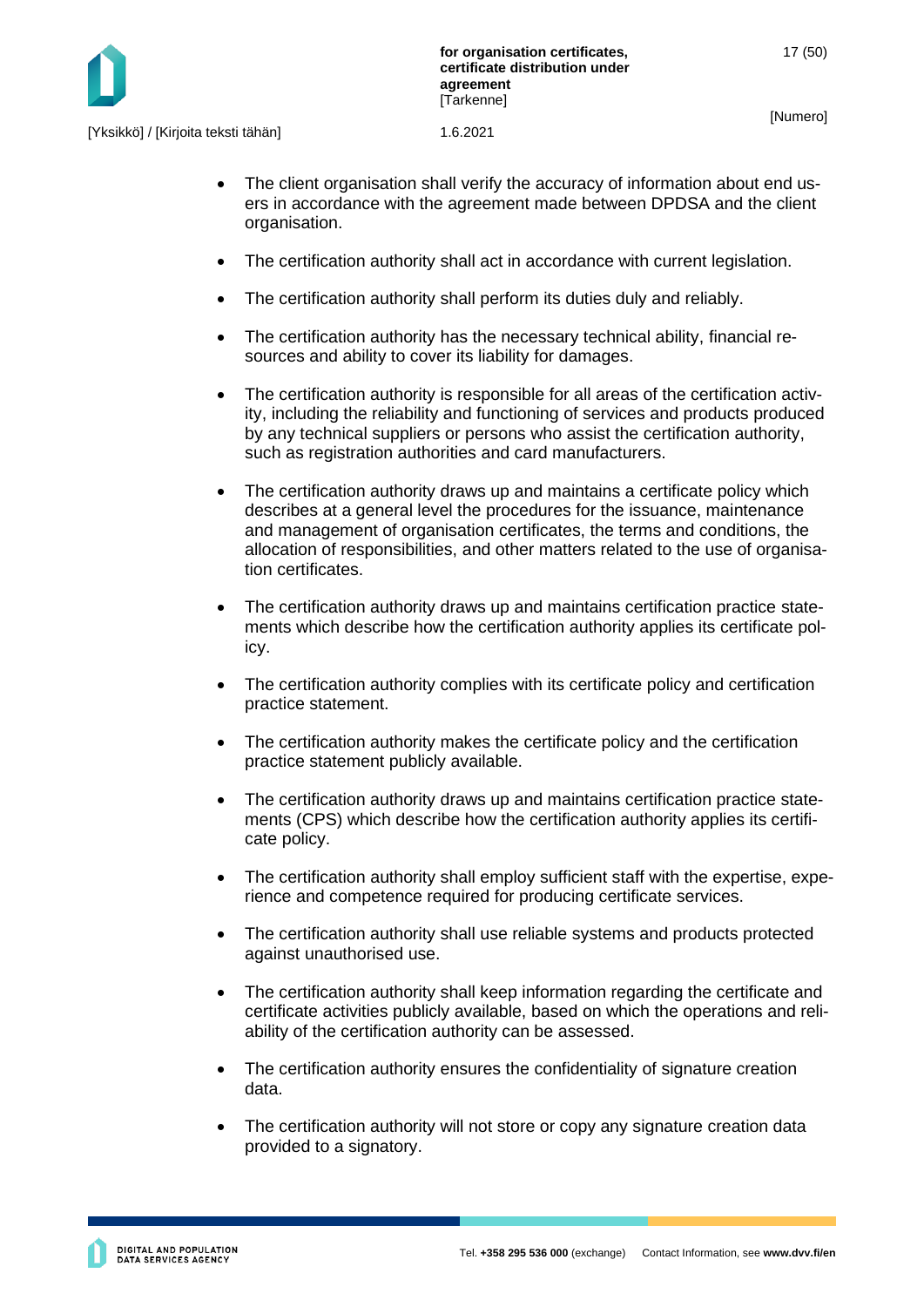

### <span id="page-18-0"></span>**2.1.2 The registration authority's obligations**

- The registration authority shall comply with the certificate policy and the certification practice statement in its registration activities.
- The registration authority identifies the certificate applicant personally and reliably in a way described in the certification practice statement and so that the applicant's identity and other information pertaining to the applicant's person needed in the granting of the certificate will carefully be inspected.
- The registration authority shall see to the careful handling and confidentiality of personal data.
- The registration authority shall provide the certificate applicant with data of the terms of use of the certificate.
- The registration authority shall adhere to registration procedures agreed upon with the certificate authority.

#### <span id="page-18-1"></span>**2.1.3 Certificate holder's obligations**

- The purpose of the certificate is specified in the certificate policy and certification practice statement of each certificate type and in the certificate holder's instructions. The certificate may only be used in accordance with its intended use for digital signing, authentication or encryption.
- The holder of an organisation certificate sees to it that the data stated when applying for organisation certificates are correct.
- The holder of an organisation certificate is liable for the use of the organisation certificate, legal actions taken with it and their financial consequences. With respect to a signature certificate, the provisions of the Regulation and the Act on Strong Electronic Identification and Trust Services apply.
- The holder of an organisation certificate shall store its private keys contained on a microchip and the PIN code required for using them separately from each other and aim to prevent the loss, access by third parties, alteration or unauthorised use of the private keys. Transferring the microchip or disclosing the PIN code to a third party, for example by lending, releases the certificate authority and the party trusting the organisation certificate from any liability arising out of the use of the microchip.
- The organisation certificate shall be handled and protected with the same care as other corresponding microchips, cards or documents, such as credit cards, driving licence or passport. Personal PIN codes must be stored physically in a different location than the microchip containing the organisation certificate and private keys.
- The loss or suspected misuse of the microchip and card must be reported without delay to the certification authority by calling the free-of-charge revoking service at +358 800 162 622. Deaf and hard-of-hearing customers can contact the textphone service at +358 100 2288.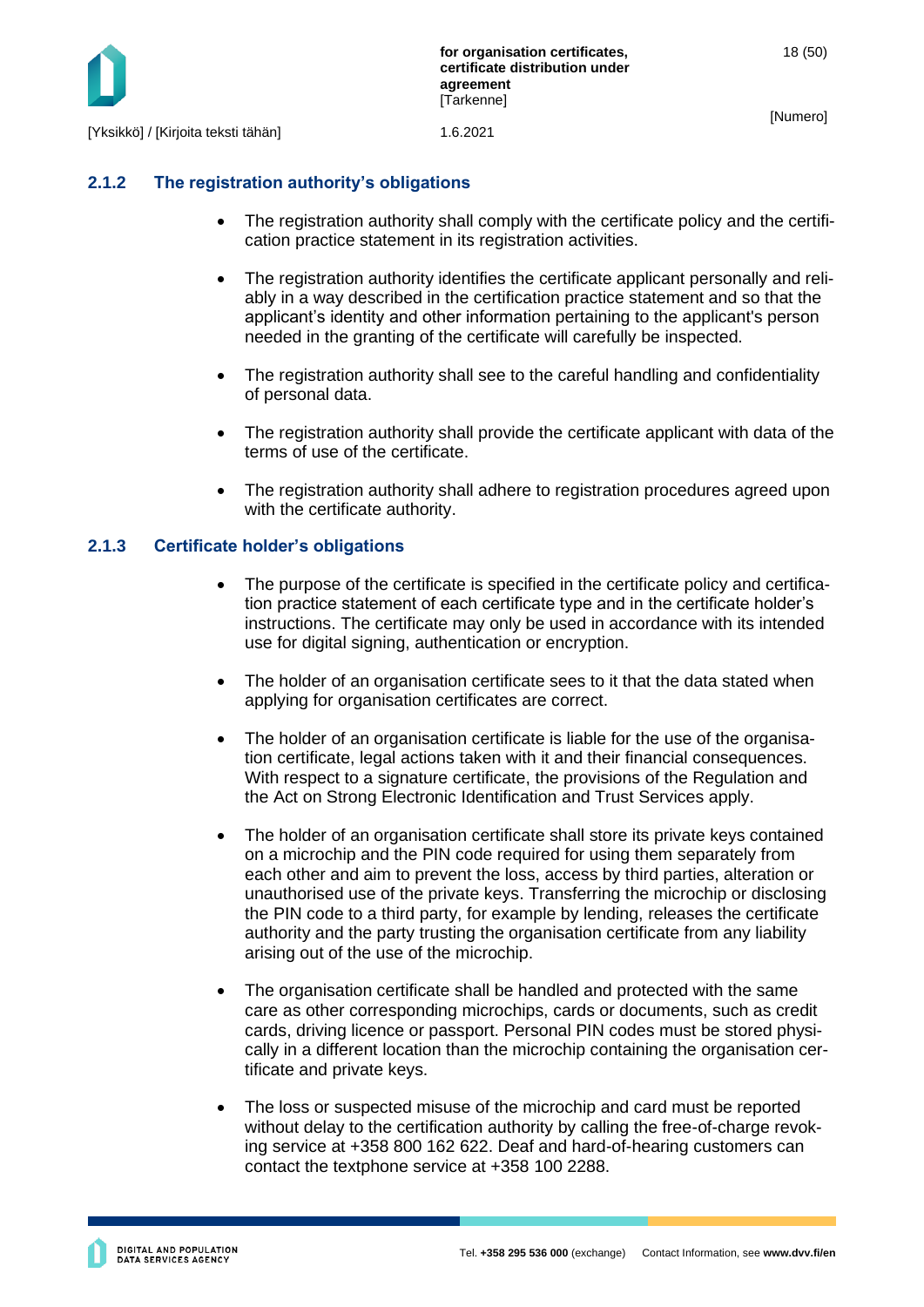

#### <span id="page-19-0"></span>**2.1.4 Obligations of the party trusting a certificate**

It is the obligation of the party trusting a certificate to ensure that the certificate is used according to its intended use. The intended use of a signature certificate is electronic signing. The intended use of an authentication and encryption certificate is the authentication of a person and encryption of data.

A party trusting the certificate must adhere to the certificate policy and certification practice statement.

A party trusting an organisation certificate may bona fide trust an organisation certificate after verifying that *the organisation certificate is valid and is not contained on a revocation list.* A party trusting an organisation certificate shall check the certificates on the revocation list. The certification authority provides an online certificate status check service that implements OCSP. In order to reliably verify the validity of an organisation certificate, the trusting party must comply with the following procedure for revocation list checks.

If a party trusting an organisation certificate copies the revocation list from a directory, it must verify the genuineness of the revocation list by checking the digital signature of the revocation list's certification authority. In addition, the validity period of the revocation list must be checked.

If the most recent revocation list cannot be obtained from the directory because of hardware or directory service malfunction, the organisation certificate must not be accepted if the validity period of the last obtained revocation list has expired. All approvals of an organisation certificate after the validity period take place at the risk of the party trusting the organisation certificate.

#### <span id="page-19-1"></span>**2.1.5 Obligations pertaining to the publishing of a certificate**

Organisation certificates are published in accordance with the agreement concluded with the client organisation. Revoked organisation certificates are published on a revocation list where a party trusting the certificate must check the certificate's validity. The certification authority provides an online certificate status check service that implements OCSP.

#### <span id="page-19-2"></span>**2.2 Liabilities**

#### <span id="page-19-3"></span>**2.2.1 Certification authority's liabilities**

Digital and Population Data Services Agency as a certification authority is liable for the safety of the entire certificate system. The certification authority is liable for services it has commissioned as if for its own.

Digital and Population Data Services Agency is responsible for the organisation certificate having been created with adherence to the procedures prescribed in the Act on Strong Electronic Identification and Trust Services, the Act on Electronic Services and Communication in the Public Sector, the certificate policy and the certification practice statement and according to the data provided by the applicant of the certificate, and for compliance with the certification authority's liability for damages as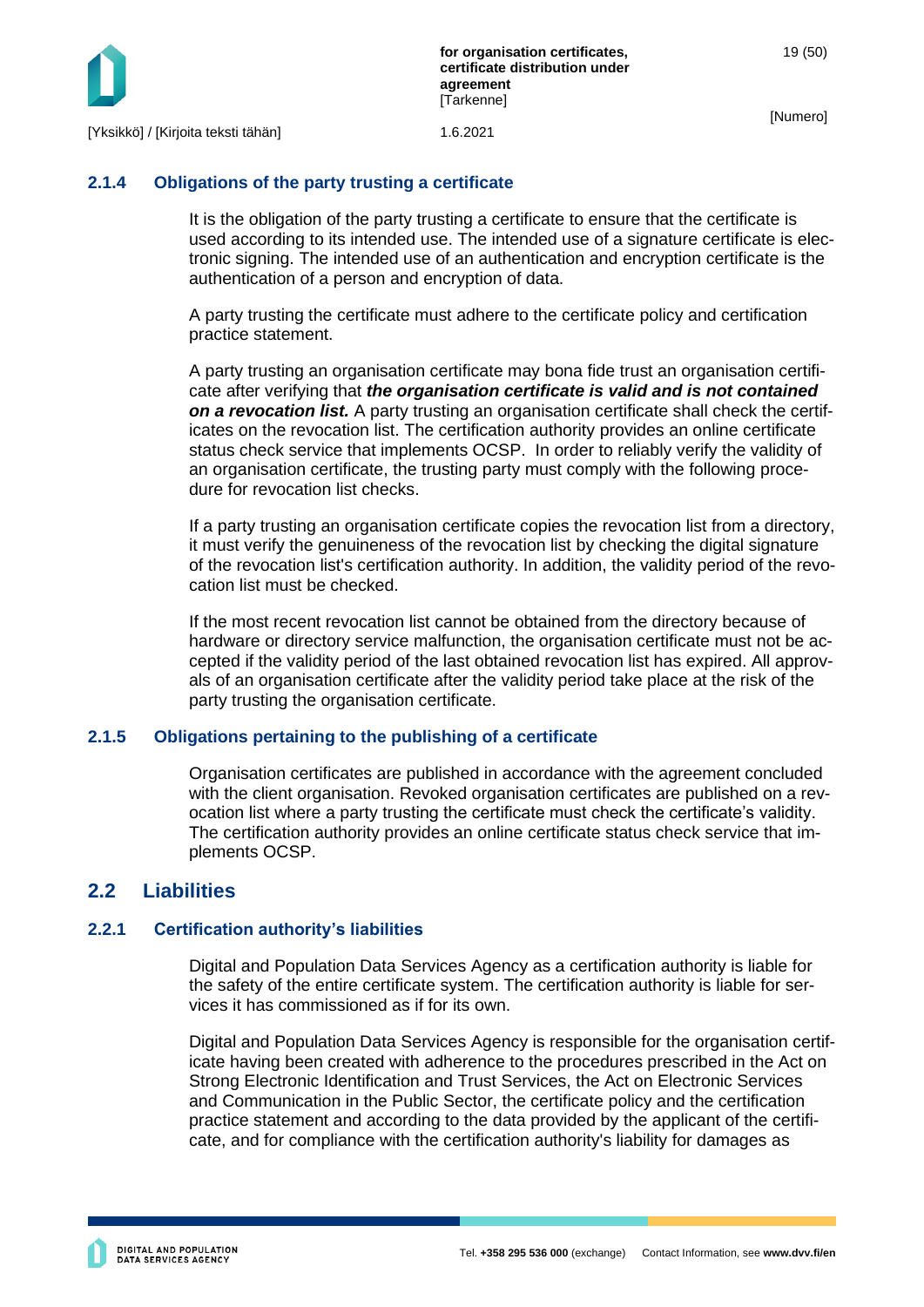

provided by law. Digital and Population Data Services Agency is liable only for the data it has stored in the certificate.

Digital and Population Data Services Agency is liable for the usability of the organisation certificate, when used appropriately, throughout its validity period, unless it has been placed on a revocation list. The organisation certificate has been given to a person identified in a manner required for organisation certificates. The certificate holder has been given instructions pertaining to the use of the organisation certificate prior to the signing of the agreement.

When signing an organisation certificate with its private key, the certification authority assures it has checked the personal data in the organisation certificate according to the policies described in the certificate policy and the certification practice statement.

The certification authority is responsible for including the right person's organisation certificate on the revocation list and that it appears on the revocation list in the time specified in this certificate policy.

#### <span id="page-20-0"></span>**2.2.2 Registration authority's liabilities**

The registration authority of an organisation certificate is a registration point that registers the certificate applicant for Digital and Population Data Services Agency, which acts as the certification authority, on the basis of an agreement concluded for this purpose. With regard to registration, the requirements of the Act on Strong Electronic Identification and Trust Services apply.

#### <span id="page-20-1"></span>**2.2.3 Certificate holder's liabilities**

The holder of a certificate is liable for the use of the organisation certificate, legal actions taken with it and their financial consequences.

Leaving a card containing a microchip in a reader may enable the abuse of the organisation certificate. When terminating a terminal session, it is the responsibility of the certificate holder to remove the microchip containing the organisation certificate from the reader device and close the applications used appropriately or otherwise closing the technical connection needed for the use of the certificate.

The responsibility of a certificate holder ends when they have reported the necessary data to the revocation service for revoking the certificate and when they have received a revocation notice from the official receiving the call. In order to terminate liability, the revocation request must be made immediately upon noticing the reason for the request.

#### <span id="page-20-2"></span>**2.2.4 Liabilities of a party trusting a certificate**

A party trusting a certificate cannot bona fide trust it and the correctness of the digital signature if the validity of the organisation certificate has not been checked on the revocation list. The certification authority provides an online certificate status check service that implements OCSP. Accepting an organisation certificate in the above cases releases Digital and Population Data Services Agency of liability. A party trusting an organisation certificate shall verify that the certificate granted corresponds to its intended use in the legal action in which it is used.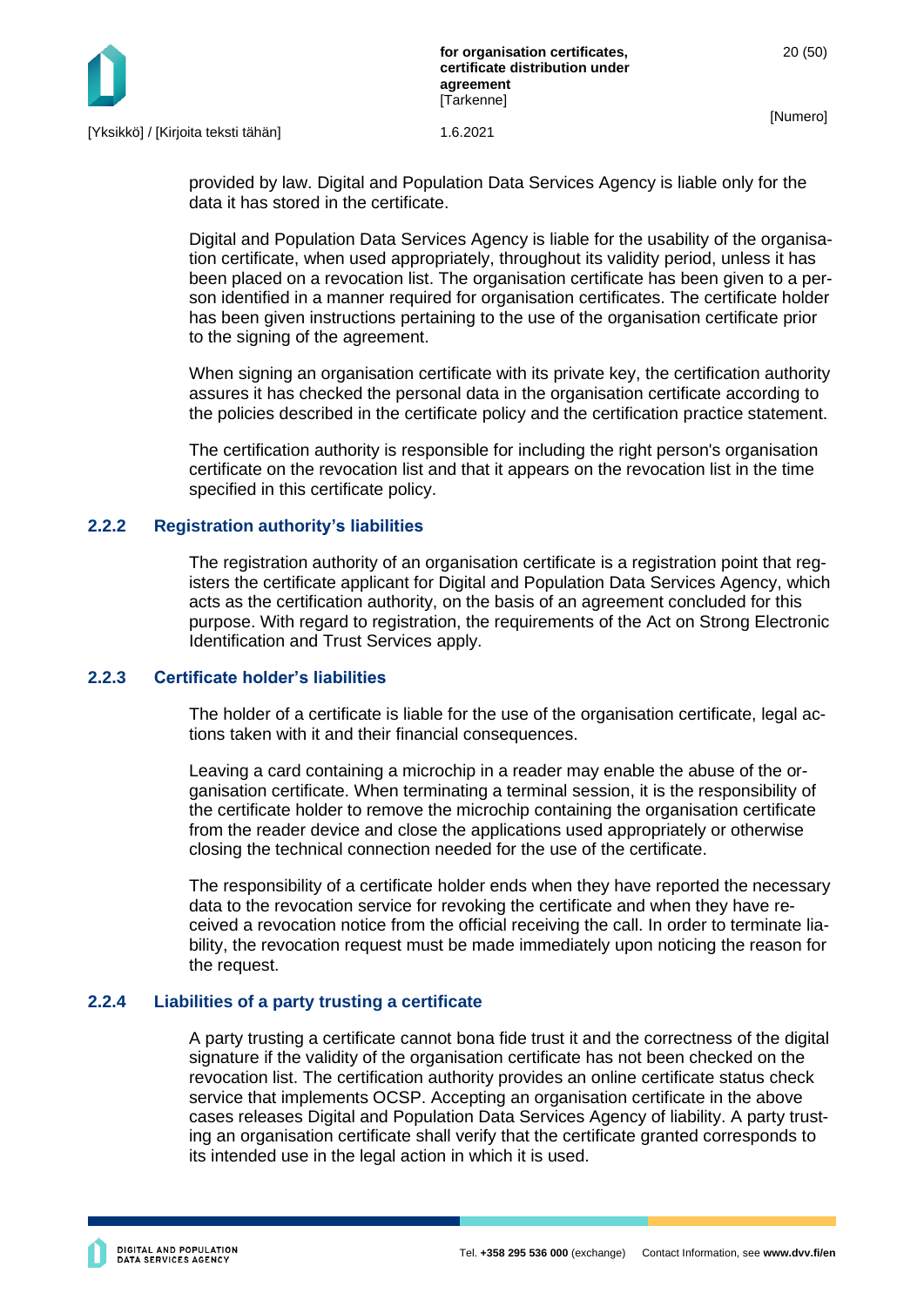

21 (50)

### <span id="page-21-0"></span>**2.2.5 Limitations of liability**

Digital and Population Data Services Agency's liability for damages related to the production of certificate services is determined according to the service agreement concluded with the certificate applicant. Digital and Population Data Services Agency is bound by the certification authority's liability for damages conformant to the Act on Strong Electronic Identification and Trust Services. Where applicable, the Tort Liability Act (412/1974) also applies.

Digital and Population Data Services Agency is not liable for damage caused by the disclosure of PIN codes, a PUKD code and a certificate holder's private keys unless said disclosure is the direct result of Digital and Population Data Services Agency's direct actions.

The maximum extent of Digital and Population Data Services Agency's liability to the certificate holder and a party trusting the certificate is for the amount of direct damage incurred, if the damage is the result of Digital and Population Data Services Agency's direct actions, however at most 15% of the amount of certificate invoicing for the preceding 3 months (share payable to DPDSA).

Digital and Population Data Services Agency is not liable for indirect or consequential damage caused to the certificate holder. Neither is Digital and Population Data Services Agency liable for the indirect or consequential damage incurred by a party trusting an organisation certificate or by another contractual partner of the certificate holder.

Digital and Population Data Services Agency is not responsible for the operation of public telecommunication connections, such as the Internet, or for the inability to execute a legal transaction because of the non-functionality of a device or software used by the certificate holder or for the use of a certificate in contradiction to its intended use.

The certification authority has the right to interrupt the service for changes or maintenance. Changes to or maintenance of the revocation list will be announced in advance.

The certification authority has the right to further develop the certificate service. A certificate holder or a party trusting a certificate must bear their own expenses thus incurred, and the certification authority is not liable to compensate the certificate holder or a party trusting the certificate for any expenses caused by the certification authority's development work.

The certification authority is not liable for errors in the online service or applications intended for end users and based on a certificate or any resulting expenses.

# <span id="page-21-1"></span>**2.3 Financial liability**

#### <span id="page-21-2"></span>**2.3.1 Certification authority**

Digital and Population Data Services Agency's liability for damages related to the production of certificate services is determined according to the service agreement concluded with the certificate applicant. Digital and Population Data Services Agency is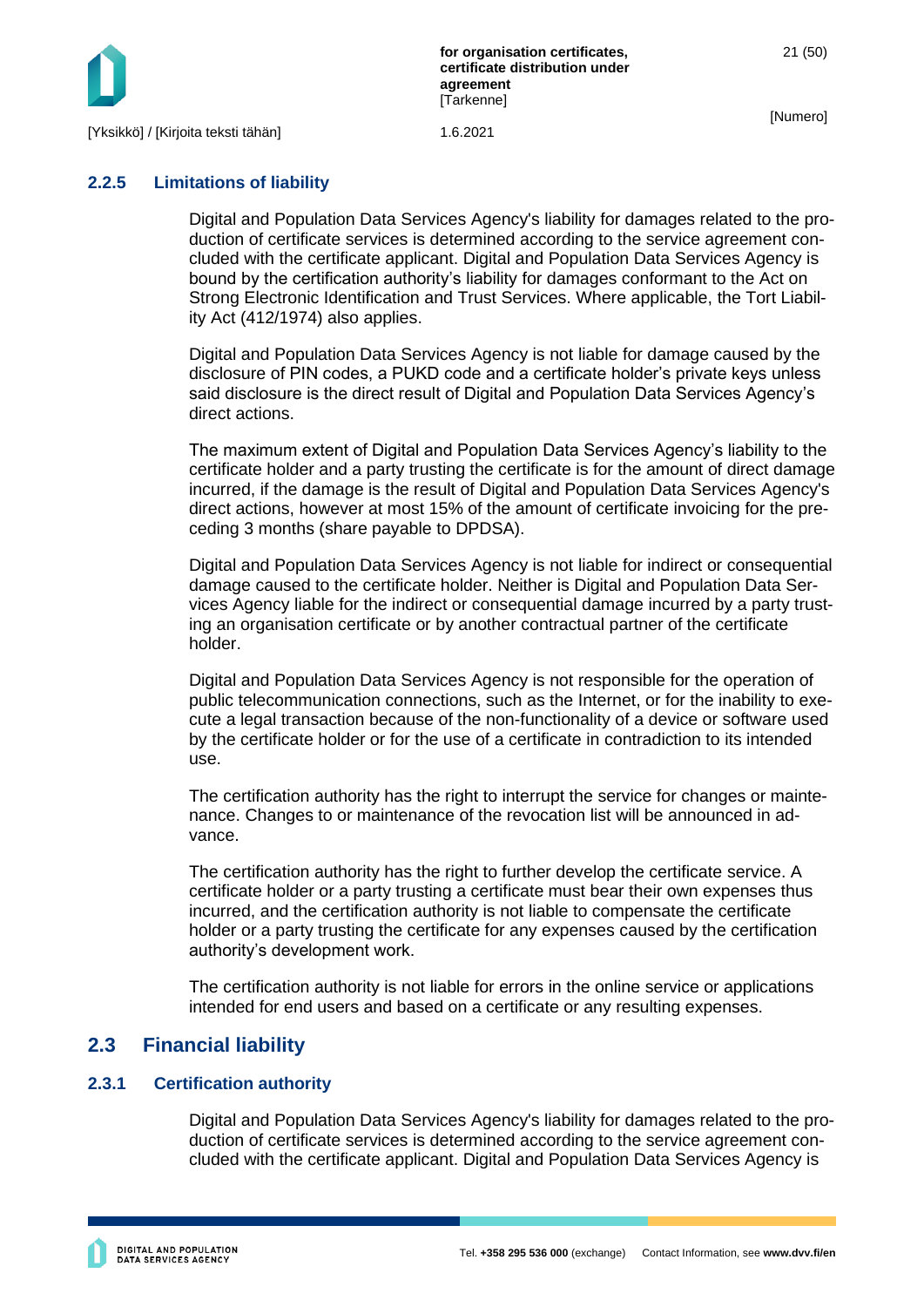

bound by the certification authority's liability for damages conformant to the Act on Strong Electronic Identification and Trust Services. Where applicable, the Tort Liability Act (412/1974) also applies.

The maximum extent of Digital and Population Data Services Agency's liability to the certificate holder and a party trusting the certificate is for direct damage incurred, if the damage is the result of Digital and Population Data Services Agency's direct actions, however at most 15% of the amount of certificate invoicing for the preceding 3 months (share payable to DPDSA).

#### <span id="page-22-0"></span>**2.3.2 Other parties**

A party trusting an organisation certificate may trust the correctness of the digital signature of an organisation certificate if they have verified that the organisation certificate has not been included in a revocation list, the validity of the certificate has not expired and the party has no other justifiable reason to doubt the correctness of the use of the certificate. The certification authority provides an online certificate status check service that implements OCSP.

The certification authority is responsible for the organisation certificate in accordance with the certification authority's commitments in this certificate policy and the certification practice statement on organisation certificates.

#### <span id="page-22-1"></span>**2.3.3 Certification authority's financial administration**

The certificate services produced by Digital and Population Data Services Agency are covered by a financial administration system and supervision as has separately been set forth. The Digital and Population Data Services Agency is a government agency under the Ministry of Finance. The financial management of DPDSA is based on acts and decrees that govern central government finances and regulations issued by the Ministry of Finance and the Treasury. The National Audit Office is responsible for financial oversight of DPDSA. In addition, its performance is reviewed from the points of view of effectiveness, economy and productivity.

### <span id="page-22-2"></span>**2.4 Interpretation and implementation**

#### <span id="page-22-3"></span>**2.4.1 Applicable legislation**

A signature certificate granted in conformance with this certificate policy meets the requirements of the Regulation.

Provisions on strong electronic identification and digital signatures made using a signature certificate are set out in the Act on Strong Electronic Identification and Trust Services (617/2009).

Digital and Population Data Services Agency's liability for damages related to the production of certificate services is determined according to the service agreement concluded with the certificate applicant. Digital and Population Data Services Agency is bound by the certification authority's liability for damages conformant to the Act on Strong Electronic Identification and Trust Services. Where applicable, the Tort Liability Act (412/1974) also applies.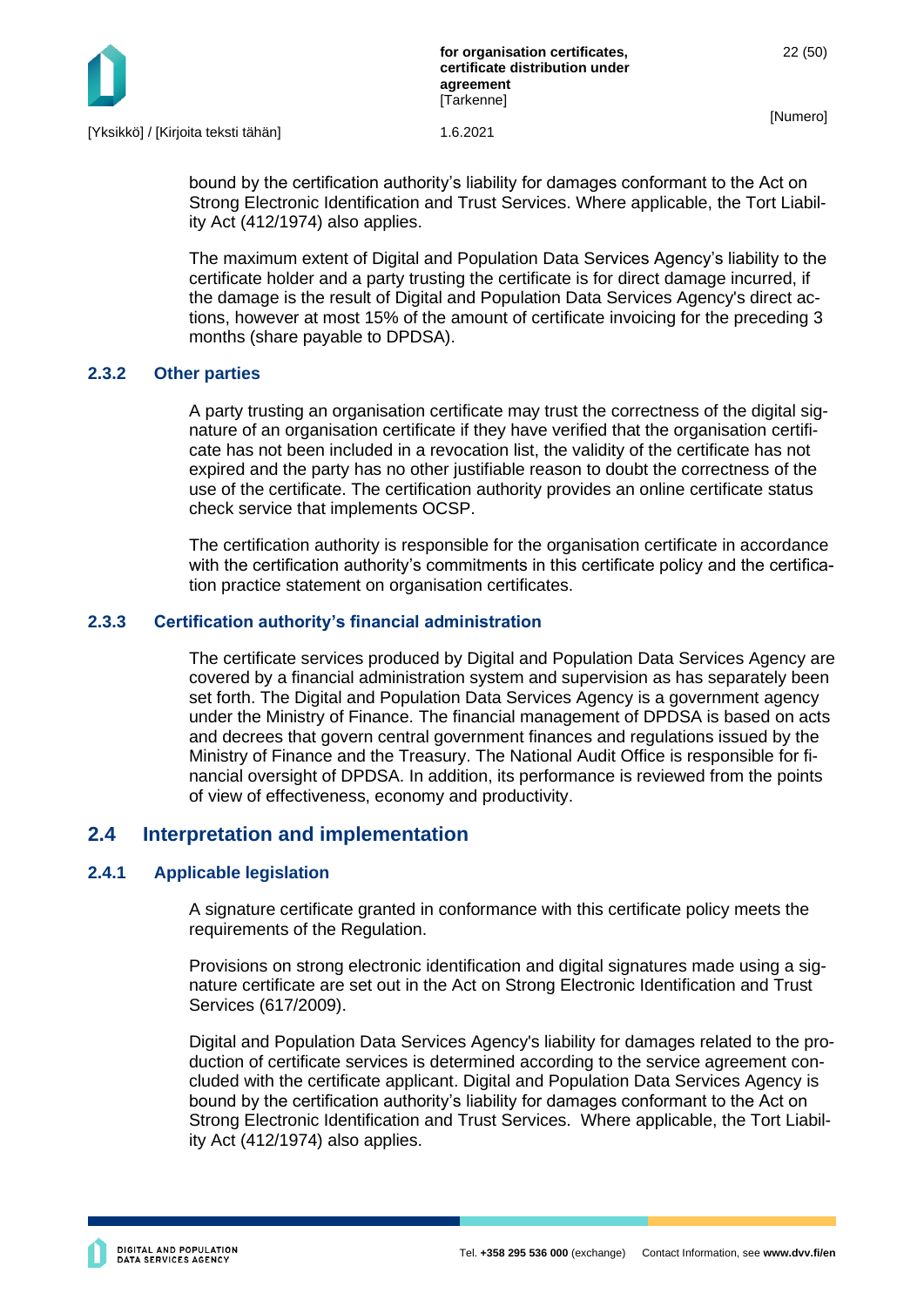

The maximum extent of Digital and Population Data Services Agency's liability to the certificate holder and a party trusting the certificate is for direct damage incurred, if the damage is the result of Digital and Population Data Services Agency's direct actions, however at most 15% of the amount of certificate invoicing for the preceding 3 months (share payable to DPDSA).

In accordance with the Act on Electronic Services and Communication in the Public Sector, signature certificates can be used in all communication with public administration.

Digital and Population Data Services Agency conforms to the principles of good personal data processing set forth in the Personal Data Act (523/1999) and to the good information management practices of the Act on the Openness of Government Activities (621/1999). Digital and Population Data Services Agency also secures information security with continuous training. Digital and Population Data Services Agency has also prepared policy rules for information services and certificate services.

Digital and Population Data Services Agency procures the duties pertaining to registration and personal identification under a separate, private-law contract pertaining to registration measures. Digital and Population Data Services Agency may obtain a service, for example, by adhering to the regulations set forth in the act on the government's joint services (802/1993).

The position of Digital and Population Data Services Agency is prescribed in the act on the Digital and Population Data Services Agency (304/2019).

In Finland, signature certificate authorities are supervised by the Finnish Transport and Communications Agency.

Digital and Population Data Services Agency is responsible for the organisation certificates having been created with adherence to the procedures prescribed in the Act on Strong Electronic Identification and Trust Services and the certificate policy and according to the data provided by the applicant of the certificate.

The certificate services of Digital and Population Data Services Agency are supervised by Finnish Transport and Communications Agency (Traficom), a body conformant to the Act on Strong Electronic Identification and Trust Services, which issues regulations and recommendations on certification activities. For that reason, DPDSA does not participate in voluntary accreditation systems. With respect to the processing of personal data, Digital and Population Data Services Agency conforms to the Personal Data Act. Digital and Population Data Services Agency works in constant collaboration with the Office of the Data Protection Ombudsman with respect to the processing of personal data.

Applicable legislation is adhered to in settling appeals and disputes, in administrative supervision and implementation of law. In the provision of signature certificates, the Act on Strong Electronic Identification and Trust Services and the supervision and appeals procedure described therein must, in particular, be taken into account.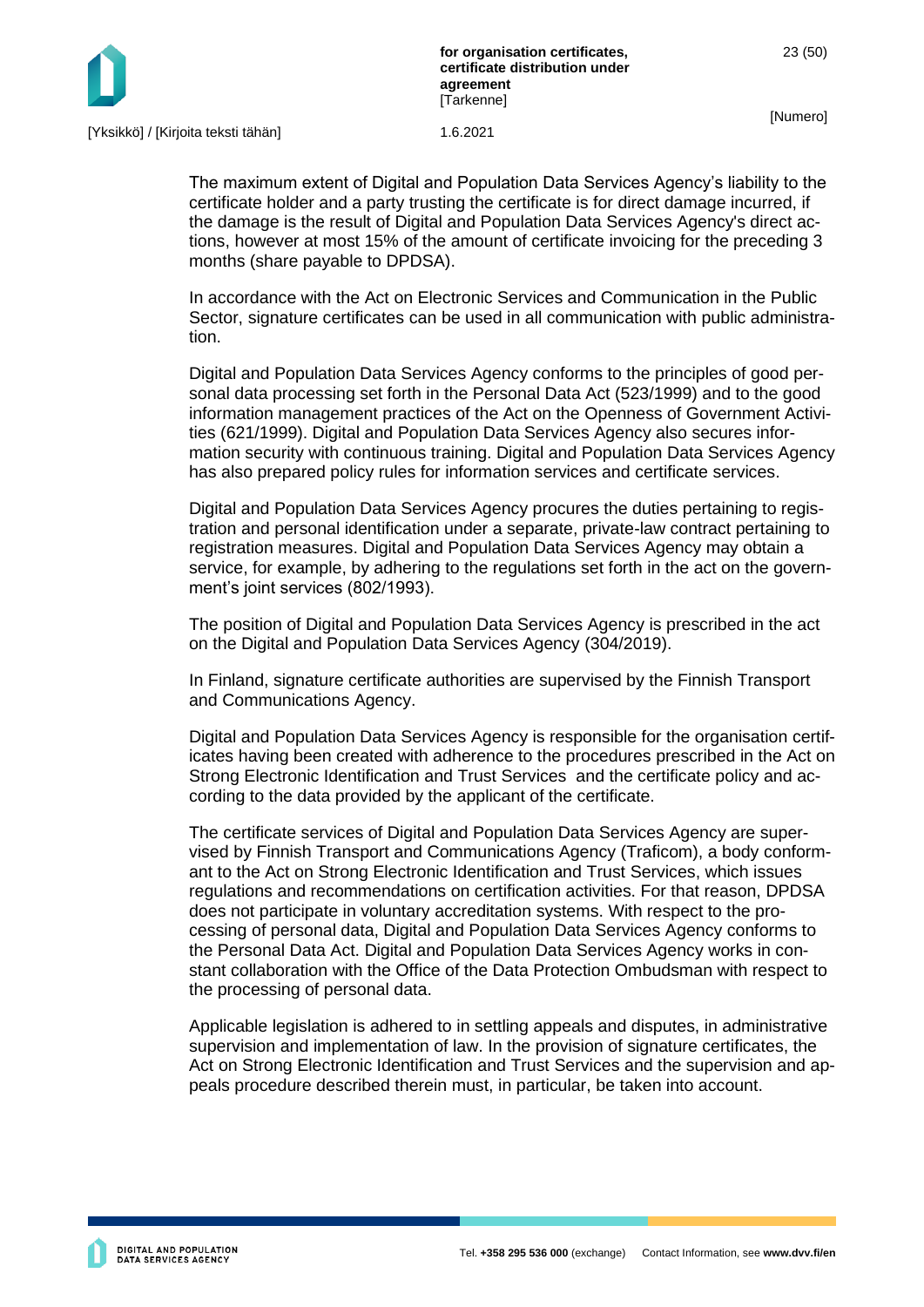

#### <span id="page-24-0"></span>**2.4.2 Settling of disputes**

When granting signature certificates, Digital and Population Data Services Agency is responsible for the certificates meeting the requirements set in this certification practice statement and the certificate policy for organisation certificates. Any disputes shall be settled according to Finnish law.

#### <span id="page-24-1"></span>**2.4.3 Fees**

This section specifies the fees related to the use of an organisation certificate.

#### <span id="page-24-2"></span>**2.4.4 Granting and renewing an organisation certificate**

Organisation certificates are applied for according to the description of the certification practice statement.

The price of acquiring an ID card is determined according to the then-valid Decree of the Ministry of Finance on the payment of Digital and Population Data Services Agency fees

The prices of organisation certificates stored on other microchips are determined according to DPDSA's current list prices for commercial services.

#### <span id="page-24-3"></span>**2.4.5 Fees related to the use of an organisation certificate**

The certification authority does not separately charge the certificate holder for the use of the certificates, the revocation service or a public directory. Individual online service providers may charge for the use of their services. The use of a certificate does not require a specific announcement or permit from the certification authority.

#### <span id="page-24-4"></span>**2.4.6 Fees related to the revocation of an organisation certificate**

Reporting an organisation certificate to a revocation list is free of charge. Retrieving revocation lists from the directory and checking the validity of organisation certificates against the revocation list are also free of charge.

#### <span id="page-24-5"></span>**2.4.7 Other fees**

The use of advisory services is subject to a separate fee according to the then-valid price list.

If the service provider wishes to arrange for information maintenance service between the unique identifier of the organisation certificates and the identifiers of its own background system or between other updated data, the service provider may apply for information disclosure permission in the information service from Digital and Population Data Services Agency. This service will be priced according to the thenvalid Act on Criteria for Charges Payable to the State and the Decree of the Ministry of Finance on the payment of Digital and Population Data Services Agency fees.

The terms of use of an organisation certificate are given to the holder of the organisation certificate when receiving the organisation certificate.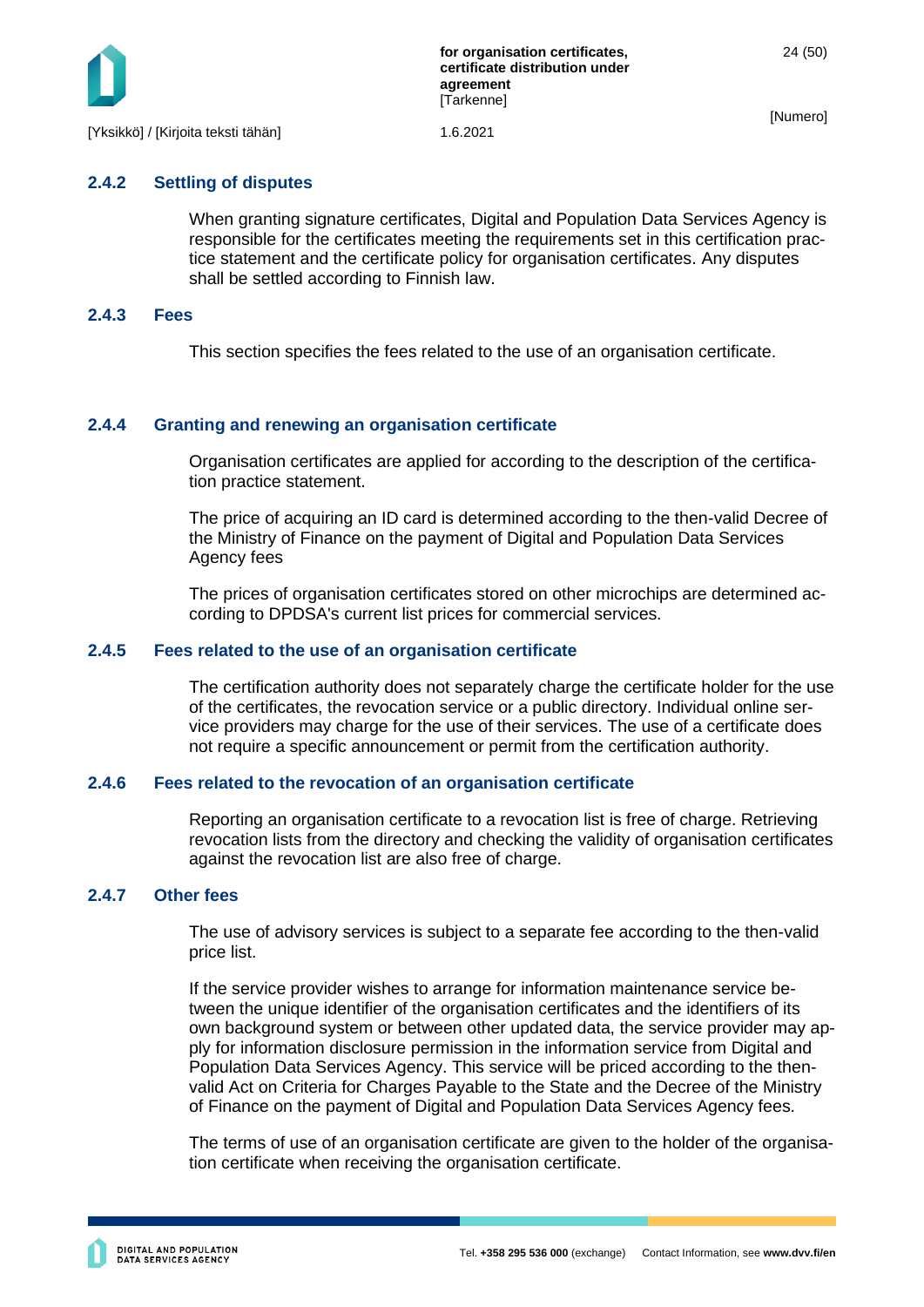

25 (50)

# <span id="page-25-0"></span>**2.5 Publishing and availability of data**

### <span id="page-25-1"></span>**2.5.1 Publishing of the certification authority's data**

The certification authority publishes the certification authority's certificates and revocation lists in a non-chargeable, publicly available, public directory. The certification authority publishes the certificate policy, the certification practice statements, the PKI disclosure statement (PDS) and other public documents pertaining to the production of certificate services on its website. The certificate information is published in accordance with the agreement concluded with the client organisation.

#### <span id="page-25-2"></span>**2.5.2 Publication frequency**

The certificate information is published in accordance with the agreement concluded with the client organisation.

The certification authority publishes a revocation list that is valid for eight hours from its publication. This revocation list is updated once per hour with a new one.

#### <span id="page-25-3"></span>**2.5.3 Availability of data**

Directory and revocation list data are publicly available. The FINEID specifications published by the certification authority are available on the certification authority's website. In addition, the certificate policies and certification practice statements are available on the certification authority's website.

#### <span id="page-25-4"></span>**2.5.4 Repositories**

Information published by the certification authority is made available on the CA's website and in accordance with the agreement concluded with the client organisation. Confidential data used in the certificate system are stored in the CA's own confidential repository. The certification authority's data are archived according to the valid archiving rules. Particular attention is paid to the processing of personal data. Digital and Population Data Services Agency has published specific policy rules conformant to the Personal Data Act on the production of certificate services. The certification authority has also prepared the certificate system's register description conformant to the Personal Data Act with respect to the processing of personal data.

#### <span id="page-25-5"></span>**2.5.5 Information security audit**

Finnish Transport and Communications Agency (Traficom), which supervises signature certification authorities, may audit the operation of a certification authority under the prerequisites set forth in the Act on Strong Electronic Identification and Trust Services.

#### <span id="page-25-6"></span>**2.5.6 Audit frequency**

Digital and Population Data Services Agency audits the facilities, devices and operations of its technical suppliers in an appropriate fashion. The audit is carried out at least once a year and at the start of each new contract period. In its audit procedure, the Digital and Population Data Services Agency adheres to the practices set out in the ISO/IEC 27001 information security management standard.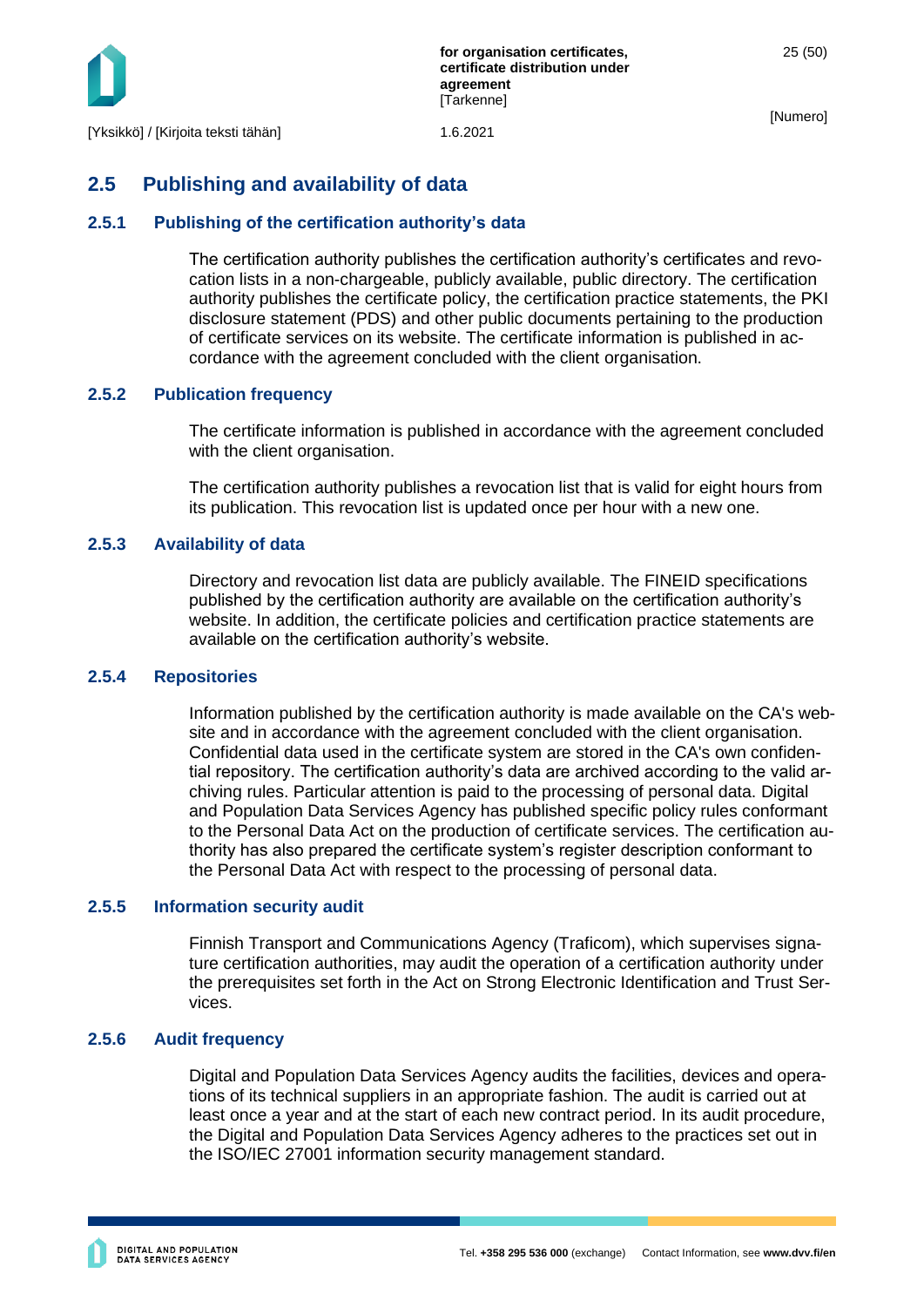

The audit is carried out to determine the technical supplier's compliance with the agreement, taking into account the requirements of information security management standards. Technical suppliers are generally assessed on the basis of the ISO/IEC 27001 standard and Traficom regulations.

# <span id="page-26-0"></span>**2.5.7 Auditor**

Digital and Population Data Services Agency's information security audit is carried out by Digital and Population Data Services Agency's Head of Information Management or an external auditor specialised in auditing technical vendors pertaining to certificate services.

# <span id="page-26-1"></span>**2.5.8 Audit objects and scope**

The objects of the audit are determined by the Act on Strong Electronic Identification and Trust Services or, if Digital and Population Data Services Agency is carrying out the audit, the information security standard ISO/IEC 27001 or the technical terms of delivery.

The audit is carried out considering the implementation of the eight areas of information security. Audited information security properties include confidentiality, integrity and availability.

The audit covers Traficom regulations on the information security requirements of certification authorities.

The audit compares the policy, certification practice statement and application instructions to the operation of the entire certificate organisation and system. Digital and Population Data Services Agency ensures that the application instructions are consistent with the certificate policy.

In audits, attention is paid to information security in administration as well as various service providers, for example, on the basis of the following categories:

Revocation service:

- Communications security
- Human resources security
- Physical security

Certificate production:

- task allocation and personal tasks human resources security
- physical security
- security related to the CA key
- the CA production system and the backup system
- Communications security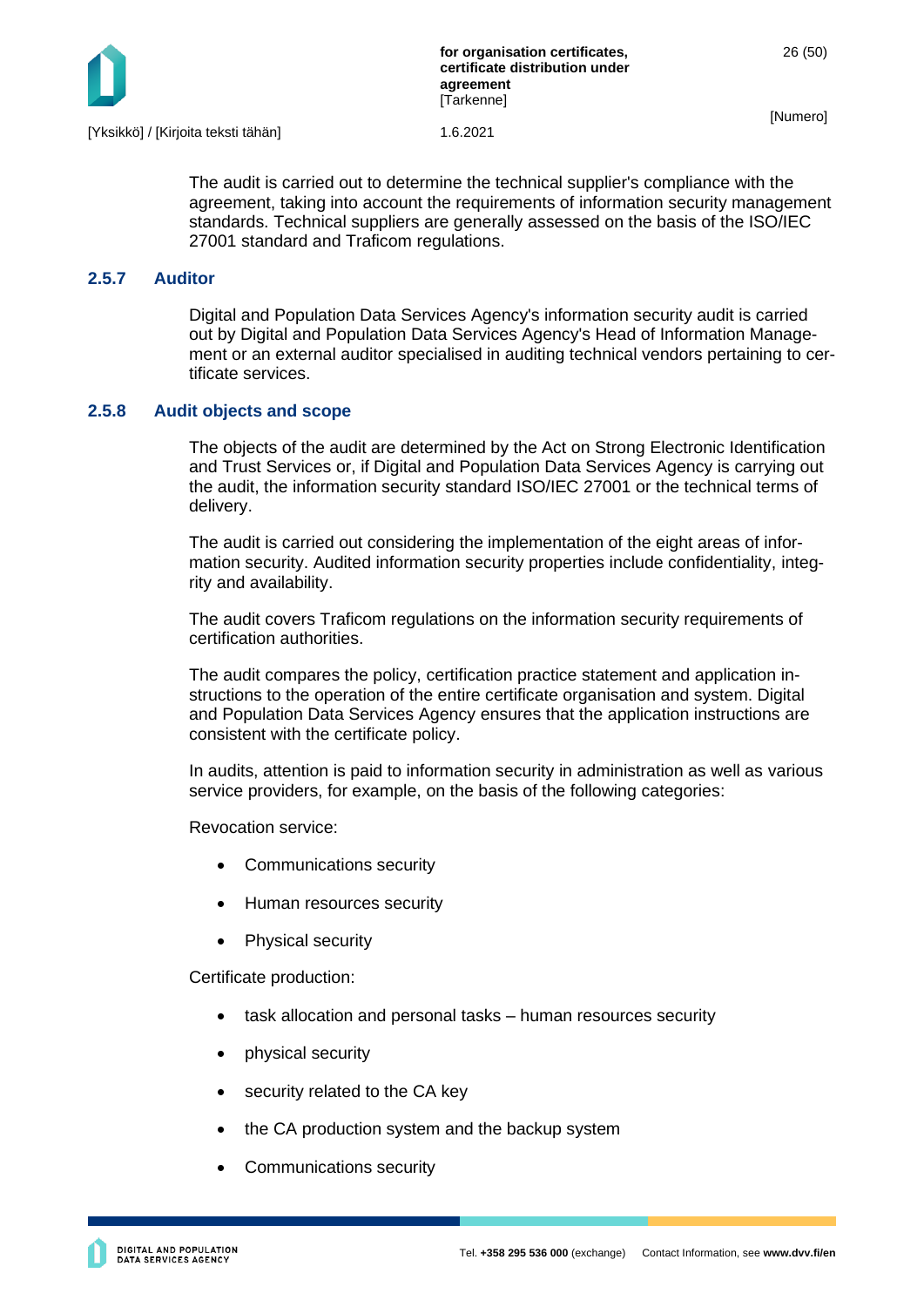Card production:

- the production line as a whole from end to end
- quality control of card production
- communications security
- human resources security
- physical security

Directory service:

- components used
- control connections
- directory maintenance and operation in fault situations
- human resources security
- communications security
- physical security

HelpDesk operation:

- communications security
- personnel's competence and training
- processes for auxiliary functions

#### <span id="page-27-0"></span>**2.5.9 Measures resulting from deviations**

Observed deviations are recorded in the audit report and reacted to in accordance with legislation, the information security standard ISO/IEC 27001 and the valid terms of delivery.

#### <span id="page-27-1"></span>**2.5.10 Communicating the result of an audit**

The results of an audit are communicated according to the law, the information security standard ISO/IEC 27001, Digital and Population Data Services Agency's information security policy and the valid terms of delivery. A detailed, fixed-form audit result intended for internal use is confidential and will not be disclosed to the public. Fixed-form reports are prepared separately for use outside of the organisation.

The DPDSA communicates the audit results to Traficom in accordance with the Act on Strong Electronic Identification and Electronic Services and Traficom's regulations and recommendations.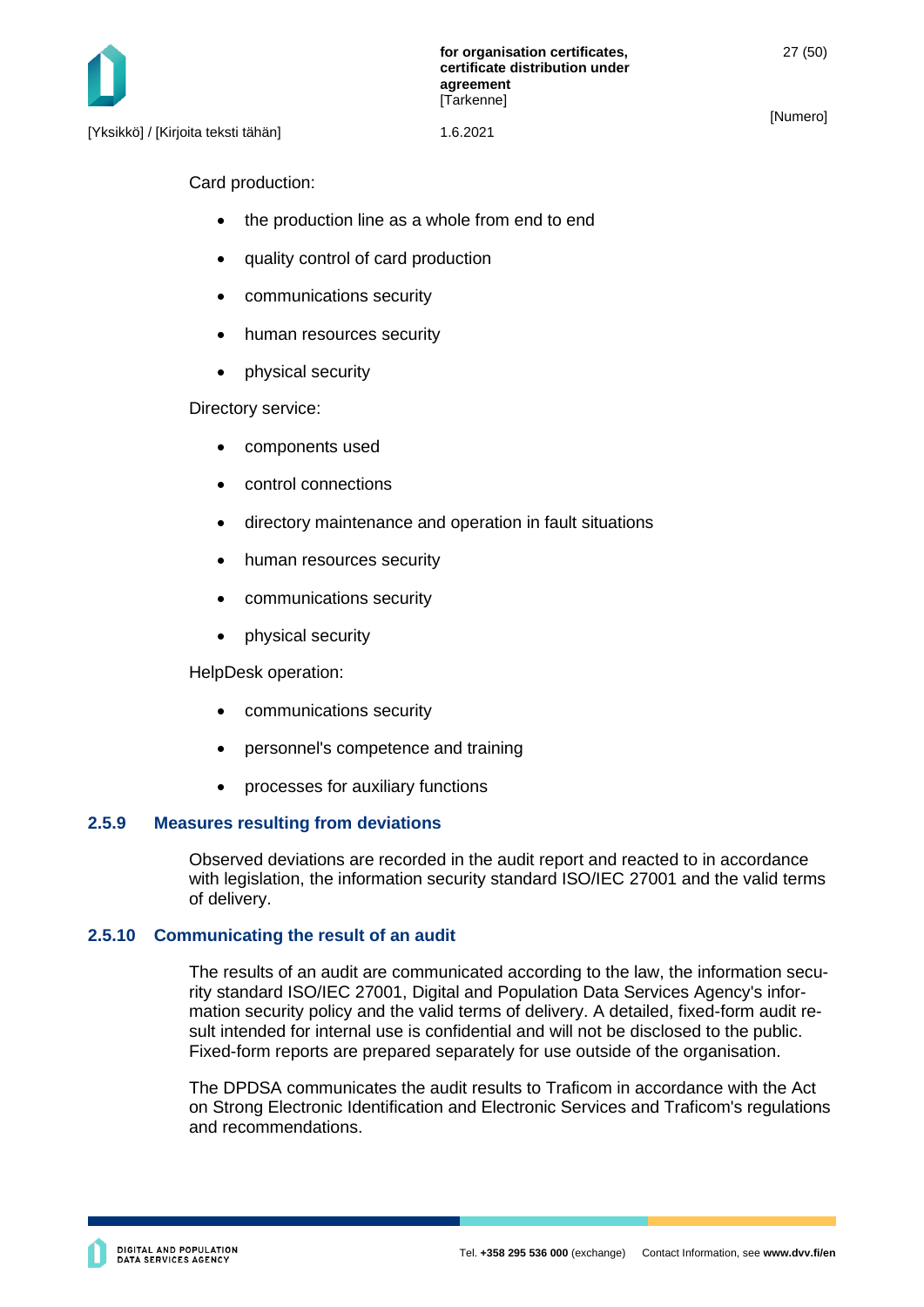

### <span id="page-28-0"></span>**2.6 Publication of data**

#### <span id="page-28-1"></span>**2.6.1 Data published by the certification authority**

The data in the certificate system are confidential unless they are based on the regulations on information disclosure set forth in the Personal Data Act, the Act on the Openness of Government Activities, the Act on the Population Information System and the Certificate Services of the Digital and Population Data Services Agency and the Act on Strong Electronic Identification and Trust Services or for purposes set forth in the certificate policy or certification practice statement.

#### <span id="page-28-2"></span>**2.6.2 Public data**

The data of the public directory and the revocation list are public, as are the certification practice statements and the data specified in the certificate policy and the published FINEID specifications.

#### <span id="page-28-3"></span>**2.6.3 Data related to the expiry or revocation of an organisation certificate**

The start and expiration date/time of the validity period of an organisation certificate are stored in the certificate. Certificates revoked during their validity period are published on a revocation list available to all.

#### <span id="page-28-4"></span>**2.6.4 Data disclosed to authorities**

The data disclosed to authorities are specified according to the valid legislation.

#### <span id="page-28-5"></span>**2.6.5 Other data**

The data of the certificate system are not disclosed for purposes other than those listed above in this section.

#### <span id="page-28-6"></span>**2.6.6 Disclosure of data on the request of the certificate holder**

The holder of a certificate has the right to receive information pertaining to him/her, for example personal data, in accordance with the applicable legislation.

#### <span id="page-28-7"></span>**2.6.7 Other principles concerning disclosure of information**

It is material for the reliability of the certification authority that Digital and Population Data Services Agency take all measures to see to the secrecy of confidential material it obtains in connection with the certificate activities and to the good administration of data unless otherwise required by legislation pertaining to the right of authorities to obtain information on the operation of the certificate system.

Digital and Population Data Services Agency conforms to the Personal Data Act and specific legislation in the processing of personal data. Digital and Population Data Services Agency has prepared the policy rules for the processing of personal data in connection with information disclosure and with the certificate activities. Special care must be taken when processing personal data.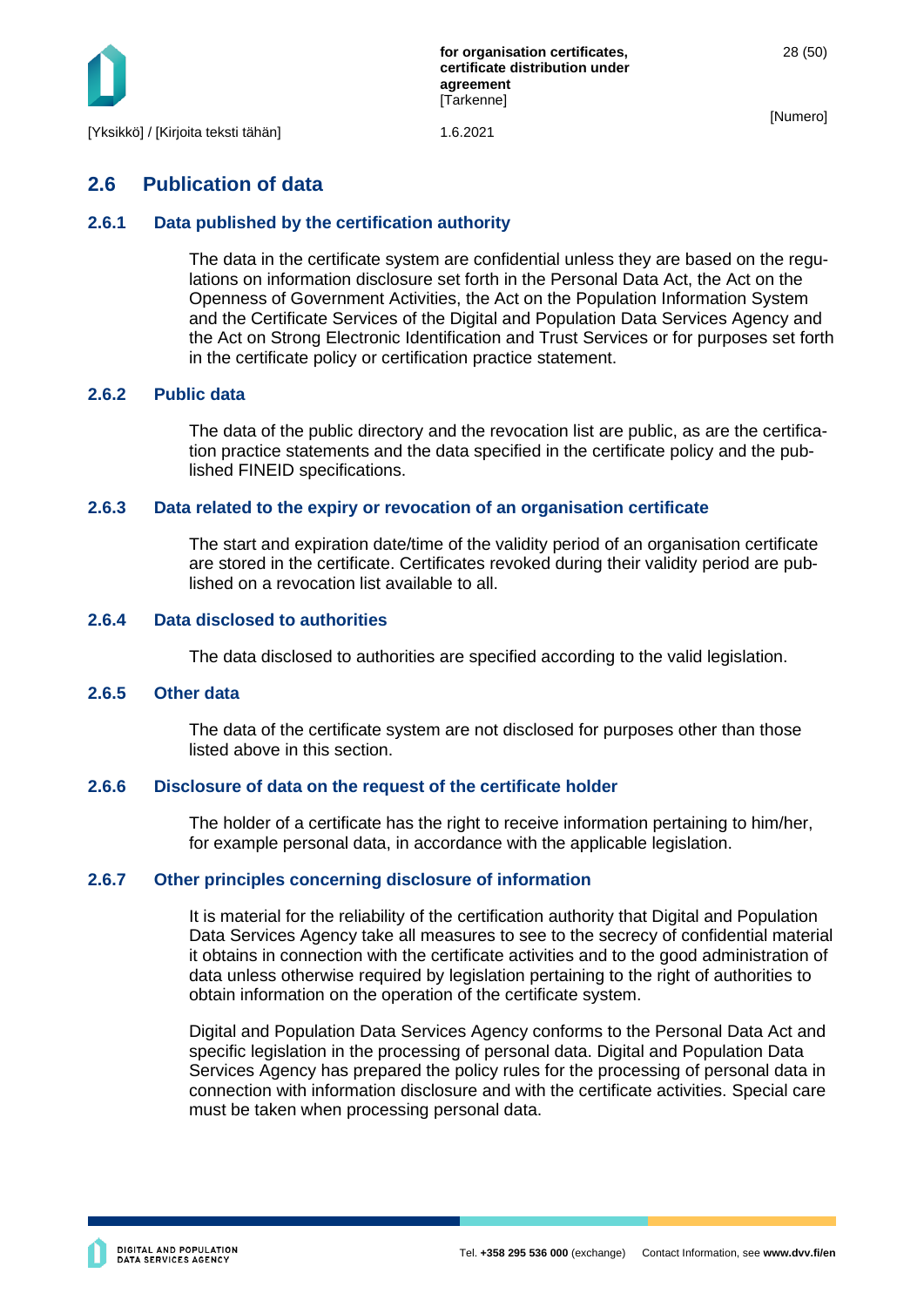

#### <span id="page-29-0"></span>**2.6.8 Intellectual property rights**

Digital and Population Data Services Agency owns all data pertaining to the certificates and documentation in accordance with the technical terms of delivery. Digital and Population Data Services Agency has full ownership and utilisation rights to this certification practice statement and organisation certificate policy.

# <span id="page-29-1"></span>**3 Identification of certificate applicant**

### <span id="page-29-2"></span>**3.1 Registration**

Sections 4.1–4.3 present the procedures and processes that are adhered to in the identification and authentication of certificate holders.

The rights and obligations of a certificate applicant are specified in the contract document and general terms and conditions, which comprise an agreement concluded with the certificate applicant.

The application document and terms and conditions of use clearly state that the applicant for an organisation certificate, with his/her signature, confirms the correctness of the information provided and approves the creation of the organisation certificate and its publication according to agreement with the client organisation. At the same time, the applicant accepts the rules and terms pertaining to the use of the organisation certificate and sees to the storage of organisation certificates and PIN codes and the reporting of any misuse or lost cards.

Agreements have been concluded between the certification authority and registration authority, card manufacturer and other vendors that produce parts of the certificate services, indisputably specifying the rights, liabilities and obligations of all parties.

The organisation certificate applicant is responsible for the correctness of all material data that the applicant has given the certification authority or registration authority. The organisation certificate holder must use the organisation certificate only for its intended uses.

When a certification authority grants an organisation certificate, it also approves the application for certificate.

It is the responsibility of the organisation certificate holder to prevent the use of private keys and the related PIN codes belonging to him/her in a way contradictory to the terms of use and to take care of them as set forth in the terms of use.

The certificate holder must immediately notify the revocation service if he/she suspects that his/her organisation certificate may have been used in breach of the terms and conditions.

### <span id="page-29-3"></span>**3.2 Naming policies**

The DPDSA's root certificate authority is:

CN = DVV Gov. Root CA – G3 RSA

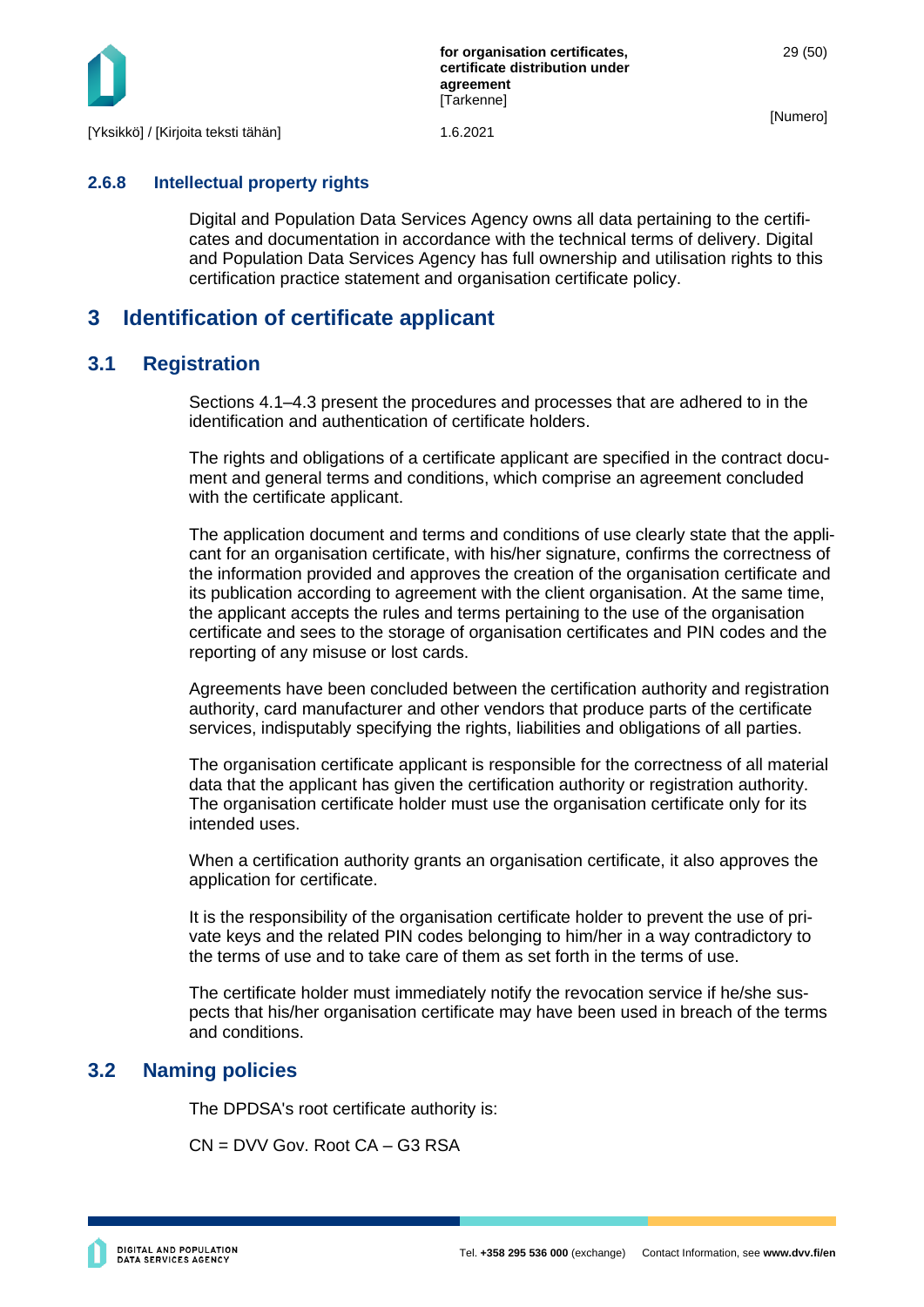[Yksikkö] / [Kirjoita teksti tähän] 1.6.2021

[Numero]

OU = Varmennepalvelut OU = Certification Authority Services O = Digi- ja vaestotietovirasto CA  $C = FI$ and CN = DVV Gov. Root CA – G3 ECC OU = Varmennepalvelut OU = Certification Authority Services O = Digi- ja vaestotietovirasto CA  $C = FI$ 

The DPDSA's certification authority for organisation certificates is:

CN (Common name) = DVV Organisational Certificates - G4R

OU (Organizational unit) = Organisaatiovarmenteet

O (Organization) = Digi- ja vaestotietovirasto CA

 $C$  (Country) =  $FI$ 

and

CN (Common name) = DVV Organisational Certificates - G4E

OU (Organizational unit) = Organisaatiovarmenteet

O (Organization) = Digi- ja vaestotietovirasto CA

 $C$  (Country) =  $FI$ 

Certificate holder naming policy for organisation certificates:

2.5.4.5 (Serial Number) = Unique identifier

SN (Surname) = Surname

G (Given name) = Given name

CN (Common name) = Surname Given name Unique identifier

 $C$  (Country) =  $FI$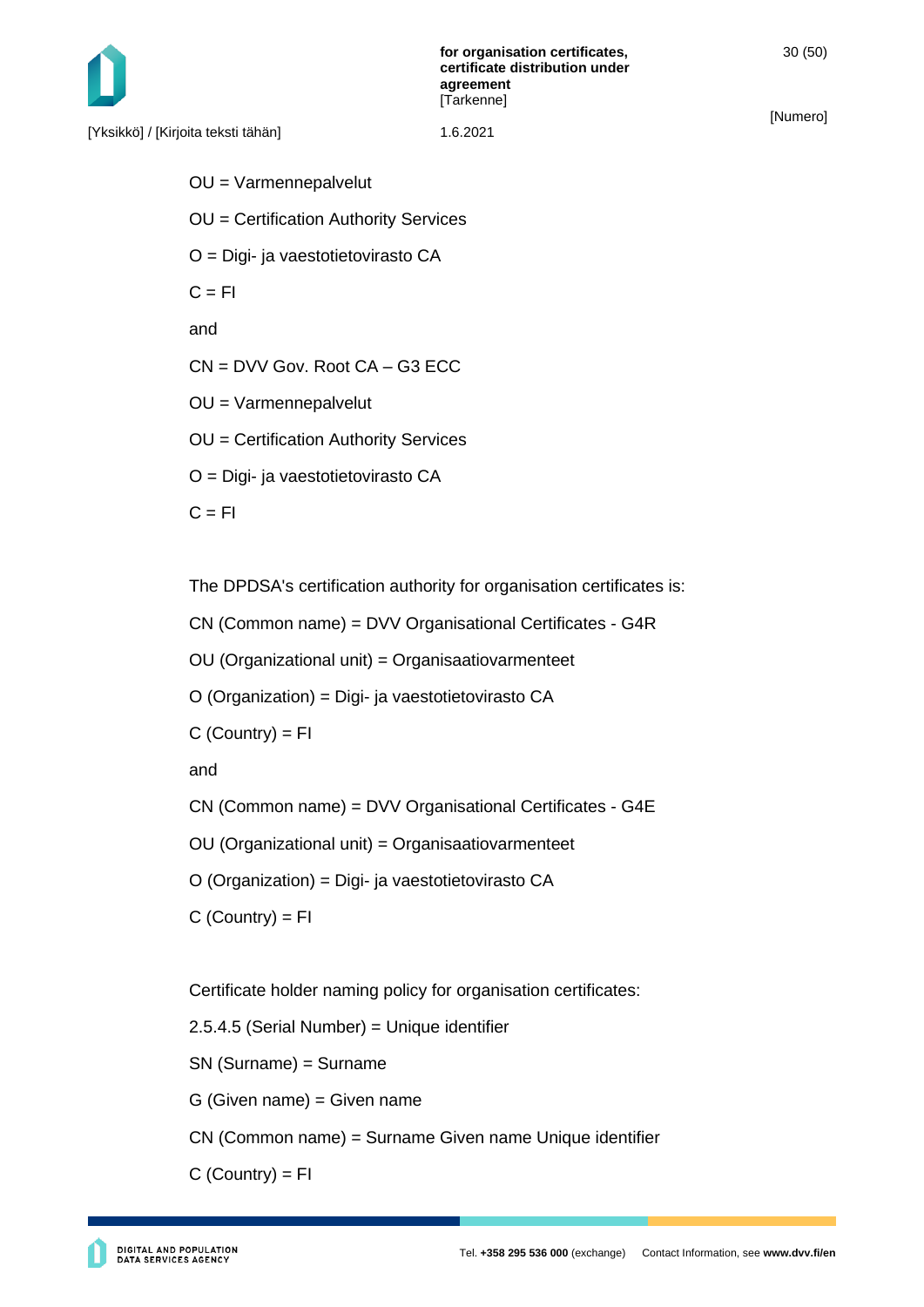Optional fields:

O (Organization) = Name of the organization

OU (Organization Unit) = The organizational unit

 $T(Title) = Title$ 

E (EmailAddress) = Email address

UPN (Universal Principal Name) = UPN name

The certification authority's public key is part of the certification authority's certificate. The certification authority's certificate is available in a public directory. If an organisation certificate is located on an ID card, the certification authority's certificate is also placed on the microchip of the ID card.

Data pertaining to the certificate holder unambiguously identify the certificate holder. The certification authority will determine the official identity of the certificate holder, if necessary.

# <span id="page-31-0"></span>**3.3 Delivery of private keys to the certificate holder**

Private keys pertaining to an organisation certificate, created on a microchip or other secure environment, are delivered to the certificate holder in connection with delivery. No copy of private signature keys created on a microchip exists or can be made afterwards. Key escrow can be performed on the authentication and encryption certificate in accordance with the agreement made between DPDSA and the certificate client organisation.

An ID card that contains an organisation certificate must be collected by the certificate holder in person by visiting the CA's registration authority. The organisation certificate holder must prove his or her identity in accordance with the procedure used in the application stage. The method of identification is recorded in the receipt note, which is signed by the customer and the registration authority's representative who hands over the ID card.

The basic ID and signing ID codes needed for the use of the card are sent by mail by the card manufacturer to the person specified in the application to the address given in the application.

# <span id="page-31-1"></span>**3.4 Renewal of key pair**

The public keys in organisation certificates and the private keys in the microchip cannot be renewed. The creation of new key pairs requires a new organisation certificate.

The renewal of the organisation certificate adheres to the same procedures as when applying for the certificate for the first time.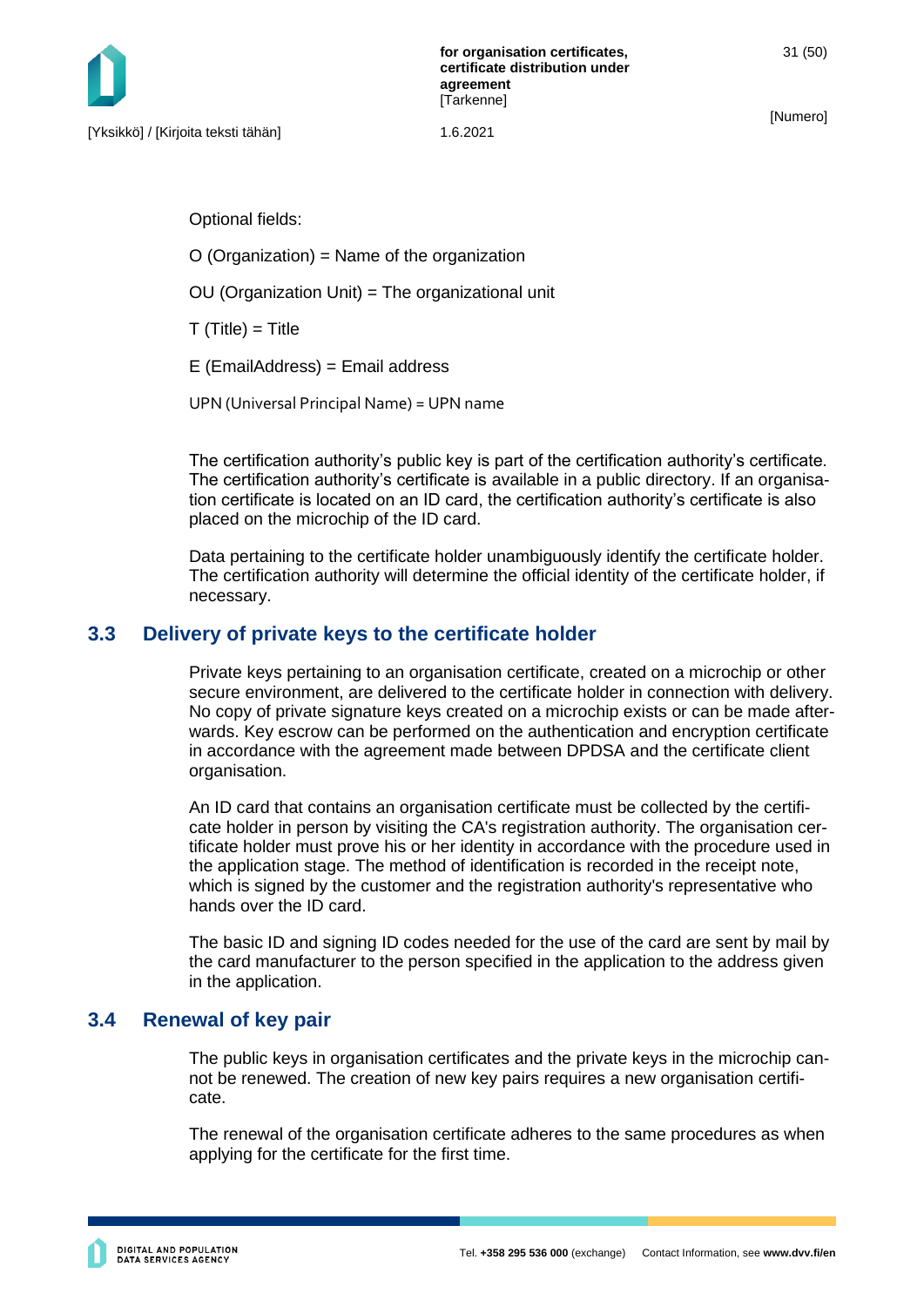

# <span id="page-32-0"></span>**3.5 Renewing a key pair after inclusion on revocation list**

The public keys in organisation certificates and the private keys in the microchip cannot be renewed. The creation of new key pairs requires a new organisation certificate.

The renewal of the organisation certificate adheres to the same procedures as when applying for the certificate for the first time.

# <span id="page-32-1"></span>**3.6 Identification of the requester of revocation**

The holder of an organisation certificate may have the certificate revoked before the expiration of the organisation certificate's validity period.

#### **Revocation request procedure**

Revocation requests are primarily made by the organisation's representative upon discovering that a certificate has been lost or it may have been misused. Requests can also be made by e.g. the card manufacturer or the registration authority.

The revocation request must be made immediately upon suspecting the misuse of a certificate, for example because of loss or theft. Organisation certificates can be revoked by contacting the free revocation service at +358 800 162 622. All revocation requests, reasons for the revocation, the method of identifying the requester, and the CA's responses will be archived.

# <span id="page-32-2"></span>**3.7 Identification of the party requesting revocation of an organisation certificate**

The caller is identified by verifying his/her personal information. If the caller is not the holder of the certificate being revoked, both the caller and the certificate holder must be identified.

The unique identifier of the certificate which is needed for the revocation request is determined from the certificate holder's identification details.

If the revocation request is made by a registration authority or a card manufacturer, identification is done according to the process described in section 4.4.3.

# <span id="page-32-3"></span>**4 Operational requirements**

# <span id="page-32-4"></span>**4.1 Applying for a certificate**

The rights and obligations of a certificate applicant are specified in contract documents and general instructions for use, which comprise an agreement concluded with the certificate applicant. The application document contains the details of the rights and obligations of both parties. When an applicant for an organisation certificate applies for an organisation certificate, he/she also accepts the general terms of use.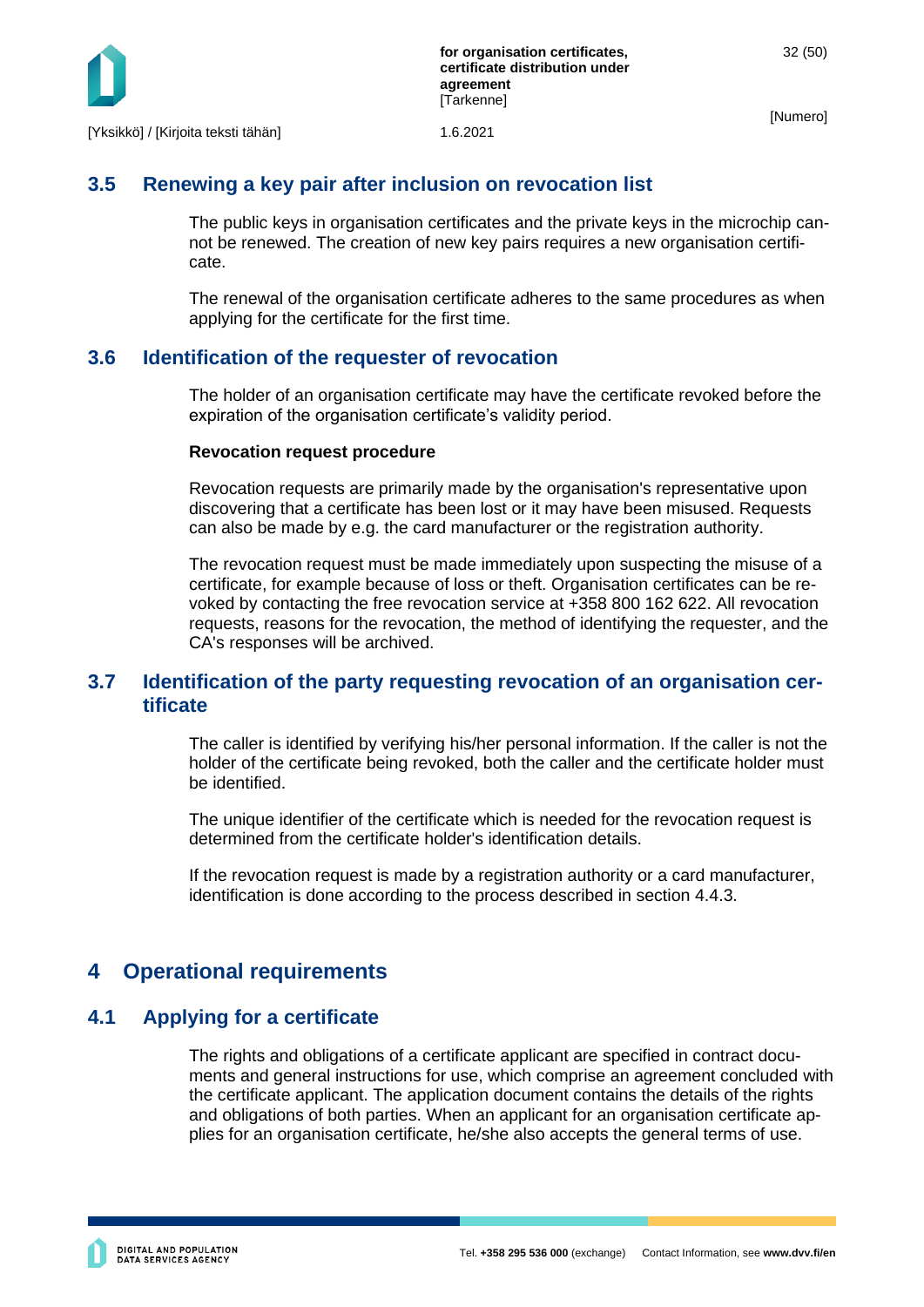

**for organisation certificates, certificate distribution under agreement [Tarkenne]** 

[Numero]

The application document and the instructions for use clearly state that the applicant for an organisation certificate, with his/her signature, confirms the correctness of the information provided and approves the creation of the organisation certificate and its publication according to agreement with the client organisation. At the same time, the applicant accepts the rules and terms pertaining to the use of the organisation certificate and sees to the storage of organisation certificates and PIN codes and the reporting of any misuse or lost certificates/microchip.

Agreements have been concluded between the certification authority and registration authority, card manufacturer and other vendors that produce parts of the certificate services, indisputably specifying the rights, liabilities and obligations of both parties.

Applications for an organisation certificate are made in person by visiting the registration authority's registration point. The applicant's identity is verified from an identity document issued by the police, which can be an identity card, a passport, or a driving licence issued after 1 October 1990. Other acceptable forms of identity are: a valid passport or identity card issued by an official government agency of an EEA member state, Switzerland or San Marino, a valid driving licence issued by an official government agency of an EEA member state after 1 October 1990, or a valid passport issued by an official government agency of another state. If the applicant does not hold any of these documents, the police will verify his/her identity by other methods. The method of identification is recorded in the application form and confirmed by signature by the registration clerk. In accordance with the agreement made with the client organisation, certificate applications can also be made using a signature certificate issued by DPDSA after 31 March 2003.

### <span id="page-33-0"></span>**4.2 Granting of a certificate**

The certification authority grants an organisation certificate upon accepting the application for certificate.

When granting an organisation certificate, the certification authority is responsible for its data content being correct at the time of delivery of the certificate.

### <span id="page-33-1"></span>**4.3 Receiving a certificate**

The organisation certificate is delivered to the certificate holder according to the certificate service procedure agreed with the organisation in question. The general terms and conditions and instructions for the use of the card are given to the certificate holder.

At the time of handing out the card, it is emphasised to the certificate applicant that there are no copies of the private signature keys created in the technical component of the card and no copies can be made later.

# <span id="page-33-2"></span>**4.4 Termination and interruption of the validity of a certificate**

#### <span id="page-33-3"></span>**4.4.1 Prerequisites for revoking a certificate**

An organisation certificate must be included in a revocation list when there is reason to suspect misuse, for example because of loss or theft. Organisation certificates can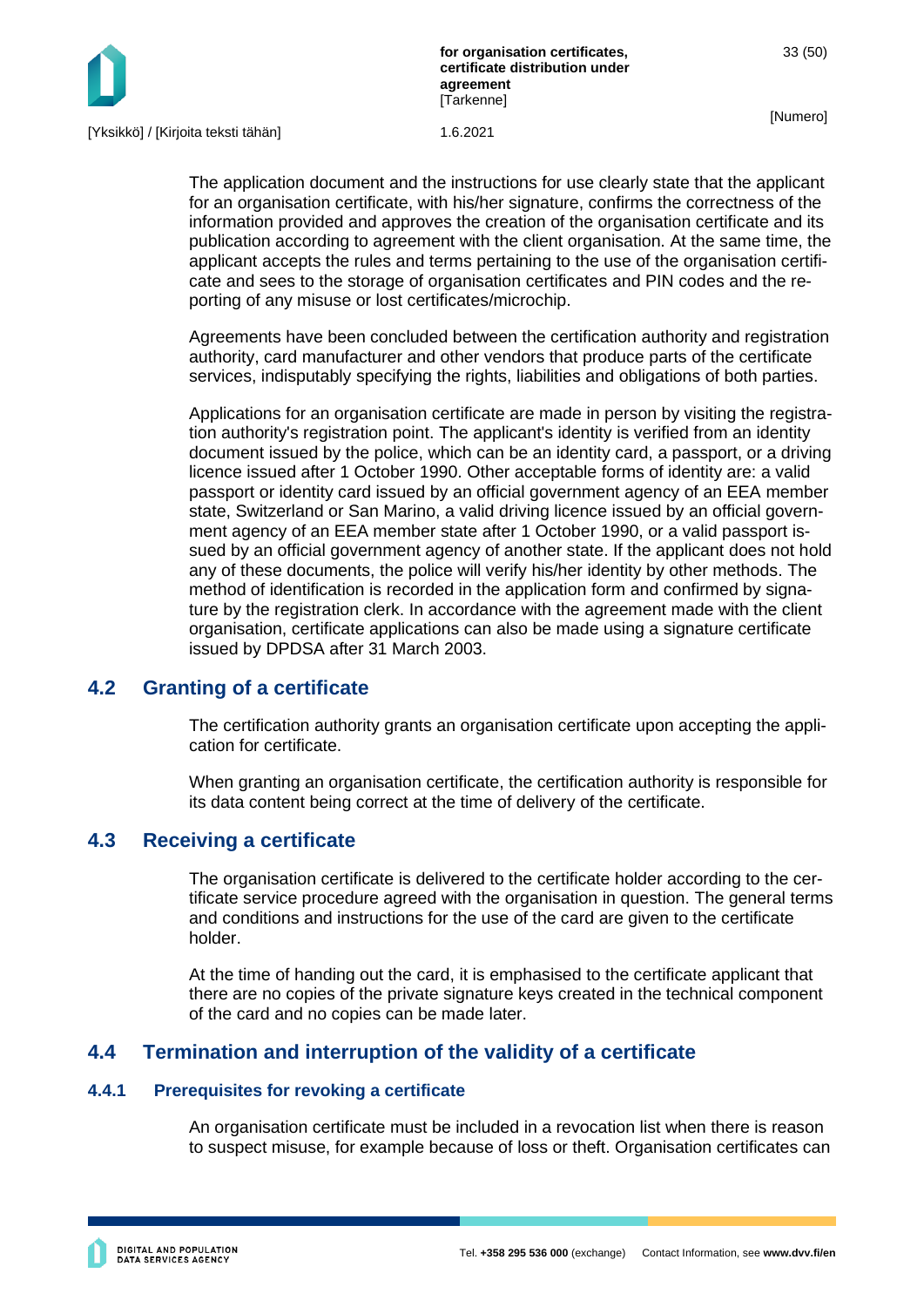

be revoked by calling the free revocation service. The revocation request must be made immediately upon suspicion of potential misuse.

It is the responsibility of the organisation certificate holder to prevent the use of private keys and the related PIN codes belonging to him/her in a way contradictory to the terms of use by taking care of the card and PIN codes as set forth in the terms of use.

#### <span id="page-34-0"></span>**4.4.2 Requester of revocation**

Certificate revocation requests are primarily made by the certificate holder or the organisation's contact person. If the caller is not the holder of the certificate being revoked, both the caller and the certificate holder must be identified.

Revocation requests can also be made by the certification authority, card manufacturer or registration authority. The method of identifying the person requesting the revocation is recorded.

The reasons for revocation, the date and time, and the request handler's details are recorded.

#### <span id="page-34-1"></span>**4.4.3 Revocation transaction**

Certificates can be revoked by the following methods:

By calling the revocation service

By visiting the registration authority

Information of the inclusion of a certificate on a revocation list will be publicly available within an hour of the revocation request having been deemed valid and approved. The revocation list is valid for eight hours.

#### **Revocation of an organisation certificate**

The certificate holder is responsible for revoking certificates. Upon the certificate holder's notification, the organisation certificate can be placed on the revocation list to prevent its use. However, any other applications stored in the card platform can still be used according to their designated purpose.

Certificates can be revoked by calling the free revocation service on +358 800 162 622 or the textphone service for hard-of-hearing on +358 100 2288. The certificate holder's liability ends upon receipt of an identifiable notification that enables the revocation. The certificate holder's liability for the use of the certificate ceases at the same time. If necessary, the notification can be given by another person, in which case the caller's identity and connection with the ID card holder must be ascertained.

The revocation service confirms to the requester during the call when the revocation has been completed successfully.

If the person requesting the revocation of a certificate is not the certificate holder and the certificate holder has not contacted the certification authority or registration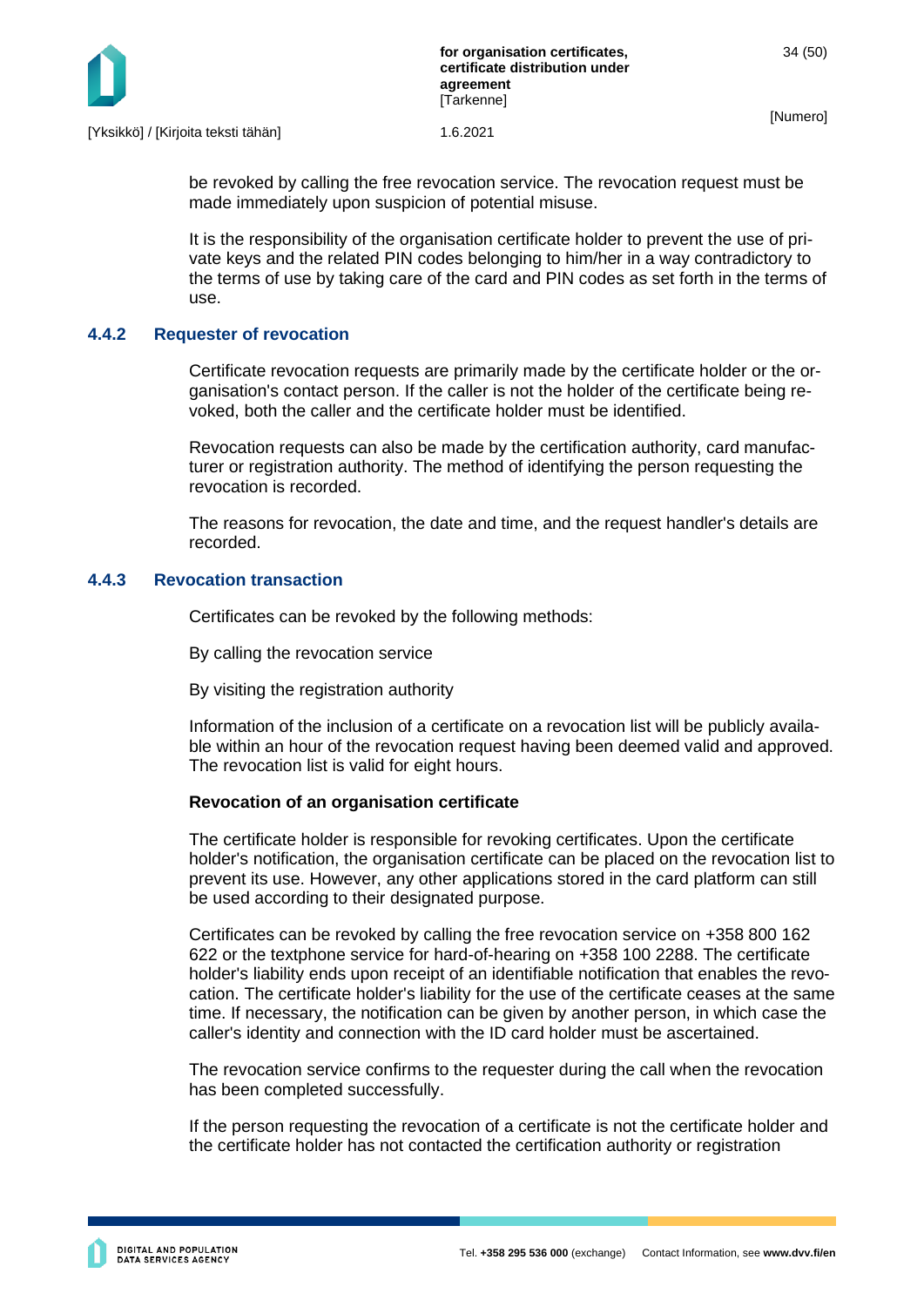

[Yksikkö] / [Kirjoita teksti tähän] 1.6.2021

authority in connection with the revocation, the certificate holder will be notified of the revocation by letter.

Revoked certificates cannot be reinstated.

#### **Revocation of a certificate by the Digital and Population Data Services Agency**

DPDSA revokes a certificate belonging to a deceased person upon receiving notice of the death.

The Digital and Population Data Services Agency will revoke a certificate issued by it if an error is found in its data content.

Digital and Population Data Services Agency may revoke certificates signed with its private key if there is reason to believe that Digital and Population Data Services Agency's private keys have become disclosed or accessed by unauthorised parties.

All certificates that are valid and have been granted with the exposed key must be closed on one or several revocation lists whose validity period does not expire until the validity of the last revoked certificate has expired.

If the private key used by the Digital and Population Data Services Agency in certificate creation or another technical method has become exposed or otherwise unusable, the Digital and Population Data Services Agency must duly notify all cardholders and the Finnish Transport and Communications Agency of the event.

Digital and Population Data Services Agency may also revoke a certificate for other special reasons.

#### <span id="page-35-0"></span>**4.4.4 Timing of a revocation event**

Certificates are revoked immediately in connection with a revocation request. Revoked organisation certificates cannot be reinstated.

#### <span id="page-35-1"></span>**4.4.5 Requirements for terminating the validity of a certificate**

An organisation certificate cannot be temporarily suspended unless such a procedure has been specifically agreed upon between DPDSA and the client organisation.

#### <span id="page-35-2"></span>**4.4.6 Creator of revocation request**

An organisation certificate cannot be temporarily suspended unless such a procedure has been specifically agreed upon between DPDSA and the client organisation.

#### <span id="page-35-3"></span>**4.4.7 Making a revocation request**

An organisation certificate cannot be temporarily suspended unless such a procedure has been specifically agreed upon between DPDSA and the client organisation.

#### <span id="page-35-4"></span>**4.4.8 Limitations of the revocation period**

An organisation certificate cannot be temporarily suspended unless such a procedure has been specifically agreed upon between DPDSA and the client organisation.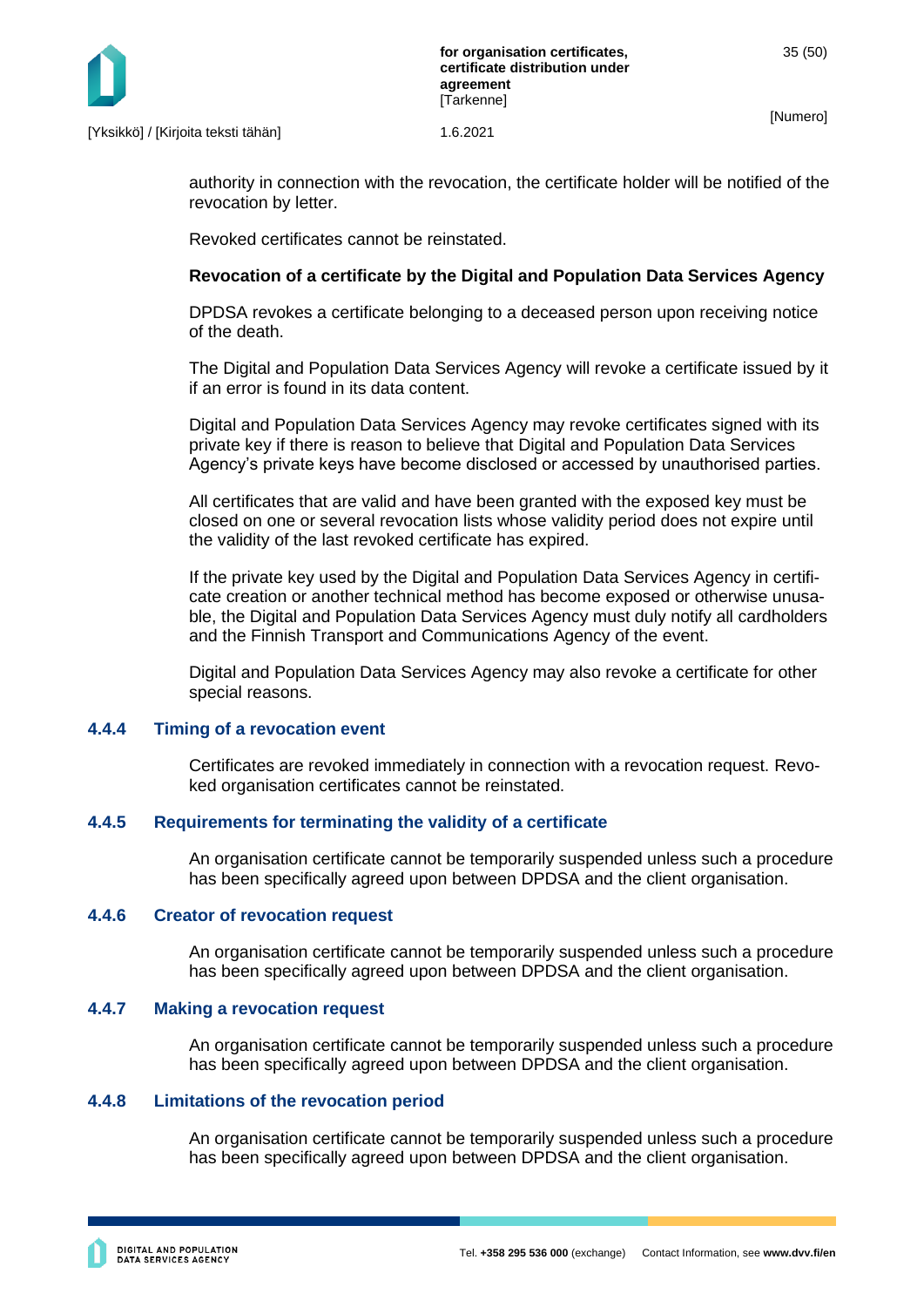

[Yksikkö] / [Kirjoita teksti tähän] 1.6.2021

### <span id="page-36-0"></span>**4.4.9 Publishing frequency of the revocation list**

Information of the inclusion of a certificate on a revocation list will be publicly available within an hour of the revocation request having been deemed valid and approved. The revocation list is valid for eight hours.

The revocation list contains the time of publication of the next revocation list.

The new revocation list will be published by the expiration of the validity of the valid revocation list.

#### <span id="page-36-1"></span>**4.4.10 Revocation list requirements**

The obligations of a party trusting the certificate are described in section 2.1.4.

#### <span id="page-36-2"></span>**4.4.11 Online certificate status check**

Organisation certificates can only be revoked by making a request by telephone or by visiting the registration authority in person. The certification authority provides an online certificate status check service that implements OCSP.

#### <span id="page-36-3"></span>**4.4.12 Requirements related to online certificate status check**

The certification authority provides an online certificate status check service.

#### <span id="page-36-4"></span>**4.4.13 Special requirements pertaining to the exposure of the certificate holder's private key**

It is the certificate holder's responsibility to protect the use of their private keys by taking care of their microchip or card and PIN codes as described in the instructions for use. The certificate holder must immediately notify the revocation service if he/she suspects that his/her certificate(s) may have been used in breach of the terms and conditions.

#### <span id="page-36-5"></span>**4.4.14 System supervision**

For supervision purposes, the certification authority stores log data about certificate production events, the certificate system's access management, hardware configuration, system software and application software, their changes, backups and recoveries. In addition, the CA supervises documents related to the activity. Any non-conformances will be reported as agreed.

### <span id="page-36-6"></span>**4.5 Archiving of data pertaining to signature certificates**

### <span id="page-36-7"></span>**4.5.1 Material stored**

The provisions of the Archive Act (831/1994) are applied as the general law for archiving. The right to obtain information is determined according to the Act on the Openness of Government Activities (621/1999). With respect to the archiving of certificates, the provisions pertaining to archiving in electronic services legislation are also applied. Certificate register data are held for at least 5 years after expiry of the certificate. The certification authority archives the following information: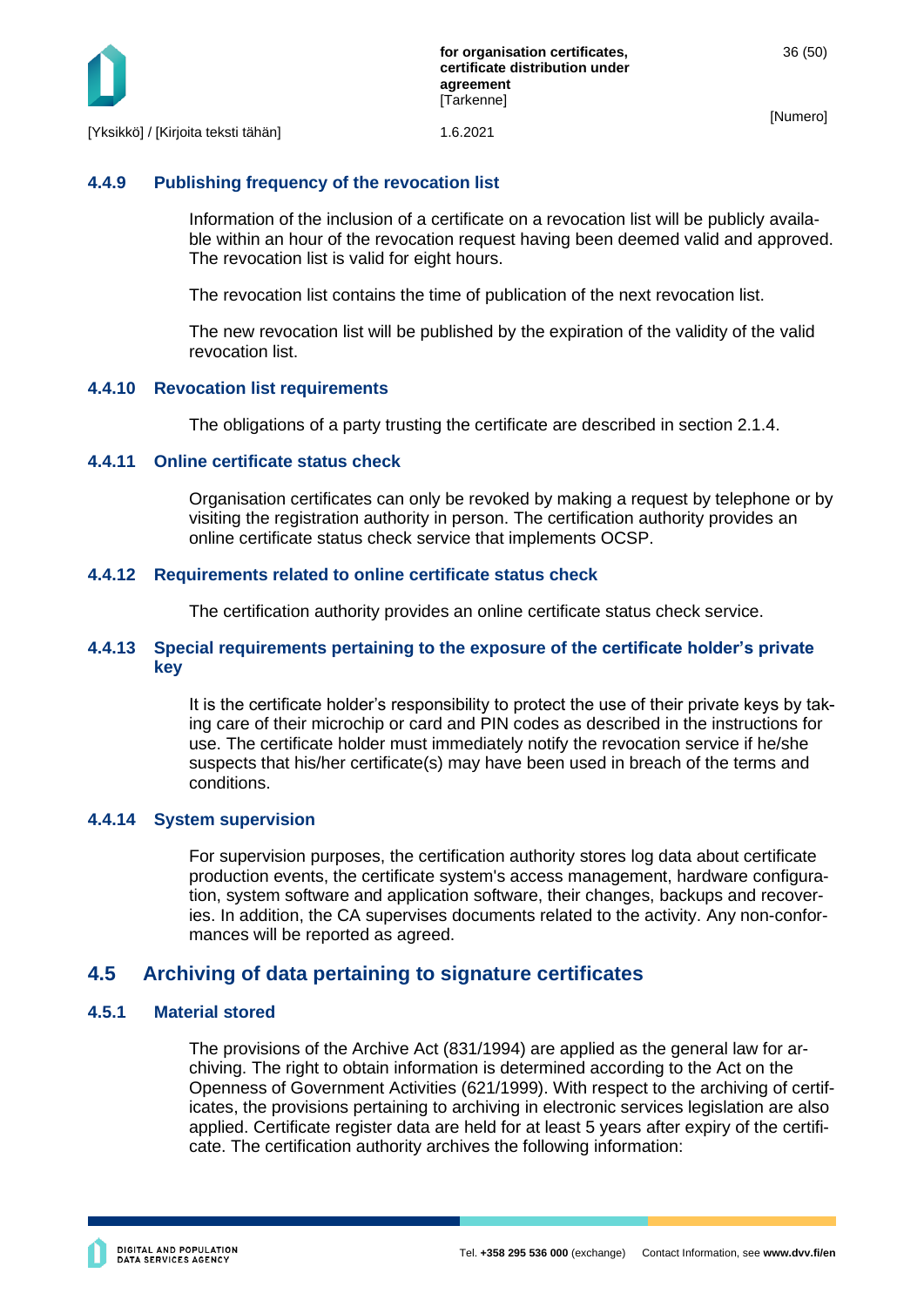

- a) The application form signed by the applicant, and the acknowledgement of receipt of the ID card and the associated terms and conditions.
- b) Issued certificates, their data contents and additional details related to their life cycle management starting from the time of expiry or revocation of the certificate.
- c) Events related to the creation or renewal of the CA's private key.
- d) Certificate revocation requests.
- e) Revocation lists submitted to the public directory and other information related to certificate revocation.
- f) Current and previous versions of the certificate policy and the corresponding certification practice statements.
- g) User actions by the administrators and users of the certificate system who are registered users of the certificate system are recorded in log files.
- h) Audit reports and records, including data security audits and system audits.
- i) The archive data are stored in accordance with regulations pertaining to the qualified certification authority in question.

#### <span id="page-37-0"></span>**4.5.2 Protection of archives**

Archived data are stored on high-security premises with access control.

#### <span id="page-37-1"></span>**4.5.3 Backup methods for archived data**

Backups are stored in a place physically separate from the original data.

#### <span id="page-37-2"></span>**4.5.4 Acquisition and backup methods for archived data**

If the CA's service is interrupted or terminated, the CA shall notify all of its customers that the archive will continue to be available. All archive queries should be sent to the CA or other party which is designated by the CA before it terminates its service.

The certification authority ensures the availability and readability of the archives even in the event that the certification authority's operations are interrupted or terminated.

Archived data will be made available as deemed appropriate from the point of view of the certificate holder or the trusting party.

#### <span id="page-37-3"></span>**4.5.5 Management of the continuity of operations and handling of deviations**

Digital and Population Data Services Agency has a continuity and preparedness plan that enables the continuity of the operations of Digital and Population Data Services Agency.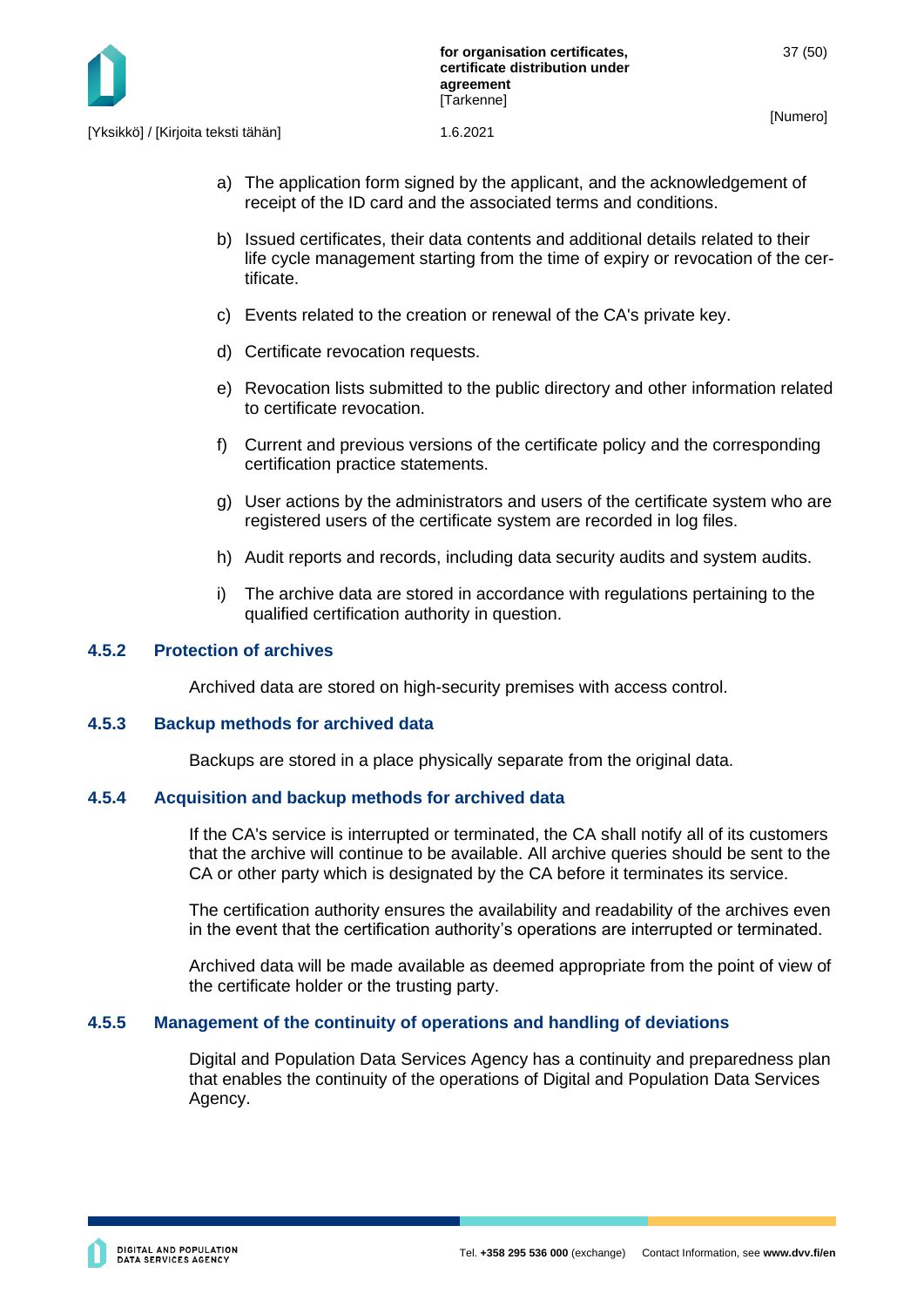

#### <span id="page-38-0"></span>**4.5.6 The certification authority's private key has been compromised or the certification authority's certificate has been revoked**

In each certification practice statement, the certification authority states the measures that the certificate holders, parties trusting the certificate and registration authorities and the certification authority's staff must take if the certification authority's private key has become disclosed or otherwise unusable.

In such cases, the certification authority will either suspend its service as described in section 4.8 or carry out the following measures:

- a) The certification authority notifies all certificate holders, trusting parties, and clients with whom the CA has agreements in place or who are otherwise, on the grounds of a contractual relationship or government activities, in a relationship with the CA that entitles them to be notified by the CA.
- b) The certification authority creates a new key in accordance with Chapter 6.
- c) All certificates that are valid and have been granted with the exposed key are closed on one or several revocation lists whose validity period does not expire until the validity of the last revoked certificate has expired.
- d) The certification authority archives the required data as per section 38 of the Act on Strong Electronic Identification and Trust Services for the statutory period and otherwise complies with the Archives Act.

#### <span id="page-38-1"></span>**4.5.7 Compromised security because of a natural disaster or other catastrophe**

Digital and Population Data Services Agency's security policy takes into account the measures necessitated by the compromising of external security. Digital and Population Data Services Agency is ISO/IEC 27001 certified with respect to information security, setting the requirements for Digital and Population Data Services Agency's operations also after the occurrence of a catastrophe. The Digital and Population Data Services Agency will comply with the procedures referred to in section 4.7 as regards the issuance and maintenance of certificates.

#### <span id="page-38-2"></span>**4.5.8 End of the ce**r**tification authority's operations**

The termination of the certification authority is considered to be a situation where all services related to the granting of the certification authority's certificates are permanently terminated. The termination of the certification authority does not refer to a situation where the certification service is transferred from one organisation to another.

The certification authority communicates the termination of the certificate services to the parties specified in section 4.7.1 a) as soon as possible, however at least one month before the time of termination.

Before the termination of the certification authority, at least the following measures will be taken:

a) All certificates that are valid and have been granted are closed on one or several revocation lists whose validity period does not expire until the validity of the last revoked certificate has expired.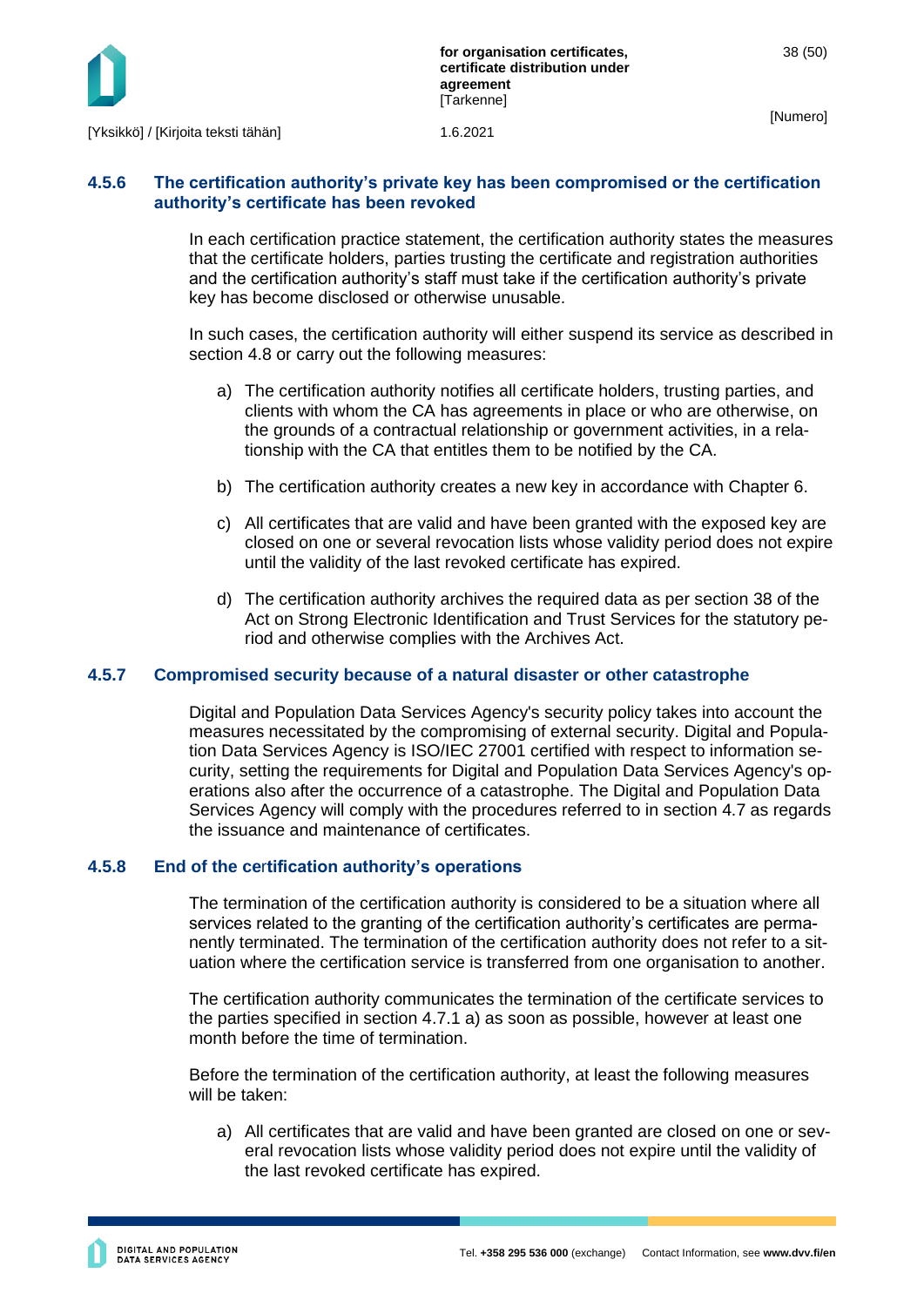

- b) The certification authority will revoke all authorisations of its contractual partners to carry out tasks pertaining to the granting process of certificates on behalf of the certification authority.
- c) The certification authority ensures that access to the certification authority's archives as set forth in section 4.6 will be maintained also after the termination of the certification authority.
- d) The certification authority is responsible for the archiving of the required data as per section 38 of the Act on Strong Electronic Identification and Trust Services and otherwise complies with the Archives Act.

# <span id="page-39-0"></span>**5 Physical, operational and staff security requirements**

An information security certificate has been granted to Digital and Population Data Services Agency, affirming that DPDSA's information security meets the requirements of the ISO/IEC 27001 standard.

Digital and Population Data Services Agency uses technical vendors for carrying out the information technology tasks of the certificate service. DPDSA is responsible, as the certification authority, for the safety and operation of certificate production in an appropriate way in all of its sub-areas.

The Digital and Population Data Services Agency adheres to good information management practices. Services related to certificate provision are organised within the Certificate Services of the DPDSA.

# <span id="page-39-1"></span>**5.1 Arrangements related to physical security**

#### <span id="page-39-2"></span>**5.1.1 Location and building properties**

The certification authority's systems are located in high-security data centres and meet the instructions and orders imposed on data centres regarding security.

Facility safety has been implemented in such a way that access to the facilities by unauthorised parties is prevented.

#### <span id="page-39-3"></span>**5.1.2 Physical access to facility**

Facilities where production duties for the certificate system are carried out have controlled physical access. The access control system detects authorised and unauthorised entry. Access to data centre facilities requires the identification of the person, whereby the person is identified and the access right is verified and the transactions are registered. Data centre facilities are guarded at all times of the day.

#### <span id="page-39-4"></span>**5.1.3 Electricity supply and air conditioning**

The data centre facilities have an appropriate air conditioning system. Built-in backup power solutions are in place to protect against unexpected power cuts.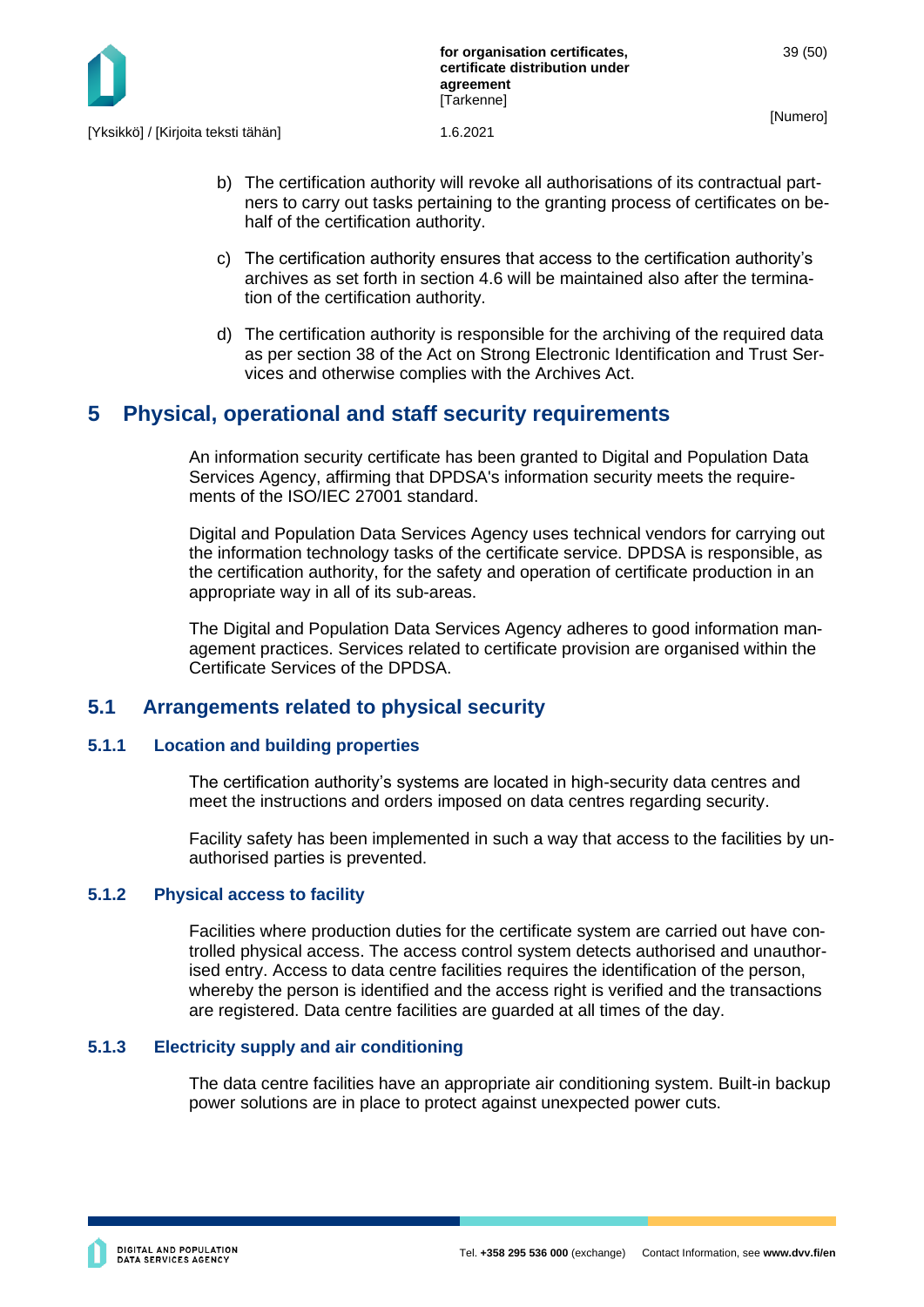

#### <span id="page-40-0"></span>**5.1.4 Fire safety**

The data centre facilities are fitted with the necessary fire alarm mechanisms, first-aid fire-fighting equipment, and automatic fire extinguishers.

#### <span id="page-40-1"></span>**5.1.5 Data storage**

Archive data and backup copies are stored separately away from the CA's hardware systems.

Data are protected against loss, modification and unauthorised use.

#### <span id="page-40-2"></span>**5.1.6 Handling of redundant data**

Classified data are destroyed using reliable techniques.

#### <span id="page-40-3"></span>**5.1.7 Water damage**

The data centre facilities are fitted with appropriate humidity detectors.

#### <span id="page-40-4"></span>**5.1.8 Auxiliary arrangements**

The hardware solutions have been implemented according to good information administration practice in such a way that in the event of system failure, a backup system can be used without compromising the confidentiality, integrity or availability of the data contained in the system.

The supply and maintenance of spare parts for important devices has been ensured.

### <span id="page-40-5"></span>**5.2 Operational requirements**

#### <span id="page-40-6"></span>**5.2.1 Division of responsibility**

Digital and Population Data Services Agency uses technical vendors for the registration and information technology duties of certificate production. Digital and Population Data Services Agency serves as the certification authority that is responsible for certificate activities.

The certification authority's tasks are comprised of the following areas of responsibility:

Data security

Registration

System administrator

System user

System supervisor

The certification authority and the technical supplier have concluded a supply agreement which contains detailed descriptions of the supplier's duties, methods and responsibilities and the data security provisions.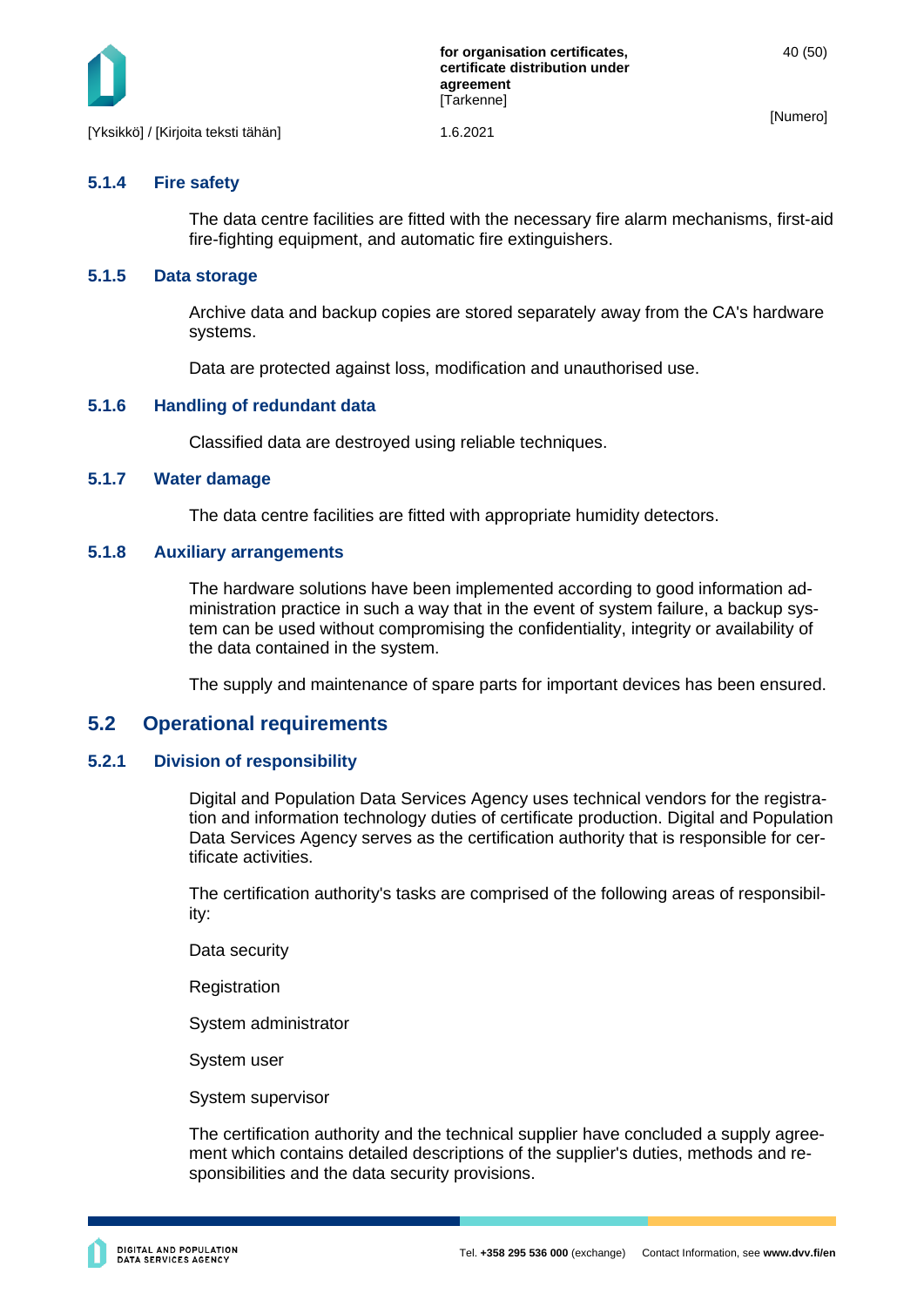

#### <span id="page-41-0"></span>**5.2.2 Number of staff required for the duties**

The creation, activation, backup and recovery of the certification authority's private key are carried out under supervision when two persons authorised to carry out maintenance on the system are present.

The revocation of the certification authority's private key is possible only under the supervision of two authorised persons.

At least two persons authorised to carry out maintenance on the system are present when the certification authority's private key's hardware security module is initialised.

The use of the system requires the presence of at least one person authorised to do so.

The registration and identification of an organisation certificate requires the presence of one person.

#### <span id="page-41-1"></span>**5.2.3 Task-specific identification**

The registration authority of the organisation certificate:

The registration authority is an organisation which has a registration agreement with the Digital and Population Data Services Agency.

The certificate system administrator:

Identified on the basis of a personal system management card. System administrators include the system specialists of the certificate system supplier and authorised personnel of DPDSA.

Certificate system user:

Identified on the basis of a personal system access card. The certificate system's users include data centre operations, technical certificate request initiators, and the revocation service.

#### <span id="page-41-2"></span>**5.2.4 Personal security**

Digital and Population Data Services Agency serves as the certification authority that is responsible for certificate activities. The technical vendors have been selected through competition and work at the responsibility and on behalf of Digital and Population Data Services Agency.

Digital and Population Data Services Agency pays particular attention to the reliability of both its own staff and the technical vendors and registration authorities and to their skills needed for the execution of the tasks.

#### <span id="page-41-3"></span>**5.2.5 Carrying out a background check on the staff**

Digital and Population Data Services Agency has a basic security clearance done for its staff and technical vendors who work with the certificate environment.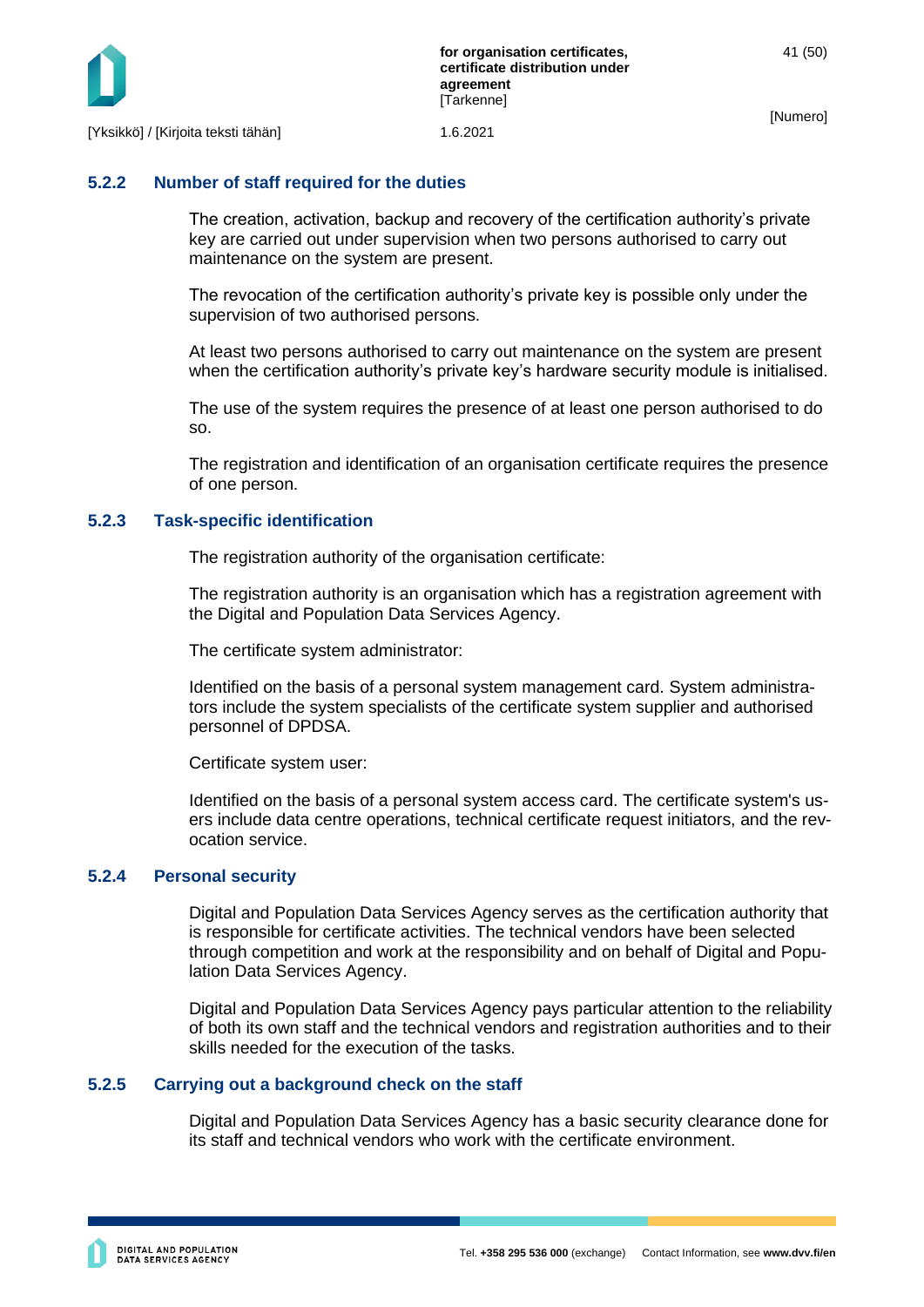

### <span id="page-42-0"></span>**5.2.6 Procedure adhered to in the security clearance**

Employees' work experience is mapped during the recruitment stage, and each applicant completes a form which is submitted to the Finnish Security Intelligence Service for background check purposes.

All relevant personnel of the certification authority, certificate service and directory service providers, revocation service, and the card manufacturer must:

- complete a form which is submitted to the Finnish Security Intelligence Service for background check purposes;
- refrain from duties which are in conflict with their obligations and responsibilities;
- not be persons known to have been released from a previous duty on the grounds of negligence of duty or misconduct;
- be appropriately qualified for the duties they are taking on.

#### <span id="page-42-1"></span>**5.2.7 Requirements on training**

Digital and Population Data Services Agency's staff must be trained so that duties can be carried out in the best possible way. Digital and Population Data Services Agency has a training plan the implementation of which is the responsibility of Digital and Population Data Services Agency's administration unit.

#### <span id="page-42-2"></span>**5.2.8 Maintenance of expertise and skills**

Staff training is planned and maintained in such a way that the expertise related to the management of the task is always at the best possible level required by the task.

#### <span id="page-42-3"></span>**5.2.9 Requirements for task rotation**

When task rotation is planned for the certification authority's tasks, they must be organised in such a way that the person can see to his/her new duties in the best possible way. The implementation of task rotation must also take into account the retention of good information administration practice and the maintenance of sufficient taskspecific skill levels.

Task rotation also adheres to Digital and Population Data Services Agency's information security policy and information security plan as well as Digital and Population Data Services Agency's other general instructions.

#### <span id="page-42-4"></span>**5.2.10 Measures resulting from deviations**

Digital and Population Data Services Agency's staff work subject to official liability and in accordance with the internal instructions of Digital and Population Data Services Agency. The position of a public official is set forth in the State Officials Act (750/1994).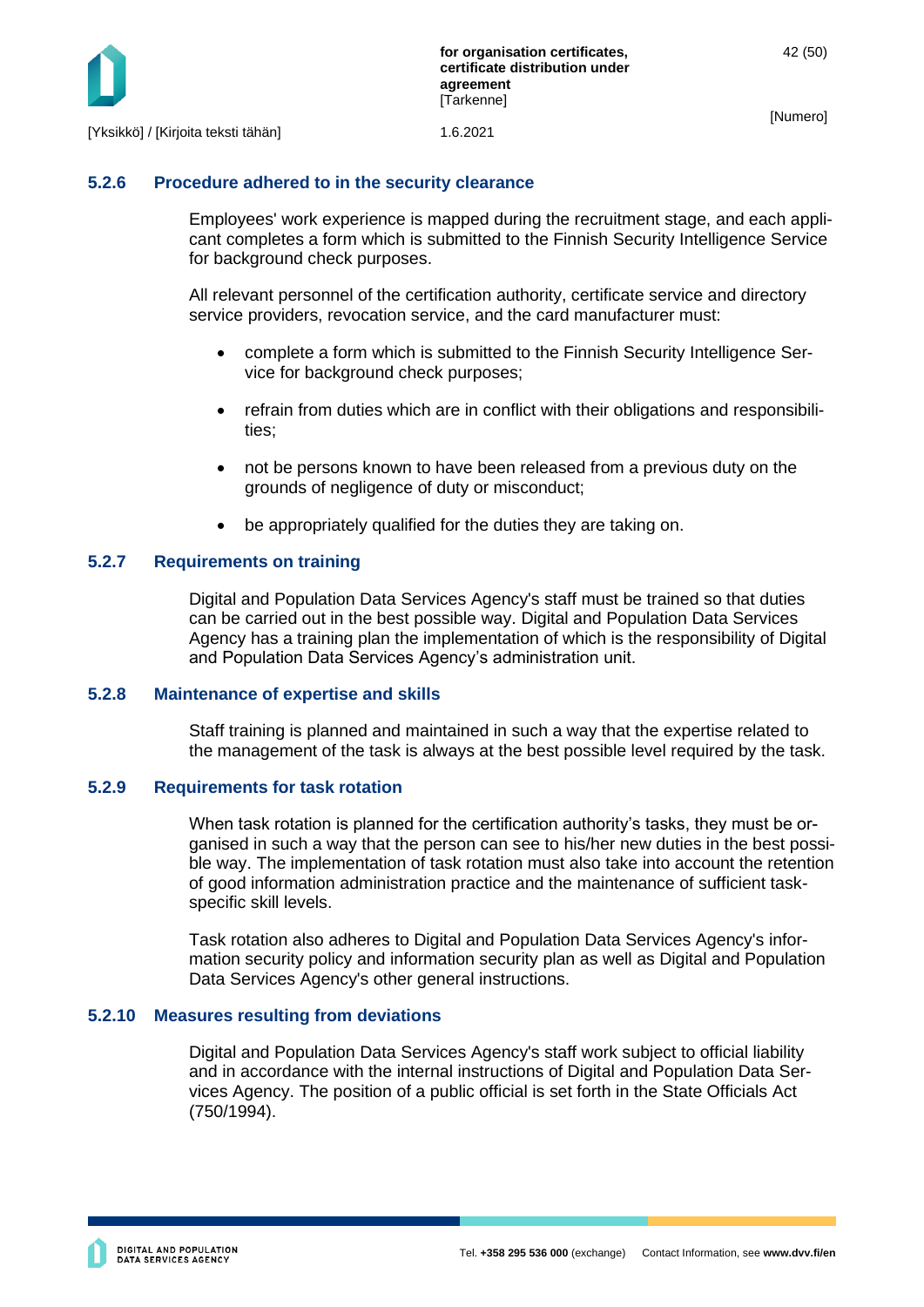

#### <span id="page-43-0"></span>**5.2.11 Staff representing the organisation**

When recruiting staff, it must be seen to that the staff's skills correspond to the requirements of the task and that there is nothing detected in the person's background check that would put the person's interests at odds with the production of certificate services.

#### <span id="page-43-1"></span>**5.2.12 Documents given to the staff**

The staff always has access to Digital and Population Data Services Agency's quality and security documents.

# <span id="page-43-2"></span>**6 Technical security arrangements**

### <span id="page-43-3"></span>**6.1 Generation and storage of key pairs**

#### <span id="page-43-4"></span>**6.1.1 Generating key pairs**

Each key is created on the basis of a random number input which is sufficiently long or generated in a way that makes it impossible to trace back computationally even if the time of creation and the device used to create it are known. In addition, the algorithm and method used to generate the random number meet the qualitative requirements, which include e.g. the reliability of the algorithm, the non-repeatability of the generation method, and the genuine randomness of the random number. The certification authority will not publish the probability accuracy or method.

#### **Certification authority:**

The certification authority generates its private signature keys and corresponding public keys. The keys are stored in hardware security modules administered by the certification authority. The modules meet the FIPS 140-1 Level 3 requirements.

#### **Certificate holder:**

Keys can be created by batch processing before certification or directly in conjunction with it. In both cases, the private key is kept read- and write-protected on the ID card.

The certification authority creates the certificate holder's keys within the ID card. No copy of private signature keys is made.

#### <span id="page-43-5"></span>6.1.2 Delivery of a private key to certificate holder

The ID card, which contains the certificate holder's private keys and requires the original PIN codes in order to be activated, is delivered to the client by a method which ensures that the card is not physically in the same place as the PINs before it reaches the client. This is done by using separate routes of transmission and by delivering the card and the PINs at different times.

The card is handed over to the card holder in person at the service point of the registration authority representing the certification authority. The organisation certificate holder must prove his or her identity in accordance with the procedure used in the application stage. The method of identification is recorded in the receipt note, which is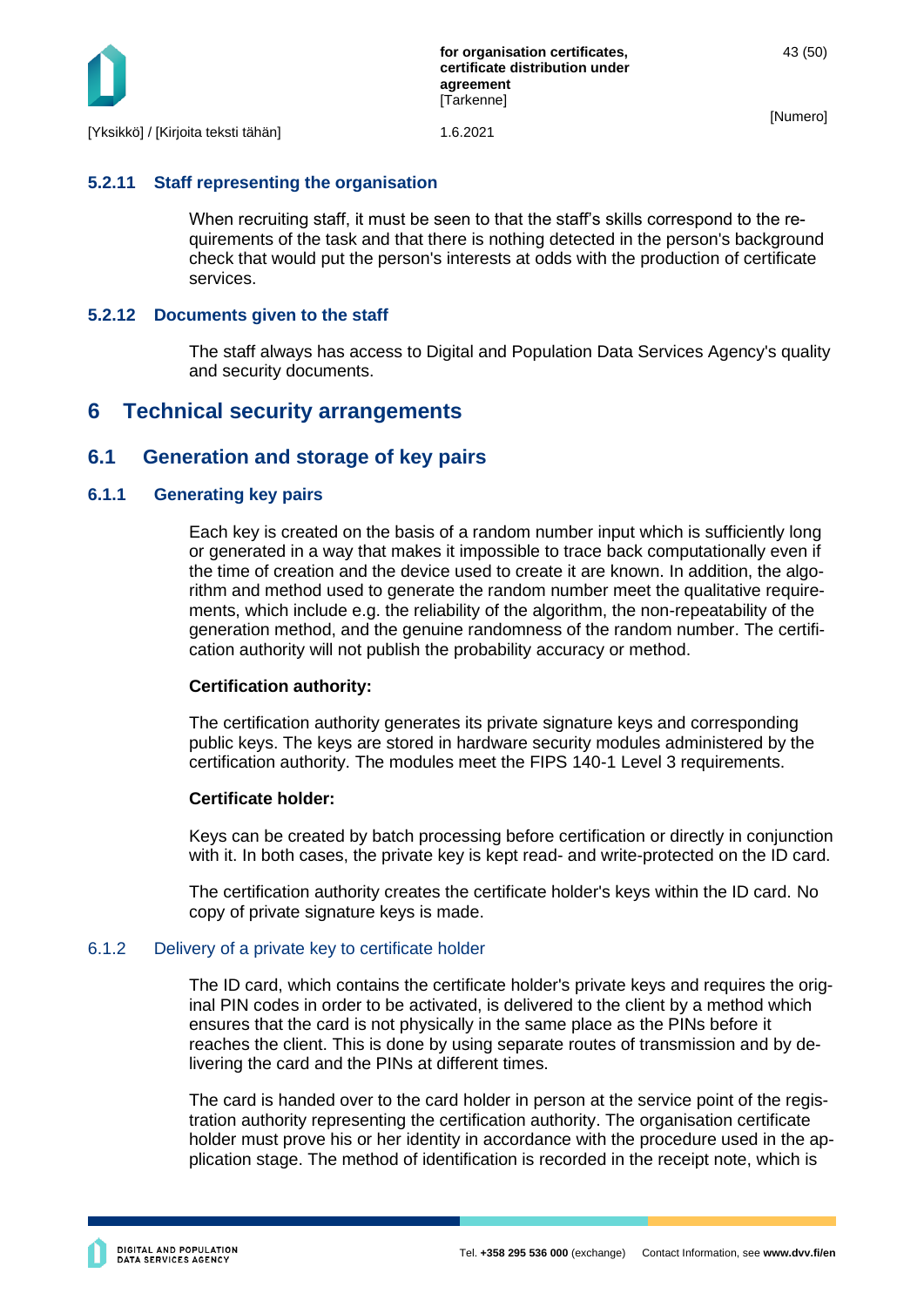

signed by the customer and the registration authority's representative who hands over the ID card.

#### <span id="page-44-0"></span>6.1.3 Delivery of the certificate holder's public key to the certification authority

The integrity of public keys is protected until certification is performed. Once keys are generated, the card manufacturer submits certificate requests to the certificate system. The certificate request includes the public key and other certificate data. The connection between the certificate request system and the certificate generation system is encrypted, and persons who boot the system are identified with management cards issued by the certification authority.

#### <span id="page-44-1"></span>6.1.4 Distribution of the certification authority's public key to the certificate holder

The certification authority's certificate contains the certification authority's public key. The certification authority's certificate is stored in a public directory. The certificate holder's certificate is stored in accordance with the agreement concluded with the client organisation. The certification authority's certificate is also available in the public directory and on the certification authority's website.

#### <span id="page-44-2"></span>6.1.5 Key lengths

The certification authority's private key, which is used to sign organisation certificates, and the corresponding public key are 4096-bit RSA keys and 384-bit ECC keys.

The certificate holder's private and public keys are 2048-bit RSA keys at minimum. Depending on the agreement concluded between DPDSA and the organisation subscribing to the certificate service, 4096-bit RSA keys and 384-bit ECC keys may also be implemented.

#### <span id="page-44-3"></span>6.1.6 Intended use of keys

The data content of the certificate has a field that determines the intended use of the related key (e.g., authentication and encryption or digital signing). The use of the key is restricted to its intended use. For example, a key intended for digital signing must be used only for this purpose and not for authentication and encryption.

#### **CA certificate:**

Purpose: Signing of certificates and revocation lists. The technical description is in the FINEID S2 specifications.

#### **Certificate holder's authentication and encryption certificate:**

Purpose: Electronic identification or data encryption.

#### **Certificate holder's signature certificate:**

Purpose: Digital signature.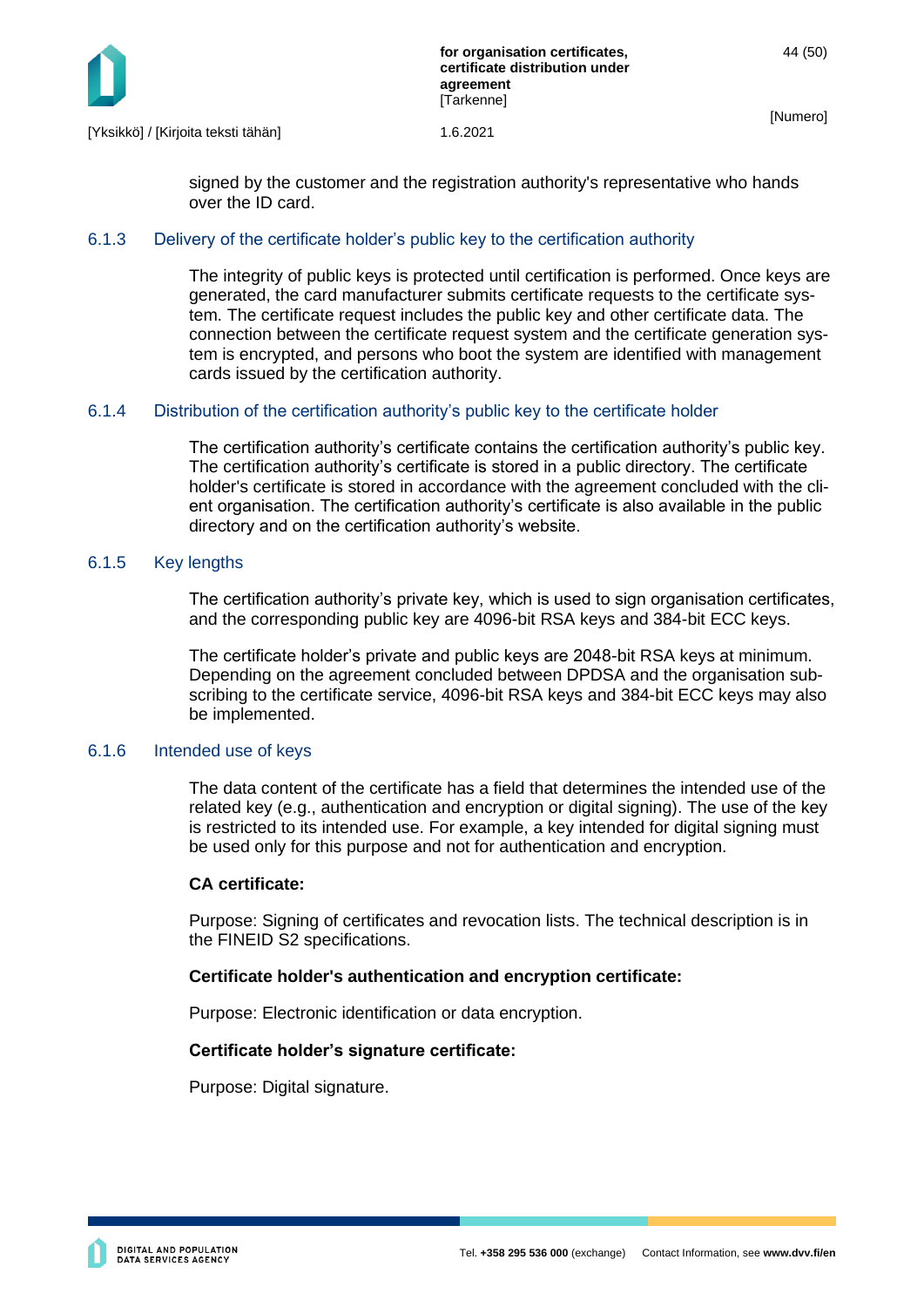

# <span id="page-45-0"></span>**6.2 Protection of private key**

#### <span id="page-45-1"></span>6.2.1 Standards for the hardware security module

The certification authority's private keys are stored in hardware security modules administered by the certification authority, meeting the requirements of the necessary security standard.

The certification authority sees to it that the certification authority's private keys are protected against disclosure and unauthorised use. A backup is made of the certification authority's private keys in a manner conformant with critical information security.

#### <span id="page-45-2"></span>6.2.2 Staff participating in the handling of the certification authority's private key

The generation of the private key requires the simultaneous presence of or activation of operation by at least two persons.

#### <span id="page-45-3"></span>6.2.3 Disclosure of private key to a trusted party

Cardholders' private keys are generated in a secure way as required for signature certificates. Key pairs generated by the card holder are not accepted. A private key cannot be transferred or copied from an ID card. The certification authority or the card manufacturer are not able to access the private keys of users. Signature keys stored on ID cards do not have the so-called key escrow function. Key escrow can be performed on the authentication and encryption certificate in accordance with the agreement made between DPDSA and the certificate client organisation. When the keys are generated, they have not been allocated to any person.

#### <span id="page-45-4"></span>6.2.4 Backup of a private key

The certification authority's private keys and their backups are stored with strong encryption in devices that meet the requirements of critical information security.

#### <span id="page-45-5"></span>6.2.5 Archiving of private keys

The certification authority's private keys are stored in hardware security modules administered by the certification authority.

#### <span id="page-45-6"></span>6.2.6 Administration of private keys in hardware security modules

The certification authority's private signature keys are protected with physical and logical security measures of high reliability. They are used only in a system placed in a secure environment. The use of keys is controlled with management cards which are protected against unauthorised use.

The certification authority's employees who work in trusted roles have a PIN-protected management card. The management cards are used to verify the user's access privileges to the certificate system or other related systems.

When a CA key is no longer in use, the key is destroyed in such a way that it cannot be retrieved or regenerated. Backup copies of the key are destroyed at the same time. The disposal of broken devices is organised in such a way as to reliably destroy private keys from both hardware and software (by a sufficient number of overwrites).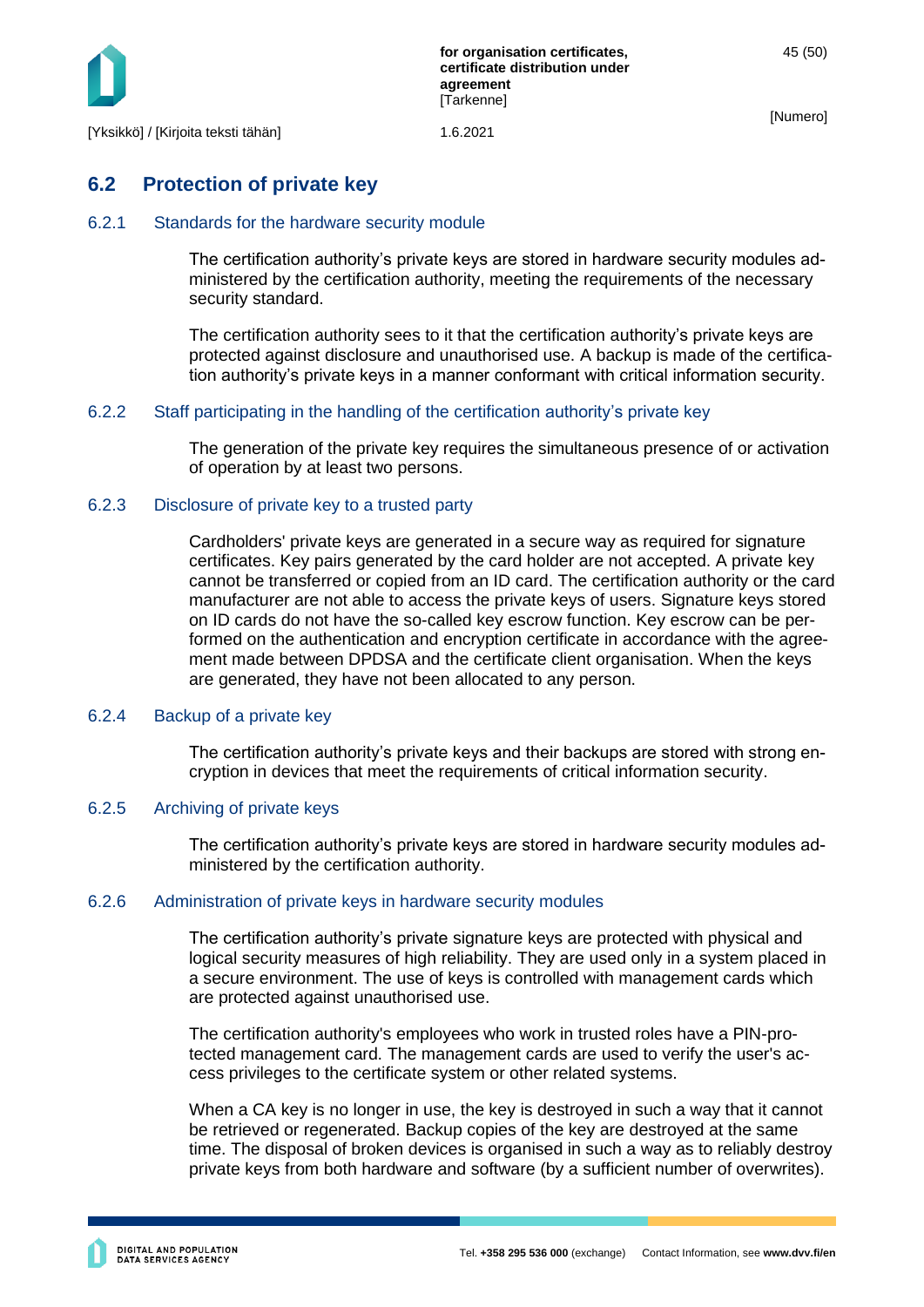

46 (50)

[Numero]

#### **1.Other key management issues**

#### <span id="page-46-0"></span>6.2.7 Public key archiving

The certification authority archives all public keys it has certified.

#### <span id="page-46-1"></span>6.2.8 Usage period of public and private keys

The usage period of an organisation certificate is determined by the agreement in question; a typical period is 2–5 years. The certificate can be revoked during its validity. Certified signatures created before the revocation or expiry of the certificate can still be verified after the revocation or expiry from data stored in the certificate.

### <span id="page-46-2"></span>6.3 Activation data

#### <span id="page-46-3"></span>6.3.1 Creation and commissioning of activation data

The card manufacturer creates activation data, i.e., PIN codes, that enables the use of the keys. Individual PIN codes and PUK codes are computed and transferred on to the card and, in encrypted form, on to a response file for transfer into the card manufacturer's production system. When the cards have been delivered, the corresponding encrypted PIN and PUK codes are transferred to a department that is separate from card manufacturing, where the PIN and PUK letters are then printed. The letters are sent to the address given by the applicant in the card application once the agreed period of time has elapsed since the cards were sent.

#### <span id="page-46-4"></span>6.3.2 Protection of activation data

PIN codes are protected so that they cannot be read or copied from the card. It is the certificate holder's responsibility to protect the use of his/her keys by taking care of his/her card and PIN codes as described in the terms and conditions of use.

#### <span id="page-46-5"></span>6.3.3 Other activation data issues

It is explained to the holder of an organisation certificate that he/she has the possibility to change the original PIN codes to new ones. The program for changing the PIN code is available free of charge for the cardholders at [www.fineid.fi.](http://www.fineid.fi/)

An ID card will be locked and blocked after three incorrect PIN entry attempts. A locked PIN code can be released by contacting the registration authority. After unlocking, the unlocking codes are deleted from the memory of the system used to unlock the code.

#### <span id="page-46-6"></span>6.4 Security requirements pertaining to the use of and access to computers

#### <span id="page-46-7"></span>6.4.1 Hardware security

Only equipment suitable for their intended use is used in the certificate system.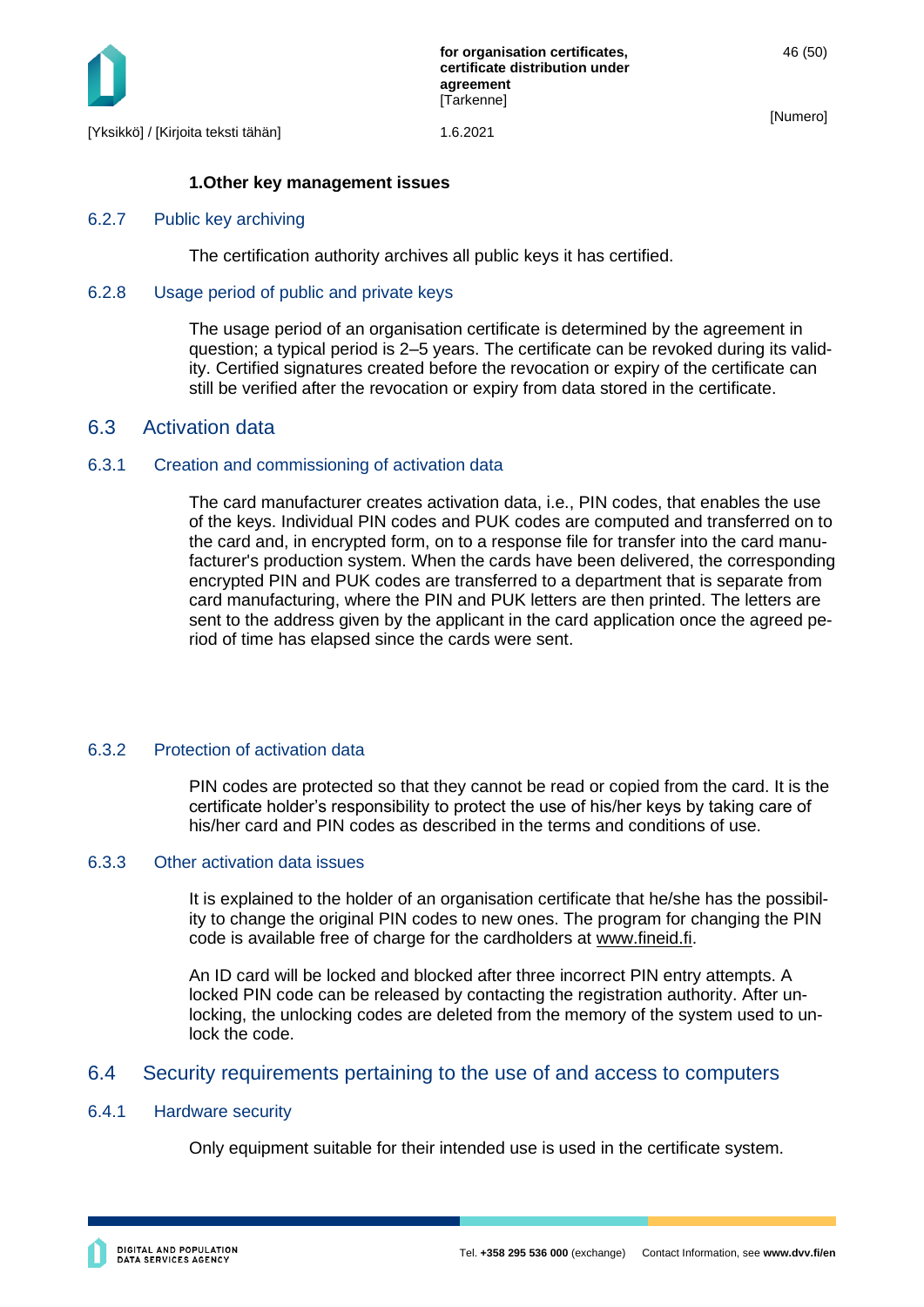

Hardware security been implemented according to good information administration practice in such a way that in the event of system failure, a backup system can be used without compromising the confidentiality of the system. The availability of spare parts for mission-critical components is ensured.

In service and maintenance processes, access by external personnel to the systems and facilities which are the responsibility of the service production is prevented. Maintenance visits can only be done by technical suppliers who have signed a technical supply agreement and a confidentiality agreement. A list of approved technical suppliers is maintained.

Maintenance visits can only be done under the supervision of a system administrator or another person authorised by him/her.

The certificate system hardware is under 24-hour security monitoring.

### <span id="page-47-0"></span>6.4.2 Certificate system life cycle management

Digital and Population Data Services Agency maintains a classification of importance on certificate service objects and systems, their backups, priorities and minimum maintenance levels.

#### <span id="page-47-1"></span>6.4.3 Supervision related to developing the system

The development and testing of the system are done in a separate test environment. Only tested, functional and approved solutions are transferred to the production system.

#### <span id="page-47-2"></span>6.4.4 Security management

Digital and Population Data Services Agency's information security is managed according to Digital and Population Data Services Agency's information security policy and the standard ISO/IEC 27001.

#### <span id="page-47-3"></span>6.4.5 Telecommunication network security

The security of telecommunication is implemented in such a way that the certificate system's telecommunication network is a consistent whole isolated from other telecommunication networks and has doubled critical components. Transmitted messages, their senders or recipients cannot be viewed by unauthorised parties without special measures. The network is only used for tasks related to the certificate system. Redundant network services have been disabled. The network is divided into logical sub-components with restricted connectivity between components. Sufficient authentication, access control and non-repudiation procedures are in place.

#### <span id="page-47-4"></span>6.4.6 Monitoring of the use of the hardware security module

The certification authority sees to it that the certification authority's private keys are protected against disclosure and unauthorised use. A backup is made of the certification authority's private keys in a manner conformant with critical information security.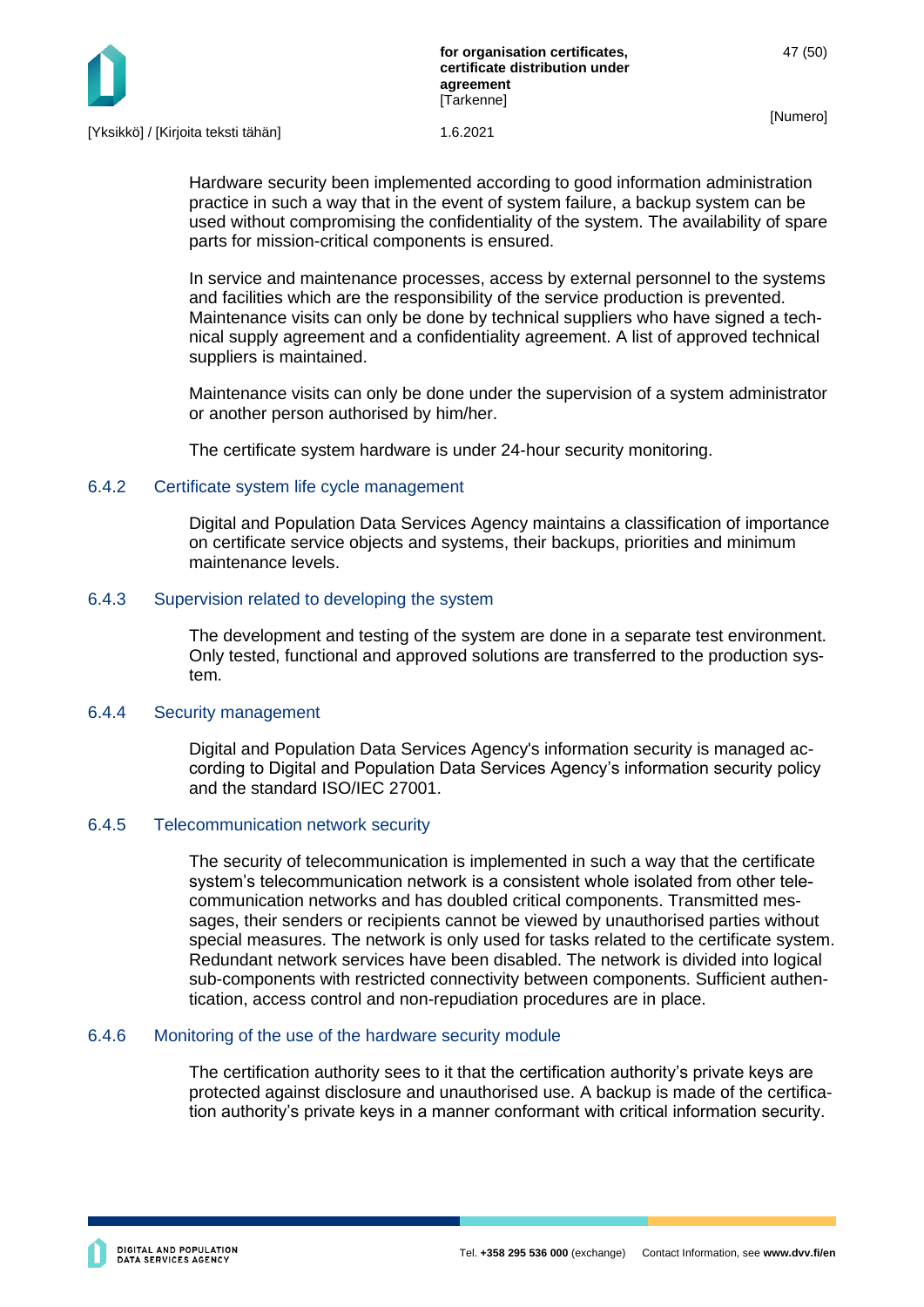

The hardware security module cannot be accessed without an ID card which is used to identify the person and verify his/her access privileges. The module cannot be activated without a system user's personal management card.

The presence of two administrator-level persons and their personal management cards are required to create a new user-level privilege. The module collects log data on events.

# <span id="page-48-0"></span>**7 Certificate and revocation list profiles**

# <span id="page-48-1"></span>**7.1 Technical certificate data**

The data content of the root certificate, certification authority certificate and certificate holder's certificates is described in the document FINEID S2. The document is available at the certification authority's website at [www.fineid.fi.](http://www.fineid.fi/)

# <span id="page-48-2"></span>**7.2 Revocation list profile**

The data content of the revocation lists published by the certification authority is described in the document FINEID S2. The document is available at the certification authority's website at [www.fineid.fi.](http://www.fineid.fi/)

# <span id="page-48-3"></span>**8 Specification document management**

# <span id="page-48-4"></span>**8.1 Changing of specifications**

The certification authority may change the specifications because of legislation or functional requirements. Changes to the specifications must be recorded in the certificate policy and certification practice statement documents as described below.

# <span id="page-48-5"></span>8.2 Publishing and communication

The certification authority publishes a certificate policy and a certification practice statement, available at the websites [www.vrk.fi](http://www.vrk.fi/) and [www.fineid.fi.](http://www.fineid.fi/)

The certification authority's public specifications pertaining to the production of certificates can be obtained from the same websites.

Agreements concluded with information technology vendors on the delivery of certificates and production system descriptions and product-related specifications are confidential.

# <span id="page-48-6"></span>8.3 Certificate policy change and approval procedure

Digital and Population Data Services Agency approves the certificate policy and certification practice statement pertaining to organisation certificates. The documents may be amended according to Digital and Population Data Services Agency's internal change policy.

Digital and Population Data Services Agency will communicate the changes to Traficom and on its own website well in advance of their entry into force.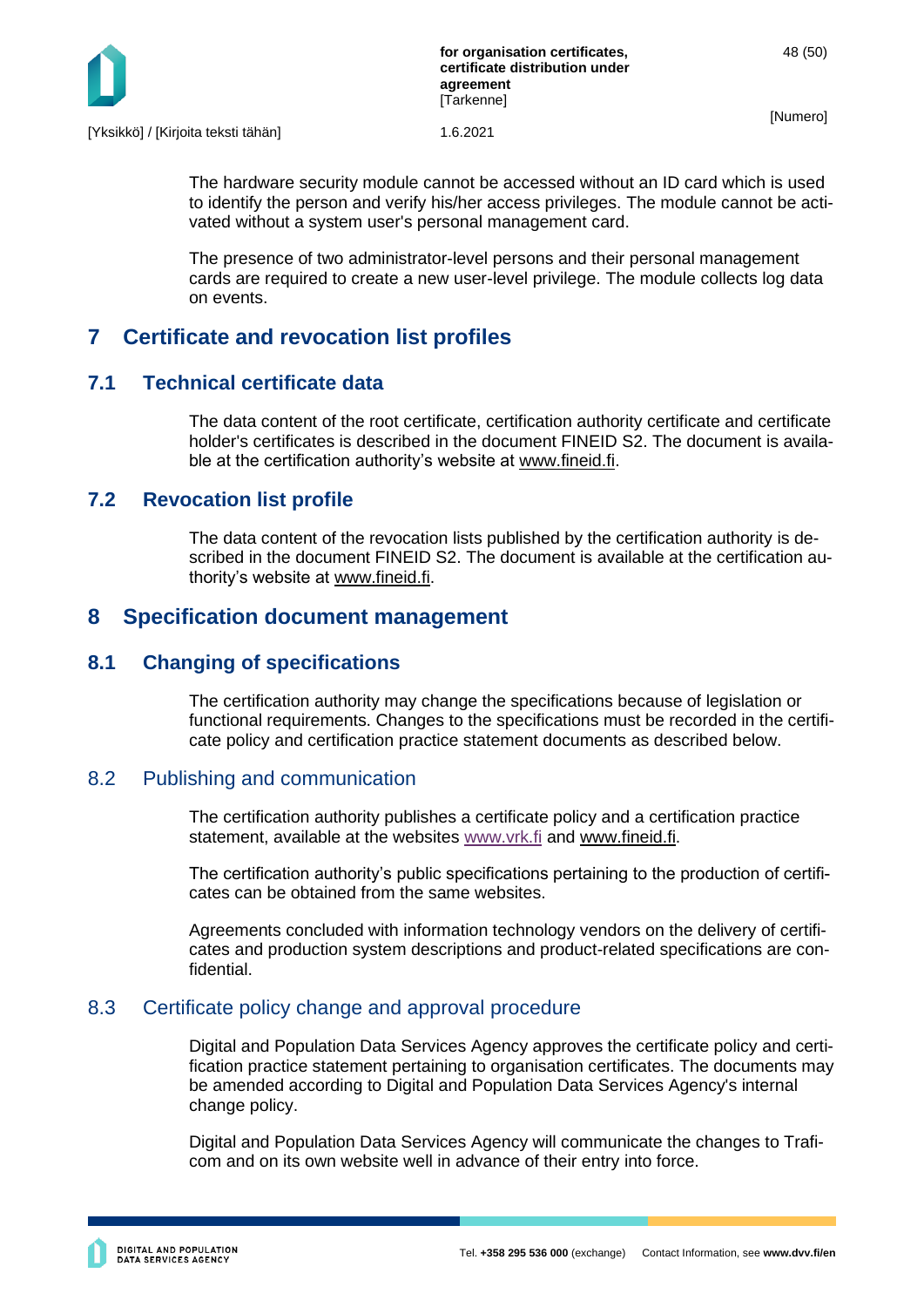

Digital and Population Data Services Agency maintains version management of the documents and archives all certificate policy and certification practice statement documents. Typographic corrections and changes of contact details are possible with immediate effect.

- 1. All items of the certificate policy and certification practice statement can be amended by communicating the main upcoming changes 30 days before their entry into force.
- 2. Items that Digital and Population Data Services Agency does not deem to have significant effect on certificate holders and trusting parties may be amended with communication 14 days in advance.